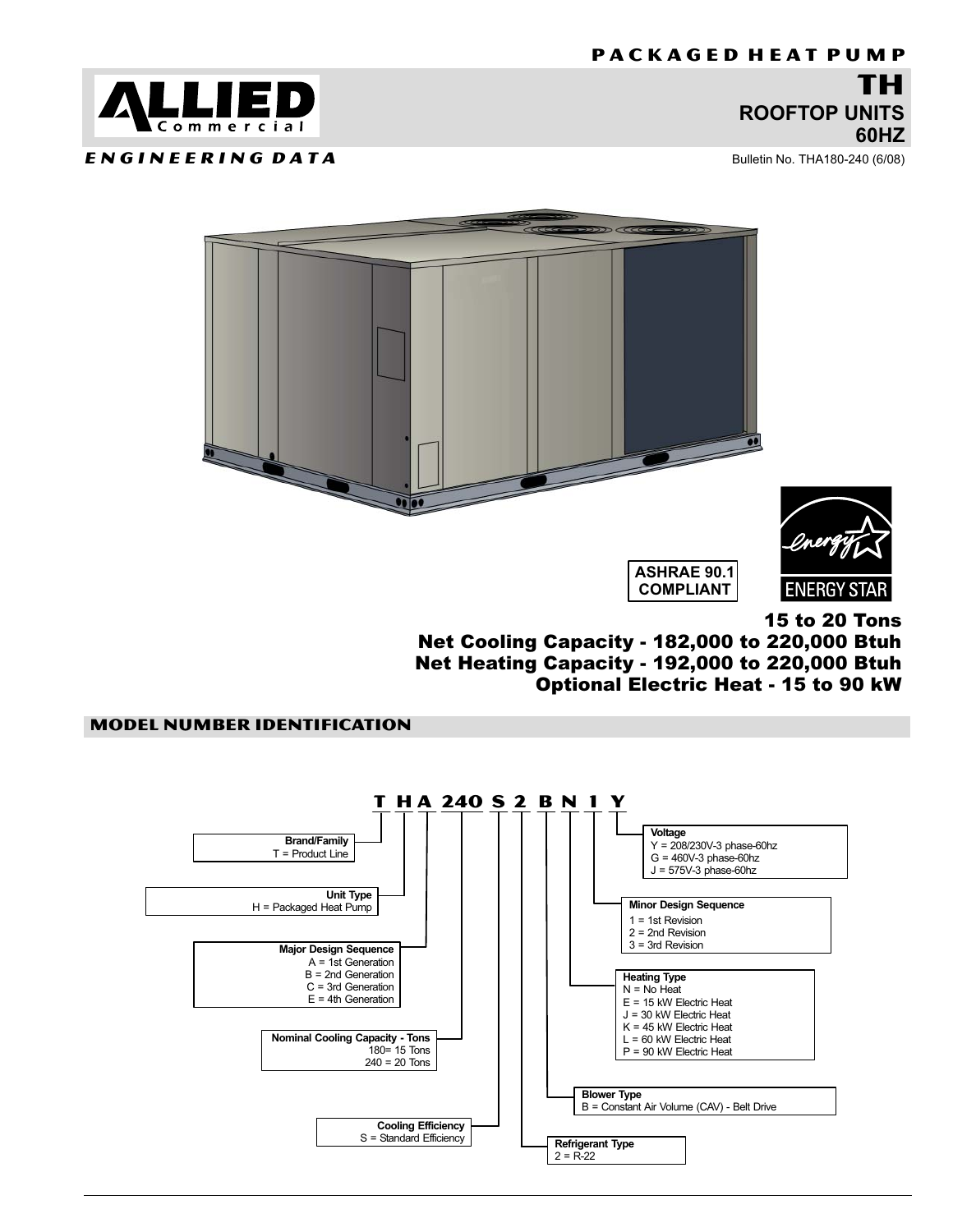# **TABLE OF CONTENTS**

## **FEATURES AND BENEFITS** FEATURES AND BENEFITS

**ETL and CSA listed.** 

Components bonded for grounding to meet safety standards for servicing required by UL, CSA and National and Canadian Electrical Codes.

Certified in accordance with the ULE certification program, which is based on ARI Standard 340/360-2000.

ENERGY STAR® certified units are designed to use less energy, help save money on utility bills, and help protect the environment.

ISO 9001 Registered Manufacturing Quality System.

Limited five years on compressors. Limited one year all other covered components.



Designed to maximize sensible and latent cooling performance at design conditions.

System can operate from 30°F to 125°F without any additional controls.

# **O** Compressors

Resiliently mounted on rubber grommets for quiet operation. Scroll compressors for high

performance, reliability and quiet operation.

Compressor Crankcase Heaters Protects against refrigerant migration that can occur during low ambient operation.

**Check/Thermal Expansion Valves**<br>Assures optimal performa  $\ddot{\mathbf{Q}}$ 

Assures optimal performance throughout the application range. Removable element head.

## Filter/Driers

High capacity filter/driers protect the system from dirt and moisture.

## **Freezestats**

Protects the indoor coil from damaging ice build−up due to conditions such as low/no air flow, or low/no refrigerant charge.

## High Pressure Switches

Protects the compressor from overload conditions such as dirty condenser coils, blocked refrigerant flow, or loss of outdoor fan operation.

## Low Pressure Switches

Protects the compressor from low pressure conditions such as low refrigerant charge, or low/no air flow.

# Defrost Control

Provides a defrost cycle, if needed, every 30 or 60 or 90 minutes (adjustable) of compressor "on" time at outdoor coil temperature below 35°F. Pressure switch mounted on outdoor coil vapor line terminates defrost cycle.

# **B** Reversing Valves

4-way interchange reversing valve effects a rapid change in direction of refrigerant flow resulting in quick changeover from cooling to heating and vice versa.

### Coil Construction E

Copper tube construction, enhanced rippled−edge aluminum fins, flared shoulder tubing connections, silver soldered construction for improved heat transfer. Factory leak tested.

## Indoor Coil

Cross row circuiting with rifled copper tubing optimizes both sensible and latent cooling capacity. Low fin per inch count minimizes air pressure drop.

## Outdoor Coil

Two independent formed coils allows separation for cleaning.

## Condensate Drain Pan

Painted, galvanized pan with positive slope.

Drain connection extends outside unit.

### Outdoor Coil Fan Motors  $\ddot{\bm{\theta}}$

Thermal overload protected, totally enclosed, permanently lubricated ball bearings, shaft up, independent motor mount.

## Outdoor Coil Fan

PVC coated fan guard furnished.

## **REQUIRED SELECTIONS** Capacity **Selection**

Specify the nominal capacity of the unit.

# Field Installed

Condensate Drain Trap − Available in copper or PVC.

Low Ambient Kit − Cycles the outdoor fan while allowing compressor operation in the cooling cycle. This intermittent fan operation allows the system to operate without icing the evaporator coil and losing capacity.<br>Designed for use in ambient Designed for temperatures no lower than 0°F.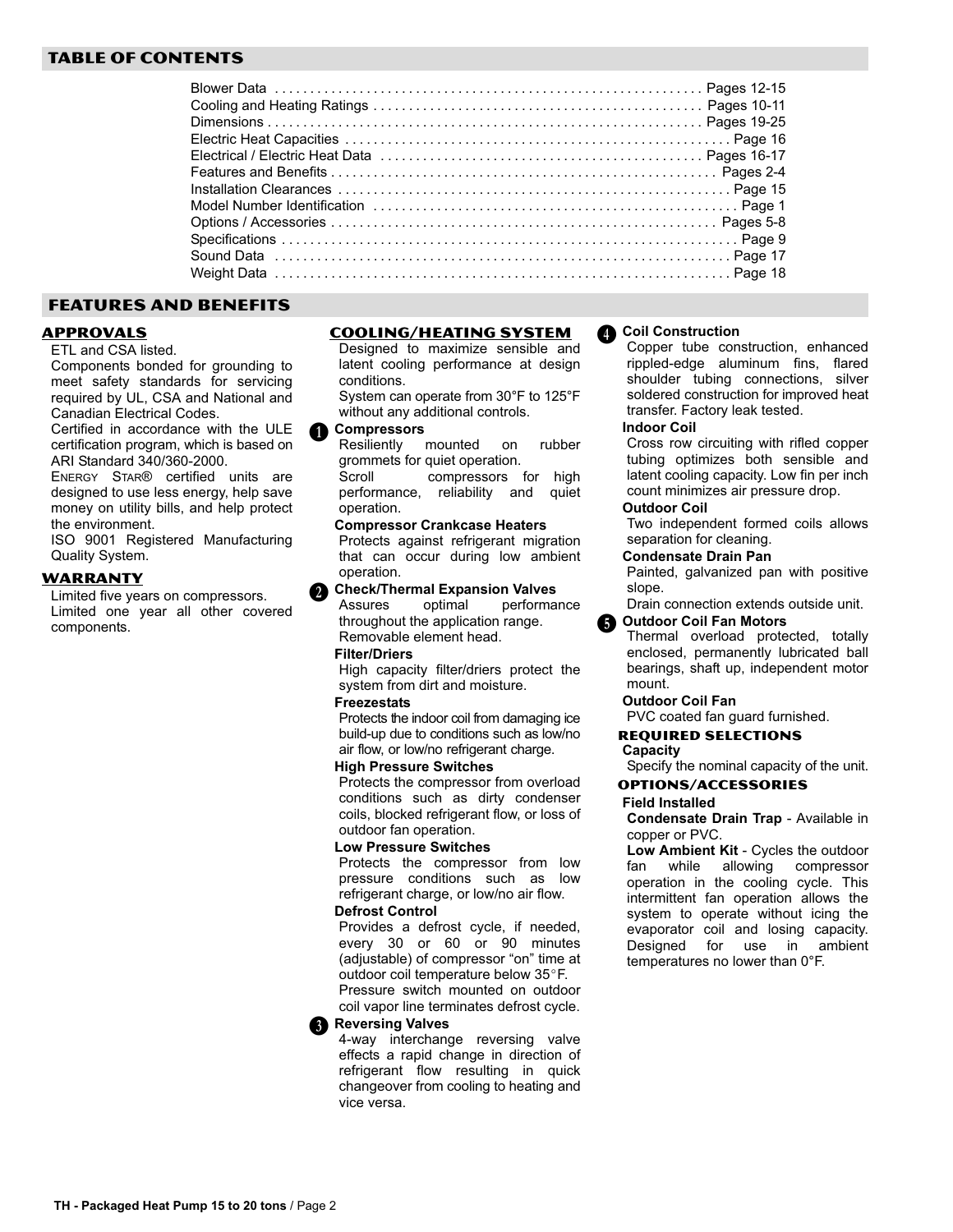

# **ELECTRICAL**

## **REQUIRED SELECTIONS**

Voltage Choice

Specify 208/230V, 460V or 575V 3−phase−60hz when ordering base unit.

# Factory or Field Installed

**G** Electric Heat

Helix wound nichrome elements, time delay for element staging, individual element limit controls, wiring harness, may be two-stage controlled. The following must be ordered extra when field installed electric heat is used: Unit Fuse Block and Electric Heat Control Module. See Electrical / Electric Heat tables for ordering information.

## Field Installed

## Disconnect Switch up to 250 Amp

Accessible from outside of unit, spring loaded weatherproof cover furnished. Main power to the unit is field connected to the disconnect which allows all power to be shut off for service. See Optional Electrical / Electric Heat tables for field installed disconnect switches.

## GFI Service Outlets (2)

115v ground fault circuit interrupter (GFCI) type, field wired. Mounted internal to cabinet.

# **CONTROLS** Unit Controller

Solid−state microprocessor−based control board that provides flexible control of cooling functions. All control voltage is provided via a 24V (secondary) transformer with built−in circuit breaker protection. Built−in functions include:

Blower On/Off Delay - Time delay between blower on and off cycles provides a more even supply air temperature during heating.

Built−in Control Parameters − Saves installation time as no programming is required.

Minimum Compressor Run Time − Ensures proper oil return to the compressor.

Night Setback Mode − Saves energy by closing outdoor air dampers and operating supply fan on thermostat demand only.

Heat/Cool Staging - Capable of up to 2 heat / 2 cool staging with a third party DDC control system or compatible thermostat.

Thermostat Bounce Delay − Protects compressor from short cycling when a mechanical thermostat is used.

# **OPTIONS/ACCESSORIES**

# Field Installed

## Blower Proving Switch

Uses a static pressure sensor to monitors blower operation and shuts down unit if blower fails.

## Dirty Filter Switch

Senses static pressure increase indicating dirty filter condition.

## Smoke Detector

Photoelectric type, installed in supply air section or return air section or both sections

## Commercial Control Systems **Thermostats**

Control system and thermostat options. Aftermarket unit controller options.

# INDOOR AIR QUALITY

# Air Filters

Disposable 2 inch filters furnished as standard.

## **OPTIONS/ACCESSORIES**

# Field Installed

Indoor Air Quality (CO<sub>2</sub>) Sensor Monitors CO<sub>2</sub> levels.

## Replaceable Media Filter Kit With Frame

Permanent, metal frame filters with 2 inch polyester replaceable media.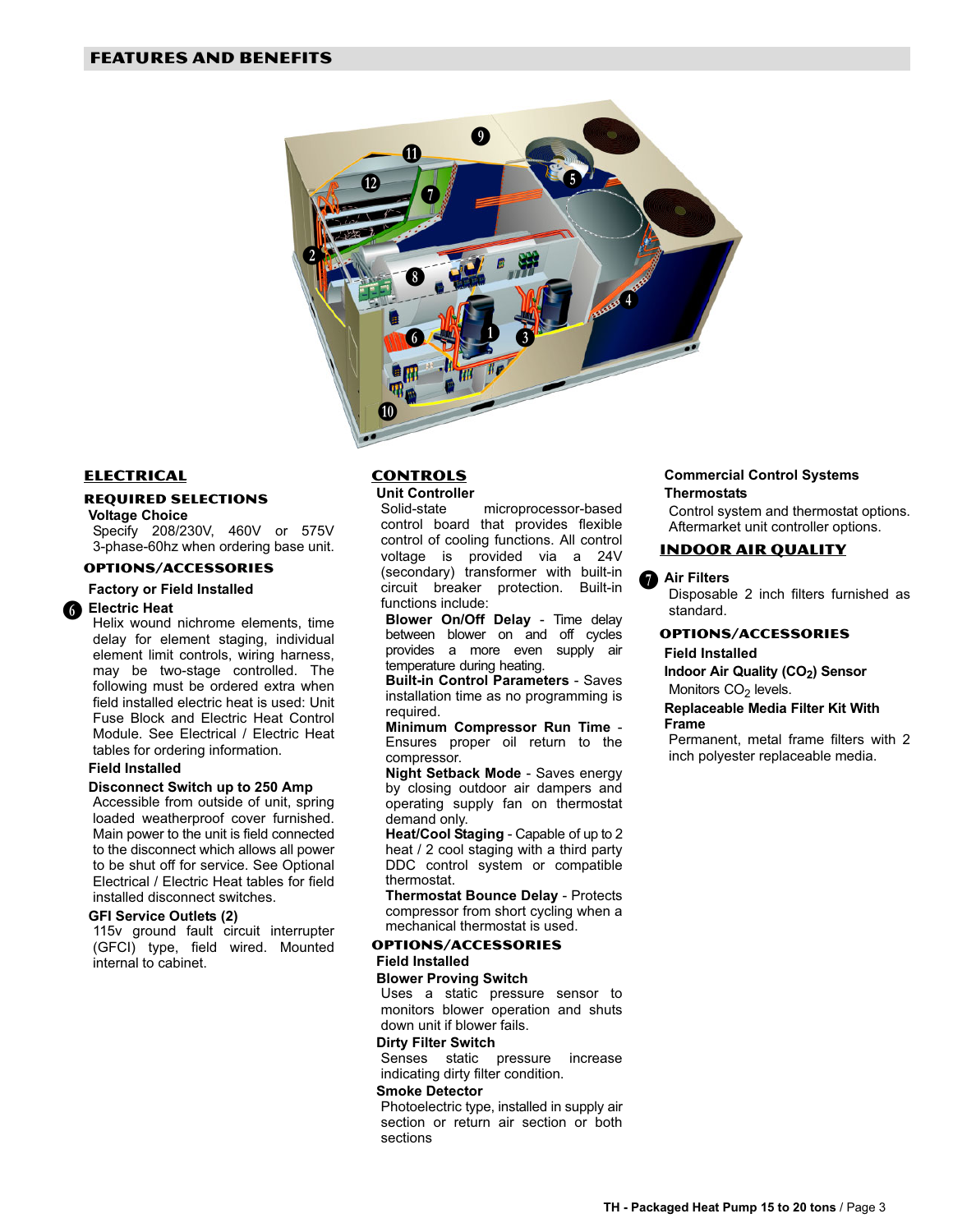## <span id="page-3-0"></span>**FEATURES AND BENEFITS** FEATURES AND BENEFITS

## **A** BLOWER

Supply air fan provides a wide range of air flow capability. Stocked models (units typically in−stock at warehouses) are equipped with standard static motor/drive combinations. Special order high and low static motor and drive options are available CTO (configure to order) offering an even wider range of capability.

## Supply Air Motor

Overload protected with permanently lubricated ball bearings ensures durable operation. Belt drive motors that meet<br>EPACT efficiency requirements requirements maximize air performance and save energy. Special order high and low static motors provide a higher level of air<br>performance for demanding performance applications.

### Supply Air Blower

A double inlet wheel with forward curve<br>blades provide maximum air maximum performance and quiet operation. Dynamically balanced with permanently lubricated ball bearings assure long, reliable operation. Adjustable pulleys allow air to be precisely tuned to the needs of the application.

**Supply Air Blower** 

Specify Blower drive kit (See Blower Data Tables for specifications).

## **CABINET**

# **Q** Construction

Heavy−gauge steel panels and full perimeter heavy−gauge galvanized steel base rail provides structural integrity for transportation, handling, and installation.

Base rails have rigging holes. Three sides of the base rail have fork slots.

Raised edges around duct and power entry openings in the bottom of the unit provide additional protection against water entering the building.

## Air−Flow Choice

Units are available in down−flow (vertical) or horizontal return air flow configuration.

Horizontal air flow requires Horizontal Roof Curb.

Horizontal Return Air Panel Kit is also required if converting a down−flow configured unit to horizontal air flow.

# <sup>Power</sup> Entry

Electrical lines can be brought through the unit base or through horizontal access knock−outs.

# Exterior Panels

Constructed of heavy−gauge, galvanized steel with a two−layer enamel paint finish.

# <sup>1</sup> Insulation

All panels adjacent to conditioned air are fully insulated with non−hygroscopic fiberglass insulation.

Unit base is fully insulated. The insulation also serves as an air seal to the roof curb, eliminating the need to add a seal during installation.

## Access Panels

Access panels are provided for the compressor/controls/heating section and the blower access and air filter/economizer section.

**Air Flow Configuration** Specify horizontal or down−flow

(vertical).

# Factory Installed

## Corrosion Protection

A completely flexible immersed coating with an electrodeposited dry film process. (AST ElectroFin E−Coat) Meets Mil Spec MIL−P−53084, ASTM B117 Standard Method Salt Spray<br>Testing, ASTM 1153 Standard Testing, ASTM 1153 Standard Specification for Methyl Isobutyl Ketone.

### Hinged Access Panels

Large access panels are hinged and have quarter−turn latches for quick and easy access to maintenance areas (economizer / filter, compressor / controls, heating / blower).

Field Installed

## Coil Guards

Painted, galvanized steel wire guards to protect outdoor coil. Not used with Hail Guards.

## Hail Guards

Constructed of heavy gauge steel, painted to match cabinet, helps protect outdoor coils from hail damage. Not used with Coil Guards.

## Horizontal Return Air Panel Kit

Required for horizontal applications with Horizontal Roof Curb, contains panel with return air opening for field replacement of existing unit panel and panel to cover bottom return air opening in unit, see dimension drawings.

# **SERVICEABILITY**

**EXECUTE:**<br>Designed to streamline general maintenance and decrease troubleshooting time.

## Marked & Color−Coded Wiring

All electrical wiring is color−coded and marked to identify which components it is connecting.

## Electrical Plugs

Positive connection electrical plugs are used to connect common accessories or maintenance parts for easy removal or installation.

## Access Panels

Large access panels are provided for quick and easy access to maintenance areas.

### Blower Access

Blower assembly slides out of the unit for easy access.

## TXV Access

Thermal expansion valves are located near the perimeter of the unit for easier access.

## Check/Thermal Expansion Valves

Removable element head allows change out of element and bulb without removing the TXV.

### Coil Cleaning

Independently formed condenser coils allow separation for easier cleaning.

# **Standard Components**<br>A large number

A large number of common maintenance parts are standard throughout the entire range of sizes (15 − 20 tons), reducing the need to carry a lot of different parts to the job or in inventory.

## Compressor Access

Compressors are located near the perimeter of the unit for easier access.

## Compressor Compartment

Compressors are isolated from the condenser air flow allowing system operation checks to be done without changing the air flow across the outdoor coils.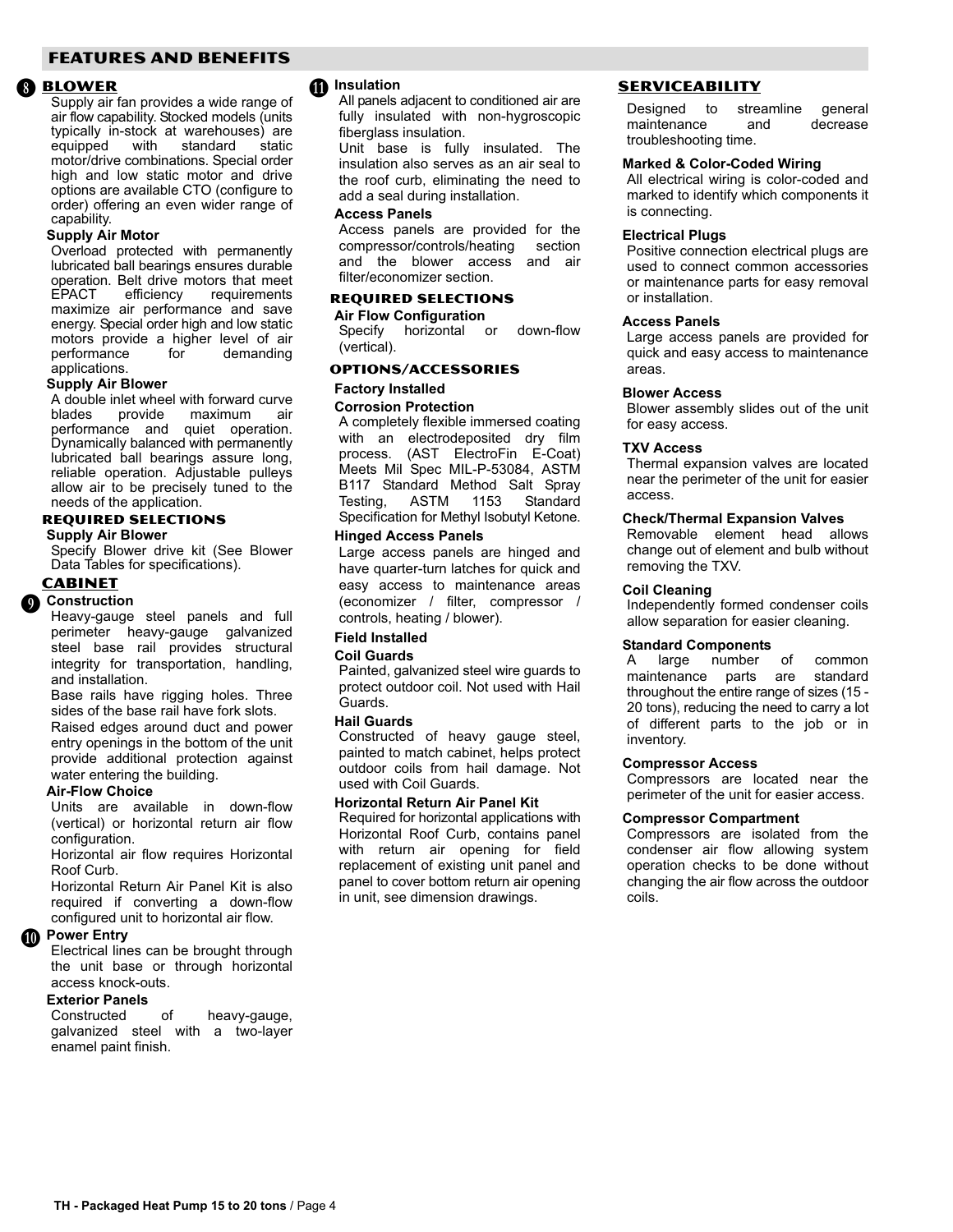# <span id="page-4-0"></span>**OPTIONS/ACCESSORIES**

# Factory or Field Installed Field Installed

<sup>1</sup> Economizer

Parallel, gear−driven action return air and outdoor air dampers, plug-in connections to unit, nylon bearings, neoprene seals, 24 volt, spring return motor, adjustable minimum damper position, damper assembly slides in unit, outdoor air hood must be ordered separately, choice of economizer<br>controls. Economizer modulates Economizer dampers to maintain a 55°F discharge air temperature.

## Economizer Enthalpy Control

Senses outdoor air enthalpy and enables economizer if the enthalpy is less than the setpoint of the control.

## Down−Flow Barometric Relief **Dampers**

Allows relief of excess return air static when economizer is near full open. Aluminum blade dampers prevent blow back and outdoor air infiltration during off cycle. Bird screen furnished.

## Outdoor Air Damper Section

25% Manual Outdoor Air Dampers − Parallel blade dampers are manually adjustable to a fixed position.

25% Automatic Outdoor Air Damper − Parallel blade, gear−driven dampers are automatically adjusted with a two−position damper motor.

## Economizer and Outdoor Air Damper Application Note − Minimum mixed air

temperature in heating mode 30°F Maximum mixed air temperature in cooling mode: 90°F

# Power Exhaust Fans

C1PWRE20C−1 models have two, 1/3 hp motors with 20 in., five blade propeller−type fans with a total power input of 750 Watts and a total air volume of 8630 cfm at 0 in. w.g..

Motor is inherently protected and enclosed for maximum protection from weather, dust and corrosion. Installs internal to unit for down-flow applications only with economizer option, provides exhaust air pressure relief, interlocked to run when return air dampers are closed and supply air blower is operating, fan runs when outdoor air dampers are 50% open (adjustable), motor is overload protected, steel cabinet and hood painted to match unit, requires optional Down-flow Economizer Barometric Relief Dampers.

See Power Exhaust Blower Tables.

## Field Installed

### Economizer Control

Sensible Temperature Control − Senses outdoor air temperature and enables the economizer if the temperature is less than the set point of the control. Order two kits for differential control.<br>Single Outdoor Enthalpy Control -

Single Outdoor Enthalpy Control<sup>−</sup> Senses outdoor air enthalpy and enables economizer if the enthalpy is less than the setpoint of the control.

Differential Enthalpy (Dual) Control<sup>−</sup> Two solid-state enthalpy sensors allow the control to select between outdoor air or return air, whichever has lower enthalpy.

# Outdoor Air Hood

Required with Economizer, Outdoor Air Damper Sections, cleanable aluminum mesh fresh air filters furnished.

## Outdoor Air Hood

Required with Economizer, Outdoor Air Damper Sections, cleanable aluminum mesh fresh air filters furnished.

# Down−Flow Barometric Relief Damper Hood

Protects exhaust air from recirculating into outdoor air stream.

### Horizontal Barometric Relief Dampers

Allows relief of excess air when economizer is near full open. Aluminum blade dampers prevent blow back and outdoor air infiltration during off cycle. Field installed in return air duct. Bird screen furnished.

# <u>CEILING DIFFUSERS</u><br>OPTIONS/ACCESSORIES

# **Field Installed**

## Ceiling Diffusers

Aluminum grilles, large center grille, insulated diffuser box with flanges, hanging rings furnished, interior transition (even air flow), internally sealed (prevents recirculation), adapts to T-bar ceiling grids or plaster ceilings.

# Transitions (Supply and Return)

Used with diffusers, installs in roof curb, galvanized steel construction, flanges furnished for duct connection to diffusers, fully insulated.

# **ROOF CURBS**

# **OPTIONS/ACCESSORIES** Field Installed

### Down−Flow

Nailer strip furnished, mates to unit, US National Roofing Contractors Approved, shipped knocked down. Available in 8, 14, 18, and 24 inch heights.

Standard roof curb corners fasten together with furnished hardware. Cliplock curbs use interlocking tabs to

fasten together. No tools required.

# **Horizontal**

Converts unit from down-flow to horizontal (side) air flow, return air is on unit, supply air is on curb, see dimension drawings. Curbs for rooftop applications meet National Roofing Code requirements. Requires Horizontal Return Air Panel. Available in 26, 30, 37 and 41 inch heights. Optional Insulation Kit is available to help prevent sweating.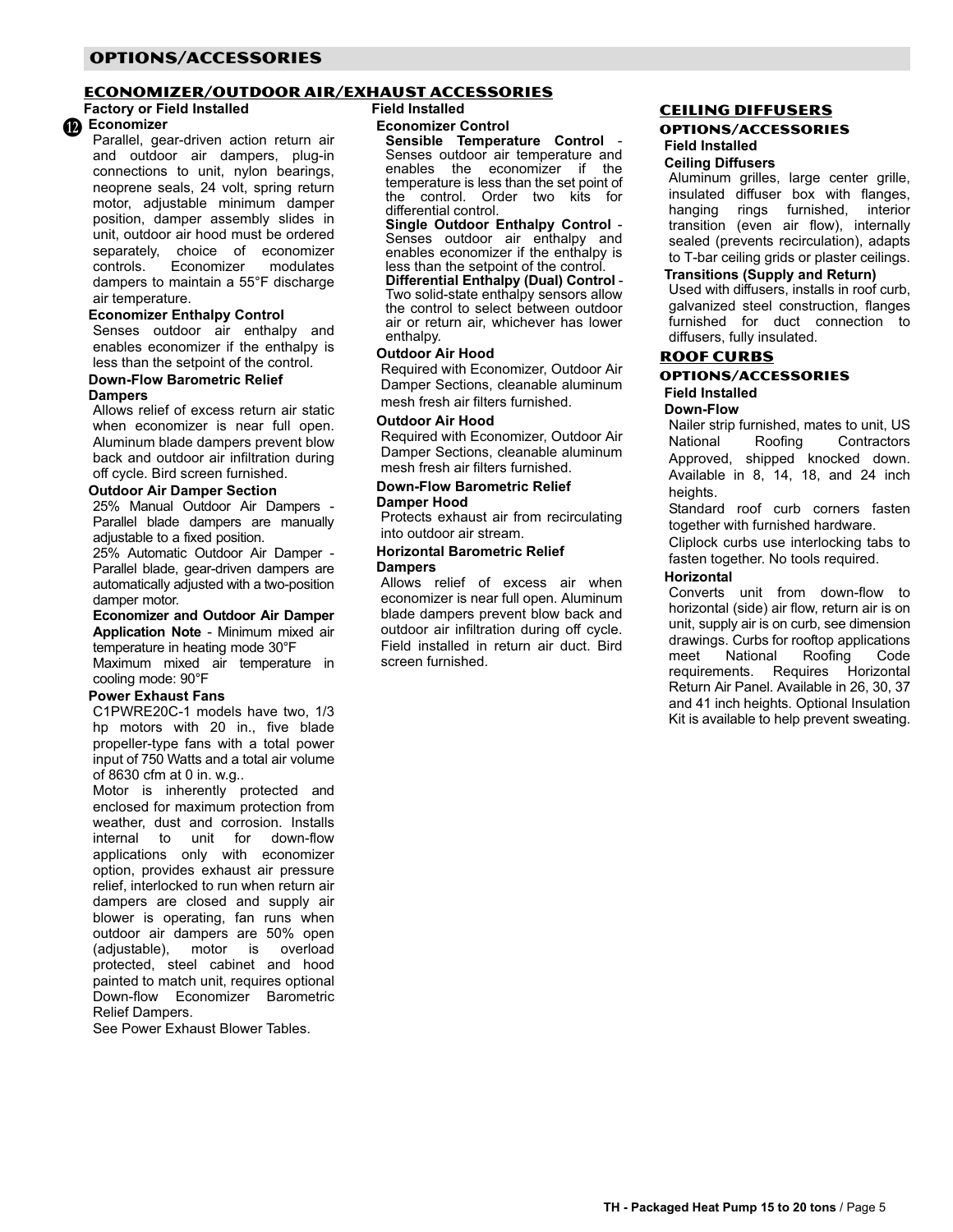| <b>OPTIONS / ACCESSORIES</b><br>Catalog<br>180<br>240<br>Item          |                                                                                              |                |                            |                               |  |  |  |  |  |  |  |  |  |
|------------------------------------------------------------------------|----------------------------------------------------------------------------------------------|----------------|----------------------------|-------------------------------|--|--|--|--|--|--|--|--|--|
|                                                                        |                                                                                              | <b>No</b>      |                            |                               |  |  |  |  |  |  |  |  |  |
| <b>COOLING/HEATING SYSTEM</b>                                          |                                                                                              |                |                            |                               |  |  |  |  |  |  |  |  |  |
| Condensate Drain Trap                                                  | PVC - LTACDKP09/36                                                                           | 76M18          | X                          | x                             |  |  |  |  |  |  |  |  |  |
|                                                                        | Copper - LTACDKC09/36                                                                        | 76M19          | X                          | x                             |  |  |  |  |  |  |  |  |  |
| Efficiency                                                             |                                                                                              | Standard       | $\bigcirc$                 | $\circlearrowright$           |  |  |  |  |  |  |  |  |  |
| Low Ambient Kit                                                        | <b>TALAK10/15</b>                                                                            | 73M78          | $\pmb{\mathsf{x}}$         | x                             |  |  |  |  |  |  |  |  |  |
| <b>BLOWER - SUPPLY AIR - See Blower Data Tables for Specifications</b> |                                                                                              |                |                            |                               |  |  |  |  |  |  |  |  |  |
|                                                                        | Low Static Motor/Drive Combination                                                           |                | $\bigcirc$                 | $\bigcirc$                    |  |  |  |  |  |  |  |  |  |
|                                                                        | Standard Static Motor/Drive Combination (stock unit)                                         |                | $\bigcirc$                 | $\circlearrowright$           |  |  |  |  |  |  |  |  |  |
|                                                                        | High Static Motor/Drive Combination                                                          |                | $\bigcirc$                 | О                             |  |  |  |  |  |  |  |  |  |
| <sup>1</sup> Standard to Low Static Conversion Kit                     | Drive Kit #A - C1DRKT044-1                                                                   | 90M53          | X                          |                               |  |  |  |  |  |  |  |  |  |
|                                                                        | Drive Kit #2 - C1DRKT045-1                                                                   | 90M54          |                            | x                             |  |  |  |  |  |  |  |  |  |
| <sup>2</sup> High to Standard Static Conversion Kit                    | Drive Kit #3 - C1DRKT038-1                                                                   | 90M47          | $\pmb{\chi}$               |                               |  |  |  |  |  |  |  |  |  |
| <b>ELECTRICAL</b>                                                      |                                                                                              |                |                            |                               |  |  |  |  |  |  |  |  |  |
| Voltage                                                                | 208/230V - 3 phase                                                                           |                | $\bigcirc$                 | $\bigcirc$                    |  |  |  |  |  |  |  |  |  |
| 60 hz                                                                  |                                                                                              | 460V - 3 phase | $\bigcirc$                 | $\bigcirc$                    |  |  |  |  |  |  |  |  |  |
|                                                                        |                                                                                              | 575V - 3 phase | $\bigcirc$                 | $\bigcirc$                    |  |  |  |  |  |  |  |  |  |
| <b>HACR Circuit Breakers</b>                                           | T1HACR***-1- (***indicates size)                                                             |                | $\pmb{\mathsf{x}}$         | x                             |  |  |  |  |  |  |  |  |  |
| <b>Disconnect Switch</b>                                               | See Electrical/Electric Heat Tables for selection                                            |                | $\pmb{\mathsf{x}}$         | X                             |  |  |  |  |  |  |  |  |  |
| <b>GFI Service Outlets</b>                                             | LTAGFIK10/15                                                                                 | 74M70          | $\pmb{\chi}$               | X                             |  |  |  |  |  |  |  |  |  |
| <b>ELECTRIC HEAT</b>                                                   |                                                                                              |                |                            |                               |  |  |  |  |  |  |  |  |  |
| 15 kW                                                                  | 208/230V-3ph - 3 EHA240-7.5-Y                                                                | 99J16          | $\otimes$                  | $^{\circledR}$                |  |  |  |  |  |  |  |  |  |
|                                                                        | EHA240S-7.5-Y                                                                                | 99J17          | $\otimes$                  | $^{\circledR}$                |  |  |  |  |  |  |  |  |  |
|                                                                        | 460V-3ph - 3 EHA240-7.5-G                                                                    | 99J18          | $\otimes$                  | $^{\circledR}$                |  |  |  |  |  |  |  |  |  |
|                                                                        | EHA240S-7.5-G                                                                                | 99J19          | $\otimes$                  | ⊗                             |  |  |  |  |  |  |  |  |  |
|                                                                        | 575V-3ph - 3 EHA240-7.5-J                                                                    | 99J20          | $\otimes$                  | $^{\circledR}$                |  |  |  |  |  |  |  |  |  |
|                                                                        | EHA240S-7.5-J                                                                                | 99J21          | $\otimes$                  | $^{\circledR}$                |  |  |  |  |  |  |  |  |  |
| 30 kW                                                                  | 208/230V-3ph - 3 EHA360-15-Y                                                                 | 99J22          | $\otimes$                  | $^{\circledR}$                |  |  |  |  |  |  |  |  |  |
|                                                                        | EHA360S-15-Y                                                                                 | 99J23          | $\otimes$                  | ⊗                             |  |  |  |  |  |  |  |  |  |
|                                                                        | 460V-3ph - 3 EHA360-15-G                                                                     | 99J24          | $\circledR$                | $^{\circledR}$                |  |  |  |  |  |  |  |  |  |
|                                                                        | EHA360S-15-G<br>208/230V-3ph - 3 EHA360-15-J                                                 | 99J25          | $\circledR$                | $^{\circledR}$                |  |  |  |  |  |  |  |  |  |
|                                                                        |                                                                                              | 99J26          | $\circledR$                | $\circledR$                   |  |  |  |  |  |  |  |  |  |
| 45 kW                                                                  | EHA360S-15-J<br>208/230V-3ph - 4 EHA360-22.5-Y                                               | 99J27<br>99J28 | $\circledR$                | $^{\circledR}$                |  |  |  |  |  |  |  |  |  |
|                                                                        | 460V-3ph - <sup>4</sup> EHA360-22.5-G                                                        | 99J29          | $\circledR$<br>$\otimes$   | $\circledR$<br>$^{\circledR}$ |  |  |  |  |  |  |  |  |  |
|                                                                        | 575V-3ph - 4 EHA360-22.5-J                                                                   | 99J30          | $\otimes$                  | $\circledR$                   |  |  |  |  |  |  |  |  |  |
| 60 kW                                                                  | 208/230V-3ph - 4 EHA150-30-Y                                                                 | 99J07          |                            |                               |  |  |  |  |  |  |  |  |  |
|                                                                        | 460V-3ph - 4 EHA150-30-G                                                                     | 99J08          | $\circledR$<br>$\circledR$ | $\circledR$<br>$^{\circledR}$ |  |  |  |  |  |  |  |  |  |
|                                                                        | 575V-3ph - 4 EHA150-30-J                                                                     | 99J09          | $\otimes$                  | $\circledR$                   |  |  |  |  |  |  |  |  |  |
| 90 kW                                                                  | 208/230V-3ph - 4 EHA360-45-Y                                                                 | 99J31          |                            | $^{\circledR}$                |  |  |  |  |  |  |  |  |  |
|                                                                        | 460V-3ph - 4 EHA360-45-G                                                                     | 99J32          |                            | $\circledR$                   |  |  |  |  |  |  |  |  |  |
|                                                                        | 575V-3ph - 4 EHA360-45-J                                                                     | 99J33          |                            | $^{\circledR}$                |  |  |  |  |  |  |  |  |  |
|                                                                        | <b>ELECTRIC HEAT ACCESSORIES/OPTIONS - See Electrical/Electric Heat Tables for selection</b> |                |                            |                               |  |  |  |  |  |  |  |  |  |
| Electric Heat Control Kit                                              | 208/230V-3ph - T1EHKT01C-1Y                                                                  | 85M32          | $\circledR$                | $\circledR$                   |  |  |  |  |  |  |  |  |  |
|                                                                        | 460V-3ph - T1EHKT01C-1G                                                                      | 85M33          | $\otimes$                  | $^{\circledR}$                |  |  |  |  |  |  |  |  |  |
|                                                                        | 575V-3ph - T1EHKT01C-1J                                                                      | 85M34          | $\circledR$                | $\circledR$                   |  |  |  |  |  |  |  |  |  |
| Unit Fuse Block                                                        |                                                                                              |                | $\circledR$                | $\circledR$                   |  |  |  |  |  |  |  |  |  |
|                                                                        |                                                                                              |                |                            |                               |  |  |  |  |  |  |  |  |  |

NOTE - The catalog and part numbers that appear here are for ordering field installed accessories only.

⊗ − Field Installed or Configure to Order (factory installed)

− Configure to Order (Factory Installed)

X − Field Installed.

 $1$  Standard static drive can be converted to low static drive with field installed kit.

 $2$  High static drive can be converted to standard static drive with field installed kit.

<sup>3</sup> Order one of each.

4 Order two of each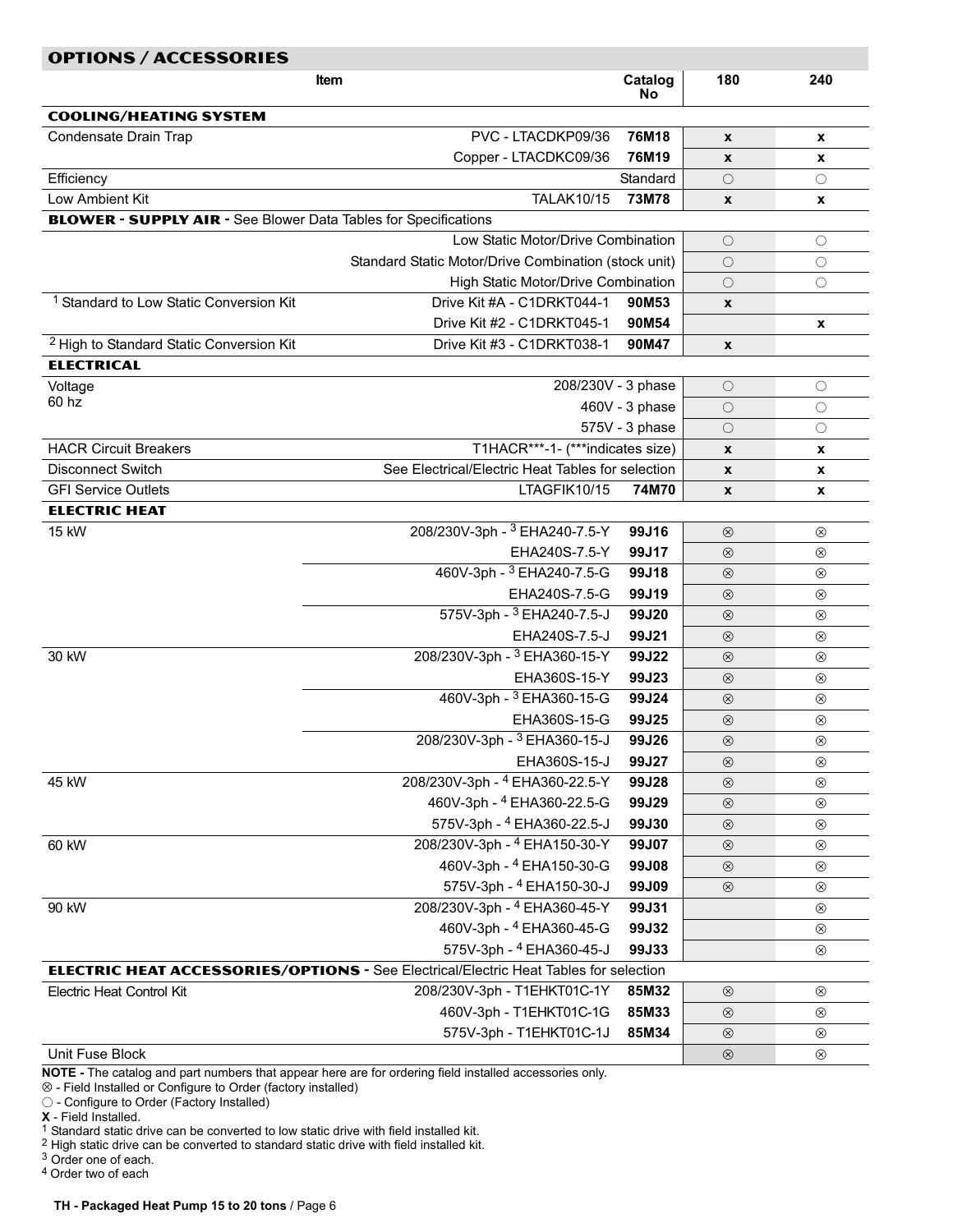| OPTIONS / ACCESSORIES                                           |                                                                                                         |               |                    |                    |
|-----------------------------------------------------------------|---------------------------------------------------------------------------------------------------------|---------------|--------------------|--------------------|
|                                                                 | <b>Item</b>                                                                                             | Catalog<br>No | 180                | 240                |
| <b>CONTROLS</b>                                                 |                                                                                                         |               |                    |                    |
| <b>Blower Proving Switch</b>                                    | C0SWCH01AE-1                                                                                            | 30K49         | X                  | X                  |
| Dirty Filter Switch                                             | C0SWCH00AE-1                                                                                            | 30K48         | X                  | X                  |
| Smoke Detector - Supply                                         | LTASASDK10/36                                                                                           | 70K87         | X                  | X                  |
| Smoke Detector - Return                                         | LTARASDK10/30                                                                                           | 70K86         | X                  | X                  |
| <b>CABINET</b>                                                  |                                                                                                         |               |                    |                    |
| Coil Guards                                                     | C1GARD20C-1                                                                                             | 88K55         | $\pmb{\mathsf{x}}$ | x                  |
| <b>Corrosion Protection</b>                                     |                                                                                                         |               | $\bigcirc$         | $\bigcirc$         |
| <b>Hail Guards</b>                                              | C1GARD10C-1                                                                                             | 88K28         | $\pmb{\mathsf{x}}$ | x                  |
| <b>Hinged Access Panels</b>                                     |                                                                                                         |               | О                  | $\circ$            |
| <sup>1</sup> Horizontal Return Air Panel Kit                    | C1HRAP10C-1                                                                                             | 87M00         | X                  | X                  |
| <b>ECONOMIZER</b>                                               |                                                                                                         |               |                    |                    |
| Economizer                                                      |                                                                                                         |               |                    |                    |
| Economizer - Order Hood Separately                              | T1ECON10C-1                                                                                             | 86M31         | $^{\circledR}$     | $^{\circledR}$     |
| <b>Hood for Economizer</b>                                      | C1HOOD10C                                                                                               | 85M25         | $\pmb{\mathsf{x}}$ | x                  |
| <b>Economizer Controls</b>                                      |                                                                                                         |               |                    |                    |
| Differential Enthalpy (dual)                                    | C1SNSR07AE                                                                                              | 86M33         | $\mathbf{x}$       | X                  |
| Sensible (order two kits for Differential)                      | <b>TASEK10/15</b>                                                                                       | 76M37         | $\circledR$        | ⊗                  |
| Single Outdoor Enthalpy                                         | C1SNSR06AE                                                                                              | 86M32         | X                  | X                  |
| <b>Barometric Relief</b>                                        |                                                                                                         |               |                    |                    |
| Down-Flow Barometric Relief Dampers -                           | LAGED18/24                                                                                              | 16K98         | $\circledR$        | $^{\circledR}$     |
| Order Hood Separately                                           |                                                                                                         |               |                    |                    |
| Hood for Down-Flow LAGED                                        | C1HOOD20C-1                                                                                             | 85M26         | $\mathbf{x}$       | $\pmb{\mathsf{x}}$ |
| Horizontal Barometric Relief Dampers -<br><b>Hood Furnished</b> | LAGEDH18/24                                                                                             | 16K99         | $\boldsymbol{x}$   | $\boldsymbol{x}$   |
| <b>OUTDOOR AIR</b>                                              |                                                                                                         |               |                    |                    |
| <b>Outdoor Air Dampers</b>                                      |                                                                                                         |               |                    |                    |
| Damper Section (down-flow) - Order                              | Motorized - T1DAMP20C-1                                                                                 | 86M30         | $\otimes$          | ⊗                  |
| <b>Hood Separately</b>                                          | Manual - LAOAD18/24                                                                                     | 16K93         | $\otimes$          | $^{\circledR}$     |
| <b>Outdoor Air Hoods</b>                                        |                                                                                                         |               |                    |                    |
| Outdoor Air Hood (down-flow) includes (3)                       | C1HOOD10C-1                                                                                             | 85M25         | $^{\circledR}$     | $^{\circledR}$     |
| 16 $\times$ 25 $\times$ 1 in. filters                           |                                                                                                         |               |                    |                    |
| <b>Power Exhaust</b>                                            |                                                                                                         |               |                    |                    |
| <b>Standard Static</b>                                          | 208/230V - C1PWRE20C-1Y                                                                                 | 85M37         | X                  | $\pmb{\mathsf{x}}$ |
|                                                                 | 460V - C1PWRE20C-1G                                                                                     | 85M38         | X                  | X                  |
|                                                                 | 575V - C1PWRE20C-1J                                                                                     | 85M39         | x                  | x                  |
| <b>INDOOR AIR QUALITY</b>                                       |                                                                                                         |               |                    |                    |
| <b>Air Filters</b>                                              |                                                                                                         |               |                    |                    |
| Replaceable Media Filter Kit with Frame                         | 24 x 24 x 2 order 6 per unit - C1FLTR30C-1                                                              | 44N61         | $\pmb{\mathsf{x}}$ | X                  |
| Indoor Air Quality (Co <sub>2</sub> ) Sensors                   |                                                                                                         |               |                    |                    |
| CO <sub>2</sub> Sensor Duct Mounting Kit                        | C0MISC19AE1-                                                                                            | 85L43         | $\pmb{\mathsf{x}}$ | $\pmb{\mathsf{x}}$ |
| Sensor - white case CO <sub>2</sub> display                     | C0SNSR50AE1L                                                                                            | 77N39         | X                  | x                  |
| Sensor - white case no display                                  | C0SNSR52AE1L                                                                                            | 87N53         | X                  | x                  |
| Sensor - black case CO <sub>2</sub> display                     | C0SNSR51AE1L                                                                                            | 87N52         | X                  | x                  |
| Sensor - black case, no display                                 | C0SNSR53AE1L                                                                                            | 87N54         | x                  | x                  |
| Aspiration Box for duct mounting                                | COMISC16AE-1                                                                                            | 90N43         | X                  | x                  |
| Handheld CO <sub>2</sub> Monitor                                | LTAIAQSHM03/36                                                                                          | 70N93         | X                  | x                  |
|                                                                 | NOTE - The catalog and part numbers that appear here are for ordering field installed accessories only. |               |                    |                    |

⊗ − Field Installed or Configure to Order (factory installed)

− Configure to Order (Factory Installed)

n.

X − Field Installed.

<sup>1</sup> Required for horizontal applications with Horizontal Roof Curb.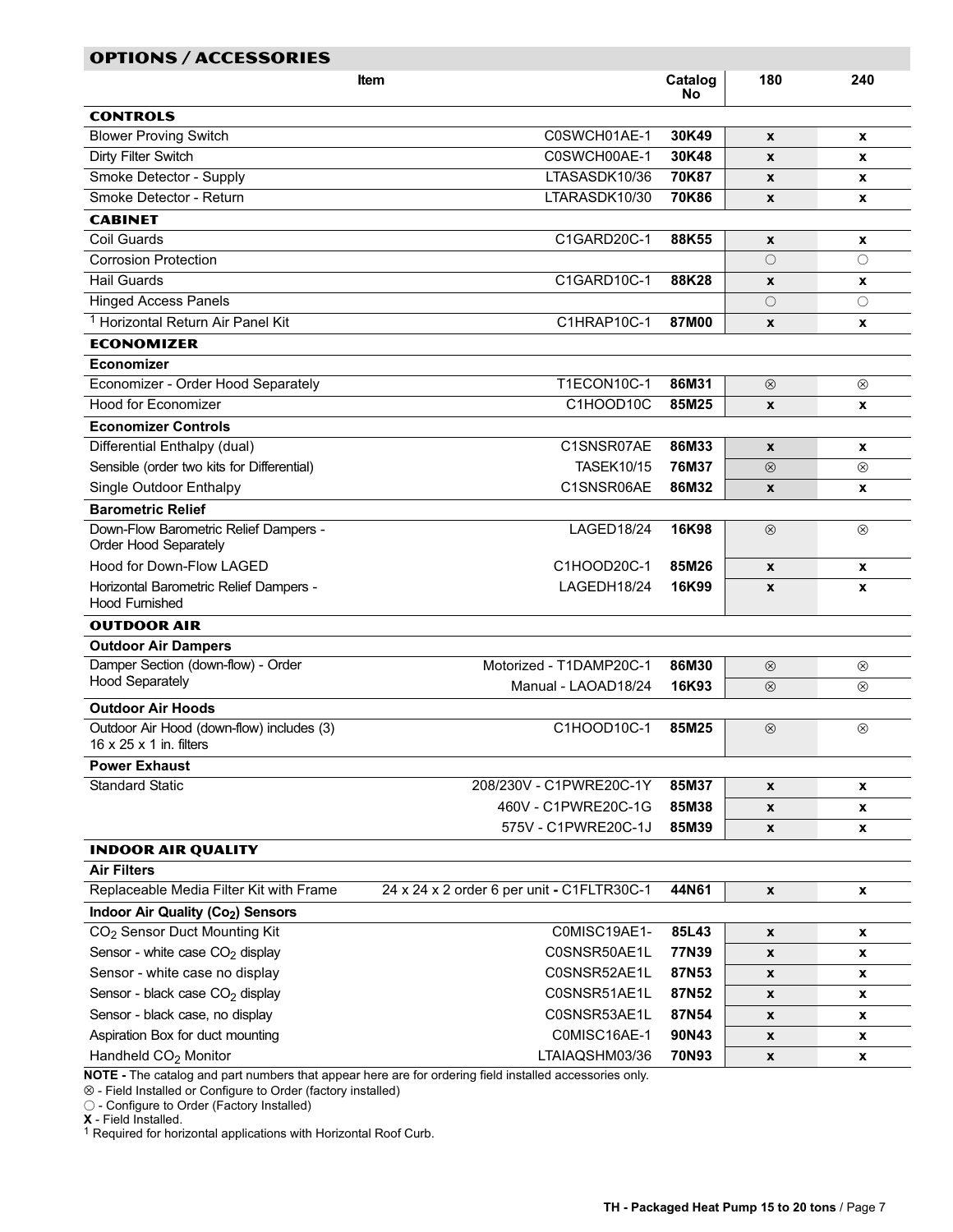<span id="page-7-0"></span>

| <b>OPTIONS / ACCESSORIES</b>                              |                              |                |                    |     |
|-----------------------------------------------------------|------------------------------|----------------|--------------------|-----|
| ltem                                                      | <b>Item</b>                  | Catalog<br>No. | 180                | 240 |
| <b>CEILING DIFFUSERS</b>                                  |                              |                |                    |     |
| Step-Down                                                 | RTD11-185                    | 29G06          | $\pmb{\mathsf{x}}$ |     |
| Order one                                                 | (Canada Only) RTD11-150/180S | 13K63          | $\mathbf{x}$       |     |
|                                                           | RTD11-275(S)                 | 29G07          |                    | X   |
|                                                           | (Canada Only) RTD11-275S     | 13K64          |                    | X   |
| Flush                                                     | FD11-185                     | 29G10          | $\pmb{\mathsf{x}}$ |     |
| Order one                                                 | (Canada Only) FD11-150/180S  | 13K58          | $\pmb{\mathsf{x}}$ |     |
|                                                           | FD11-275-R                   | 29G11          |                    | x   |
|                                                           | (Canada Only) FD11-275S      | 13K59          |                    | X   |
| Transitions - (Supply and Return)                         | LASRT18                      | 19K01          | X                  |     |
| Order one                                                 | (Canada Only) LASRT18S       | 33K48          | $\pmb{\mathsf{x}}$ |     |
|                                                           | <b>LASRT21/24</b>            | 19K02          |                    | x   |
|                                                           | (Canada Only) LASRT21/24S    | 33K49          |                    | X   |
| <b>ROOF CURBS - CLIPLOCK 1000</b>                         |                              |                |                    |     |
| Down-Flow                                                 |                              |                |                    |     |
| 8 in. height                                              | C1CURB40CN1-                 | 26W32          | $\pmb{\mathsf{x}}$ | x   |
| 14 in. height                                             | LARMF18/30S-14               | 33K44          | $\pmb{\mathsf{x}}$ | X   |
| 18 in. height                                             | LARMF18/30S-18               | 33K45          | X                  | X   |
| 24 in. height                                             | LARMF18/30S-24               | 33K46          | $\pmb{\mathsf{x}}$ | X   |
| <b>Horizontal</b>                                         |                              |                |                    |     |
| 26 in. height                                             | LARMFH18/24S-26              | 33K47          | $\pmb{\mathsf{x}}$ | X   |
| 37 in. height                                             | LARMFH18/24S-37              | 45K70          | $\pmb{\mathsf{x}}$ | X   |
| <b>ROOF CURBS - STANDARD</b>                              |                              |                |                    |     |
| Down-Flow                                                 |                              |                |                    |     |
| 14 in. height                                             | LARMF18/36-14                | 16K87          | $\pmb{\mathsf{x}}$ | x   |
| 24 in. height                                             | LARMF18/36-24                | 16K88          | $\pmb{\mathsf{x}}$ | X   |
| <b>Horizontal</b>                                         |                              |                |                    |     |
| 26 in. height                                             | LARMFH18/24-26               | 97J33          | $\pmb{\mathsf{x}}$ | X   |
| 37 in. height                                             | LARMFH18/24-37               | 33K79          | X                  | X   |
| <b>Insulation Kits for Standard Horizontal Roof Curbs</b> |                              |                |                    |     |
| for LARMFH18/24-26                                        | C1INSU11C-1                  | 73K32          | $\pmb{\mathsf{x}}$ | x   |
| for LARMFH18/24-37                                        | C1INSU13C-1                  | 73K34          | $\pmb{\mathsf{x}}$ | X   |

NOTE − The catalog and part numbers that appear here are for ordering field installed accessories only.

X − Field Installed.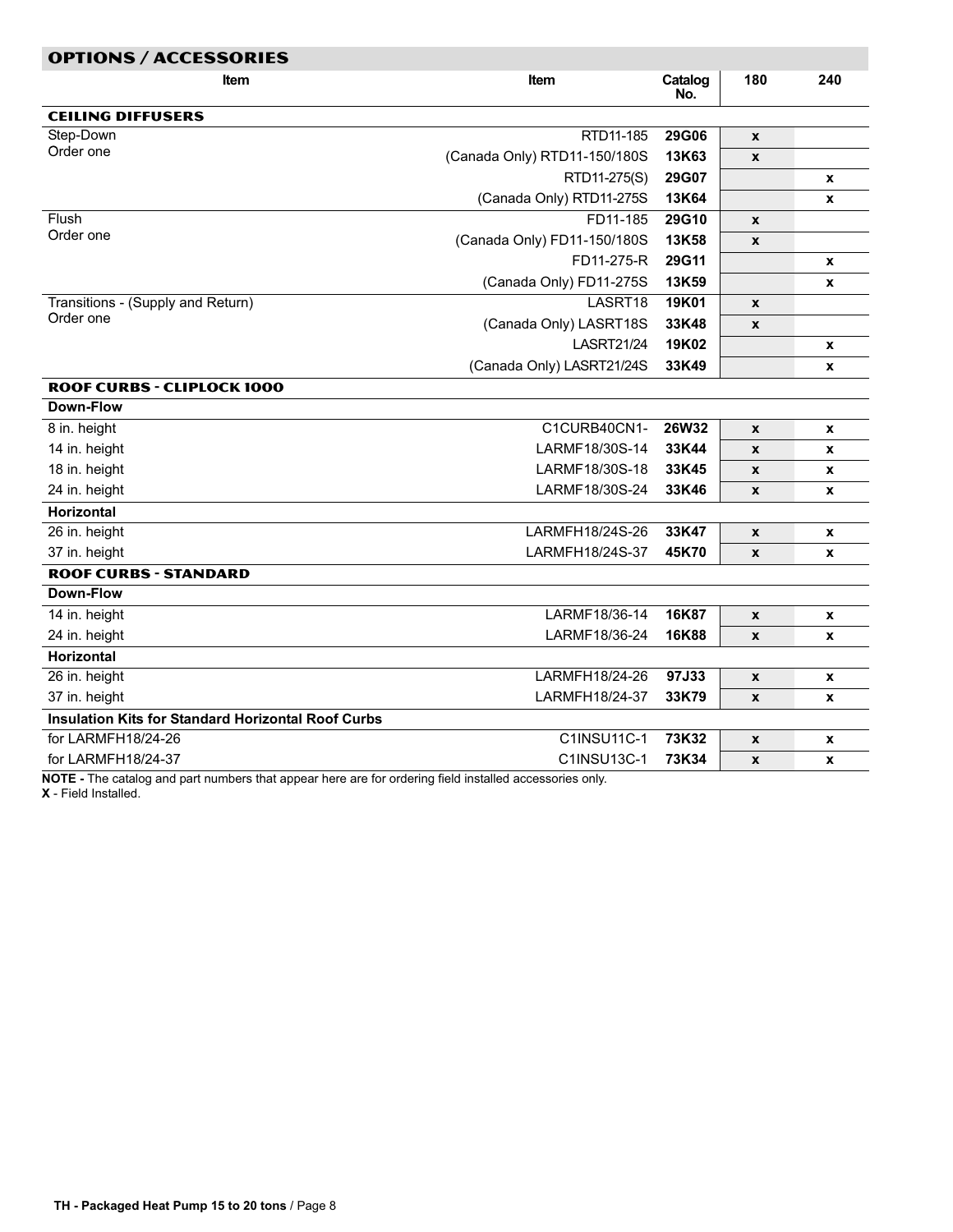<span id="page-8-0"></span>

| <b>SPECIFICATIONS</b>             |                                               |                                                     |                                                                   |                            |  |  |  |  |  |
|-----------------------------------|-----------------------------------------------|-----------------------------------------------------|-------------------------------------------------------------------|----------------------------|--|--|--|--|--|
| General                           |                                               | Model No.                                           | <b>THA180S2B</b>                                                  | <b>THA240S2B</b>           |  |  |  |  |  |
| Data                              |                                               | <b>Efficiency Type</b>                              | Standard                                                          | Standard                   |  |  |  |  |  |
|                                   |                                               | <b>Nominal Tonnage</b>                              | 15 Ton                                                            | 20 Ton                     |  |  |  |  |  |
| Cooling                           |                                               | Gross Cooling Capacity - Btuh                       | 187,000                                                           | 227,000                    |  |  |  |  |  |
| Performance                       |                                               | <sup>1</sup> Net Cooling Capacity - Btuh            | 182,000                                                           | 220,000                    |  |  |  |  |  |
|                                   |                                               | ARI Rated Air Flow - cfm                            | 5700                                                              | 7000                       |  |  |  |  |  |
|                                   |                                               | <b>Total Unit Power</b>                             | 19.6                                                              | 24.5                       |  |  |  |  |  |
|                                   |                                               | <sup>1</sup> EER (Btuh/Watt)                        | 9.3                                                               | 9.0                        |  |  |  |  |  |
|                                   |                                               |                                                     | 9.7                                                               | 9.4                        |  |  |  |  |  |
|                                   |                                               | <sup>2</sup> Integrated Part Load Value (Btuh/Watt) |                                                                   | 26 lbs. 0 oz.              |  |  |  |  |  |
|                                   | <b>Refrigerant Charge</b><br>Furnished (R-22) | Circuit 1<br>Circuit 2                              | 24 lbs. 8 oz.<br>24 lbs. 8 oz.                                    | 26 lbs. 0 oz.              |  |  |  |  |  |
|                                   |                                               |                                                     |                                                                   |                            |  |  |  |  |  |
| <b>Heating</b><br>Performance     |                                               | <sup>1</sup> Total High Heating Capacity - Btuh     | 192,000                                                           | 220,000                    |  |  |  |  |  |
|                                   |                                               | <b>Total Unit Power</b>                             | 18.1                                                              | 20.8                       |  |  |  |  |  |
|                                   |                                               | $1$ C.O.P.                                          | 3.1                                                               | 3.1                        |  |  |  |  |  |
|                                   |                                               | <sup>1</sup> Total Low Heating Capacity - Btuh      | 106,000                                                           | 118,000                    |  |  |  |  |  |
|                                   |                                               | <b>Total Unit Power</b>                             | 15.7                                                              | 17.3                       |  |  |  |  |  |
|                                   |                                               | $1$ C.O.P.                                          | 2.0                                                               | 2.0                        |  |  |  |  |  |
| <b>Electric Heat Available</b>    |                                               |                                                     |                                                                   | See page 16 for capacities |  |  |  |  |  |
| <b>Compressor Type (No.)</b>      |                                               |                                                     | Scroll (2)                                                        | Scroll (2)                 |  |  |  |  |  |
| <b>Outdoor</b>                    |                                               | Net face area - sq. ft.                             | 57.0                                                              | 57.0                       |  |  |  |  |  |
| Coil                              |                                               | Tube diameter - in.                                 | 3/8                                                               | 3/8                        |  |  |  |  |  |
|                                   |                                               | Number of rows                                      | 2                                                                 | 2                          |  |  |  |  |  |
|                                   |                                               | Fins per inch                                       | 20                                                                | 20                         |  |  |  |  |  |
|                                   |                                               | Expansion device type                               | Balanced Port Thermostatic Expansion Valve, removeable power head |                            |  |  |  |  |  |
| <b>Outdoor</b>                    |                                               | Motor horsepower                                    | (4) 1/3                                                           | (4) 1/3                    |  |  |  |  |  |
| Fans                              |                                               | Motor rpm                                           | 1075                                                              | 1075                       |  |  |  |  |  |
|                                   |                                               | Total Motor watts                                   | 1395                                                              | 1395                       |  |  |  |  |  |
|                                   |                                               | Diameter - in.                                      | (4) 24                                                            | (4) 24                     |  |  |  |  |  |
|                                   |                                               | Number of blades                                    | 3                                                                 | 3                          |  |  |  |  |  |
|                                   |                                               | Total Air volume - cfm                              | 15,450                                                            | 15,450                     |  |  |  |  |  |
| <b>Indoor Coil</b>                |                                               | Net face area - sq. ft.                             | 22.3                                                              | 22.3                       |  |  |  |  |  |
|                                   |                                               | Tube diameter - in.                                 | 3/8                                                               | 3/8                        |  |  |  |  |  |
|                                   |                                               | Number of rows                                      | 3                                                                 | 4                          |  |  |  |  |  |
|                                   |                                               | Fins per inch                                       | 14                                                                | 14                         |  |  |  |  |  |
|                                   |                                               | Condensate Drain - number & size                    | (1) 1 in. NPT coupling                                            | (1) 1 in. NPT coupling     |  |  |  |  |  |
|                                   |                                               | Expansion device type                               | Balanced Port Thermostatic Expansion Valve, removeable power head |                            |  |  |  |  |  |
| $3, 4$ Indoor                     | Nominal motor                                 | Low Static                                          | 3 <sub>hp</sub>                                                   | 5 <sub>hp</sub>            |  |  |  |  |  |
| <b>Blower and</b>                 | <b>Example 1</b>                              | Standard Static                                     | 3 hp                                                              | 7.5 hp                     |  |  |  |  |  |
| <b>Drive</b><br><b>Selection</b>  |                                               | <b>High Static</b>                                  | 5 hp                                                              | 10 hp                      |  |  |  |  |  |
|                                   | Max. usable                                   | Low Static                                          | 3.45 hp                                                           | $5.75$ hp                  |  |  |  |  |  |
|                                   | motor output<br>(US Only)                     | <b>Standard Static</b>                              | 3.45 hp                                                           | 8.63 hp                    |  |  |  |  |  |
|                                   |                                               | <b>High Static</b>                                  | 5.75 hp                                                           | 11.5 hp                    |  |  |  |  |  |
|                                   | <b>Drive Kit</b>                              | Low Static                                          | #A - 535-725 rpm                                                  | #2 - 685-865 rpm           |  |  |  |  |  |
|                                   |                                               | <b>Standard Static</b>                              | #1 - 710-965 rpm                                                  | #7 - 850-1045 rpm          |  |  |  |  |  |
|                                   |                                               | <b>High Static</b>                                  | #4 - 945-1185 rpm                                                 | #6 - 1045-1285 rpm         |  |  |  |  |  |
|                                   |                                               | Field Installed Standard to Low Static              | #A - 535-725 rpm                                                  | #9 - 685-865 rpm           |  |  |  |  |  |
|                                   | Drive Kits                                    | <b>High to Standard Static</b>                      | #3 - 850-1045 rpm                                                 | $- - -$                    |  |  |  |  |  |
|                                   |                                               | Wheel nominal diameter x width                      | $(2)$ 15 x 15 in.                                                 | $(2)$ 15 x 15 in.          |  |  |  |  |  |
| <b>Filters</b>                    |                                               | Type of filter                                      | Disposable                                                        |                            |  |  |  |  |  |
|                                   |                                               | Number and size - in.                               | $(6)$ 24 x 24 x 2                                                 |                            |  |  |  |  |  |
| <b>Electrical characteristics</b> |                                               |                                                     | 208/230V, 460V or 575V - 60 hertz - 3 phase                       |                            |  |  |  |  |  |

NOTE Net capacity includes evaporator blower motor heat deduction. Gross capacity does not include evaporator blower motor heat deduction.

1 Certified in accordance with the ULE certification program, which is based on ARI Standard 340/360.

Cooling Ratings − 95°F outdoor air temperature and 80°F db/67°F wb entering indoor coil air.

**High Temperature Heating Ratings -** 47°F db/43°F wb outdoor air temperature and 70°F entering indoor coil air.<br>**Low Temperature Heating Ratings -** 17°F db/15°F wb outdoor air temperature and 70°F entering indoor coil air

<sup>2</sup> Integrated Part Load Value rated at 80°F outdoor air temperature.<br><sup>3</sup> Using total air volume and system static pressure requirements determine from blower performance tables rpm and motor output required. Maximum usabl motors furnished are shown. In Canada, nominal motor output is <u>also</u> maximum usable motor output. If motors of comparable output are used, be sure to keep within the

service factor limitations outlined on the motor nameplate.<br><sup>4</sup> Stocked models are available with standard static drives. High static drives are factory installed (configure to order). Low static drive can be factory insta order) or standard static drives can be converted to low static with field installed kit. High static models can be converted to standard static with field installed kit.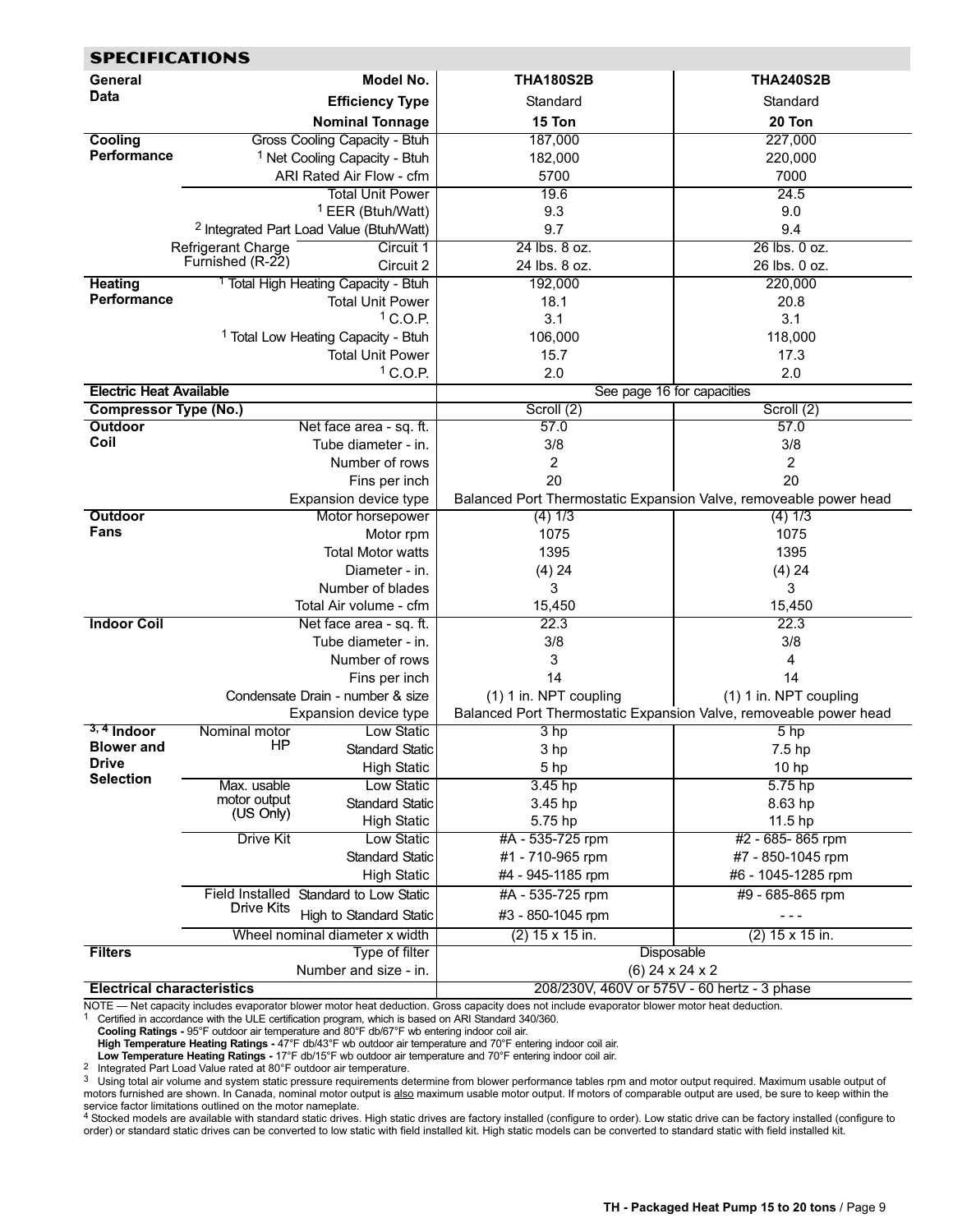# <span id="page-9-0"></span>**COOLING AND HEATING RATINGS**

COOLING AND heating RATINGS NOTE − For Temperatures and Capacities not shown in tables, see bulletin Cooling Unit Rating Table Correction Factor Data in Miscellaneous Engineering Data section.

## 15 TON STANDARD EFFICIENCY - COOLING CAPACITY - ONE COMPRESSOR OPERATING

|                                     |               |      |                                     |      |                     |              |                                                     |                        |                              |      |                     | Outdoor Air Temperature Entering Outdoor Coil |                                                     |              |                              |      |                     |               |                                              |               |                              |      |                     |              |                                                     |               |
|-------------------------------------|---------------|------|-------------------------------------|------|---------------------|--------------|-----------------------------------------------------|------------------------|------------------------------|------|---------------------|-----------------------------------------------|-----------------------------------------------------|--------------|------------------------------|------|---------------------|---------------|----------------------------------------------|---------------|------------------------------|------|---------------------|--------------|-----------------------------------------------------|---------------|
| Entering                            | Total         |      |                                     |      |                     | 65°F (18°C)  |                                                     |                        |                              |      |                     | 75°F (24°C)                                   |                                                     |              |                              |      |                     | 85°F (29°C)   |                                              |               |                              |      |                     | 95°F (35°C)  |                                                     |               |
| <b>Wet Bulb</b><br>Tempera-<br>ture | Air<br>Volume |      | <b>Total</b><br>Coolina<br>Capacity |      | Comp<br>Motor<br>kW |              | <b>Sensible To Total</b><br>Ratio (S/T)<br>Drv Bulb |                        | Total<br>Coolina<br>Capacity |      | Comp<br>Motor<br>kW |                                               | <b>Sensible To Total</b><br>Ratio (S/T)<br>Drv Bulb |              | Total<br>Coolina<br>Capacity |      | Comp<br>Motor<br>kW |               | Sensible To Total<br>Ratio (S/T)<br>Drv Bulb |               | Total<br>Coolina<br>Capacity |      | Comp<br>Motor<br>kW |              | <b>Sensible To Total</b><br>Ratio (S/T)<br>Drv Bulb |               |
|                                     | cfm           | L/s  | kBtuh                               | kW   | Input               | 75°F<br>24°C | 80°F<br>27 °C                                       | 85°F<br>$29^{\circ}$ C | kBtuh                        | kW   | Input               | 75°F<br>24 ° C                                | $80^\circ$ F 85°F<br>27°C                           | $29^\circ C$ | kBtuh                        | kW   | <b>Input</b>        | 75°F<br>24 °C | 80°F<br>27 ° C                               | 85°F<br>29 °C | kBtuh kW                     |      | Input               | 75°F<br>24°C | 80°F<br>27°C                                        | 85°F<br>29 °C |
|                                     | 4800          | 2265 | 91.3                                | 26.8 | 6.00                | .63          |                                                     | .91                    | 88.8                         | 26.0 | 6.59                | .64                                           | .78                                                 | .93          | 86.7                         | 25.2 | 7.30                | .65           | .80                                          | .95           | 83.7                         | 24.4 | 8.13                | .65          | .81                                                 | .97           |
| 63°F<br>$(17^{\circ}C)$             | 6000          | 2830 | 95.1                                | 27.9 | 6.07                | .67          | .85                                                 | .99                    | 92.4                         | 27.7 | 6.66                | .69                                           | .86                                                 | 1.00         | 89.5                         | 26.2 | 7.38                | .70           | .88                                          | 1.00          | 86.4                         | 25.3 | 8.20                | .71          | .90                                                 | 1.00          |
|                                     | 7200          | 3400 | 98.                                 | 28.8 | 6.12                | .73          | .92                                                 | 1.00                   | 95.3                         | 27.9 | 6.72                | .74                                           | .93                                                 | 1.00         | 92.4                         | 27.1 | 7.42                | .76           | .95                                          | 1.00          | 89.2                         | 26.1 | 8.25                | .77          | .97                                                 | 1.00          |
|                                     | 4800          | 2265 | 97.6                                | 28.6 | 6.11                | .50          | .61                                                 | .73                    | 94.9                         | 27.8 | 6.70                | .50                                           | .61                                                 | .74          | 91.9                         | 26.9 | 7.41                | .51           | 62                                           | .76           | 88.7                         | 26.0 | 8.24                | .51          | .63                                                 | .77           |
| $67^{\circ}$ F<br>$(19^{\circ}C)$   | 6000          | 2830 | 101.0 29.6                          |      | 6.17                | .52          | .65                                                 | .81                    | 98.2                         | 28.8 | 6.77                | .53                                           | .66                                                 | .82          | 95.0                         | 27.8 | 7.47                | .53           | .67                                          | .84           | 91.6                         | 26.8 | 8.30                | .54          | .68                                                 | .86           |
|                                     | 7200          | 3400 | 103.5                               | 30.3 | 6.22                | .55          | .70                                                 | .88                    | 100.5                        | 29.5 | 6.81                | .55                                           | .71                                                 | 90           | 97.3                         | 28.5 | 7.52                | .56           | .73                                          | .92           | 93.7                         | 27.5 | 8.35                | .57          | .75                                                 | .94           |
|                                     | 4800          | 2265 | 104.3                               | 30.6 | 6.23                | .38          | .48                                                 | .58                    | 101.4                        | 29.7 | 6.82                | .38                                           | .49                                                 | .59          | 98.3                         | 28.8 | 7.53                | .38           | .49                                          | .60           | 94.9                         | 27.8 | 8.36                | .38          | .50                                                 | 61            |
| 71°F<br>$(22^{\circ}C)$             | 6000          | 2830 | 107.9 31.6                          |      | 6.29                | .39          | .51                                                 | .63                    | 104.8                        | 30.7 | 6.89                | .39                                           | .51                                                 | .63          | 101.5                        | 29.7 | 7.60                | .39           | .52                                          | .64           | 97.8                         | 28.7 | 8.41                | .39          | .52                                                 | 66            |
|                                     | 7200          |      | 3400 110.3 32.3                     |      | 6.33                | .40          | .53                                                 | .67                    | 107.1                        | 31.4 | 6.93                |                                               | .54                                                 | 69           | 103.6 30.4                   |      | 7.63                | .40           | .55                                          |               | 99.8                         | 29.2 | 8.46                | <b>41</b>    | .56                                                 | .72           |

## 15 TON STANDARD EFFICIENCY − COOLING CAPACITY − ALL COMPRESSORS OPERATING THA180S

Outdoor Air Temperature Entering Outdoor Coil Entering Total<br>Wet Bulb Volum Ai Air | Total | 85°F(29°C) | 95°F(35°C) | 115°F(41°C) | 115°F(46°C)<br>¤| Air | 85°F(29°C) | 95°F(35°C) | 115°F(41°C) | 115°F(46°C) **Tempera** Volume Total<br>Cooling Total Comp Sensible To Total<br>Cooling Comp Ratio (S/T) Total<br>Cooling Total Comp Sensible To Total<br>Cooling Comp Ratio (S/T) Total<br>Cooling Total Comp Sensible To Total<br>Cooling Comp Ratio (S/T) Total<br>Cooling Comp Sensible To Total Wet Bulb Volume I Iotal I Sensible Io Iotal I Iotal I Iotal I Iotal I Iotal I Iotal I Iotal I Iotal I Iotal I<br>Tempera- Volume Cooling Meter Ratio (S/T) Cooling Meter Ratio (S/T) Cooling Meter Ratio (S/T) Cooling Meter Rati ture **Capacity** Motor kW Dry Bulb **Capacity** Motor kW Dry Bulb **Capacity** mot<br>Mot kW Dry Bulb **Capacity** Motor kW Dry Bulb e | Capacity | UCU | Dry Bulb | Capacity | UCU | Dry Bulb | Capacity | UCU | Dry Bulb | Capacity | UCU | Dry Bulb cfm L/s kBtuh kW Input 75°F  $24^\circ$ C 80°F  $27^\circ$ C  $85^\circ$ F  $29^{\circ}C$  kBtuh kW  $\n **Input** 75°F\n$  $24^\circ$ C 80°F  $27^\circ$ C 85°F  $29^{\circ}C$  kBtuh kW  $n_{\text{put}}$  75°F  $24^\circ$ C  $80^\circ$ F  $27^\circ$ C 85°F  $29^{\circ}C$  kBtuh kW Input 75°F  $24^\circ$ C  $80^\circ$ F  $27^\circ$ C 85°F  $29^\circ$ C 63°F 1.00 | 38. | 1.71 | 1.85 | 1.65 | 1.65 | 1.88 | 1.80 | 1.80 | 1.630 | 1.630 | 1.630 | 1.630 | 1.630 | 1.630 | 1<br>F | 2000 | 28. | 28. | 28. | 28. | 28. | 28. | 28. | 29. | 20. | 20. | 25. | 25. | 25. | 26. | 26. | 28. | 28  $(17^{\circ}C)$ 1.00 163.0 | 178 | 1830 | 1840 | 178 | 1853 | 1854 | 1865 | 1870 | 1870 | 1870 | 1870 | 1870 | 1880 | 1880 | 1<br>C) | 17900 | 189.0 | 189.0 | 189.0 | 183.0 | 183.0 | 183.0 | 183.3 | 18.53 | 18.63 | 18.0 | 189.1 | 18.53 | 18<br> 67°F 81 | 1800 | 1828 | 1839 | 1839 | 1830 | 1830 | 1840 | 1840 | 1840 | 1840 | 1840 | 1850 | 1850 | 1850 | 1860 | 1<br>F | 2000 | 2000 | 2000 | 2000 | 2000 | 2000 | 2000 | 2000 | 21 | 23 | 230 | 240 | 250 | 840 | 840 | 250 | 250  $(19^{\circ}C)$ 92. [57. [59] 17.02 [18.05 [20.77 ] 18.08 [52.9 [18.06 ] 18.07 [57. [18.4 ] 18.07 [18.06 ] 18.06 [52.0 [18.06 ] 19.5 [20.77 ] [58.6 [15.16 ] [17. [58.<br>98. [58. [58.] 18.71 ] 18.71 [51. [51.] [18.71 ] 18.16 [18.2 ] 18.71 [1 71-65 | 478.0 | 4800 | 4850 | 4850 | 4860 | 4860 | 4860 | 487.2 | 487.2 | 487.2 | 54.2 | 54.2 | 487.2 | 487.2 | 4800 | 4860 | 4860 | 4860 | 4860 | 487.2 | 487.2 | 487.2 | 487.2 | 487.2 | 487.2 | 487.2 | 487.2 | 483.2 | 483.2  $(22^{\circ}C)$ 72. [37] 2000 2830 2085 10.39 20.99 2010 28. [38] 2010 2010 28.9 2010 28.9 2010 28. [38] 2010 58.9 [41 55 2010<br>75. [39] 2000 212.9 21.07 21.4 2.58 [37.6 | 38. [38. [39.6 | 43. [39. [39. ] 205.1 [30.1 | 37.8 | 38. [39. [39<br>

## 15 TON STANDARD EFFICIENCY − HEATING CAPACITY THA180S

| <b>Indoor Coil</b>                |      |                                  | Air Temperature Entering Outdoor Coil |                                                          |       |            |                      |                                  |             |                      |                                  |                                  |                      |          |                      |                      |  |
|-----------------------------------|------|----------------------------------|---------------------------------------|----------------------------------------------------------|-------|------------|----------------------|----------------------------------|-------------|----------------------|----------------------------------|----------------------------------|----------------------|----------|----------------------|----------------------|--|
| Air Volume                        |      |                                  | 65°F (18°C)                           |                                                          |       | 45°F (7°C) |                      |                                  | 25°F (-4°C) |                      |                                  | $5^{\circ}$ F (-15 $^{\circ}$ C) |                      |          | -15°F (-26°C)        |                      |  |
| 70°F<br>db<br>$(21^{\circ}$ C db) |      | <b>Total Heating</b><br>Capacity |                                       | Comp.<br><b>Total Heating</b><br>Motor<br>Capacity<br>kW |       |            | Comp.<br>Motor<br>kW | <b>Total Heating</b><br>Capacity |             | Comp.<br>Motor<br>kW | <b>Total Heating</b><br>Capacity |                                  | Comp.<br>Motor<br>kW | Capacity | <b>Total Heating</b> | Comp.<br>Motor<br>kW |  |
| cfm                               | L/s  | kW<br>kBtuh                      |                                       | Input                                                    | kBtuh | kW         | Input                | kBtuh                            | kW          | Input                | kBtuh                            | kW                               | Input                | kBtuh    | kW                   | Input                |  |
| 4800                              | 2265 | 241.4                            | 70.7                                  | 17.50                                                    | 181.7 | 53.3       | 16.09                | 120.5                            | 35.3        | 14.72                | 74.0                             | 21.7                             | 12.70                | 38.0     | 11.1                 | 9.62                 |  |
| 6000                              | 2830 | 244.2                            | 71.6                                  | 16.35                                                    | 184.5 | 54.1       | 14.94                | 123.3                            | 36.         | 13.57                | 76.8                             | 22.5                             | 11.55                | 40.8     | 12.0                 | 8.47                 |  |
| 7200                              | 3400 | 246.8                            | 72.3                                  | 16.58                                                    | 187.1 | 54.8       | 15.17                | 125.9                            | 36.9        | 13.80                | 79.4                             | 23.3                             | 11.78                | 43.4     | 12.7                 | 8.70                 |  |

### 15 TON STANDARD EFFICIENCY − THA180S − HEATING PERFORMANCE at 6000 cfm (2830 L/s) Indoor Coil Air Volume

|                | *Outdoor Temperature | <b>Compressor Motor</b> |       | <b>Total Output</b> |  |  |
|----------------|----------------------|-------------------------|-------|---------------------|--|--|
| °F             | °C                   | <b>kW</b> Input         | kBtuh | kW                  |  |  |
| 65             | 18                   | 16.35                   | 244.2 | 71.6                |  |  |
| 60             | 16                   | 15.99                   | 229.8 | 67.3                |  |  |
| 55             | 13                   | 15.62                   | 215.4 | 63.1                |  |  |
| 50             | 10                   | 15.25                   | 201.0 | 58.9                |  |  |
| 47             | 8                    | 15.03                   | 192.4 | 56.4                |  |  |
| 45             | 7                    | 14.94                   | 184.5 | 54.1                |  |  |
| 40             | $\overline{4}$       | 14.71                   | 164.8 | 48.3                |  |  |
| 35             | $\overline{2}$       | 14.48                   | 145.0 | 42.5                |  |  |
| 30             | $-1$                 | 14.02                   | 134.2 | 39.3                |  |  |
| 25             | $-4$                 | 13.57                   | 123.3 | 36.1                |  |  |
| 20             | $-7$                 | 13.11                   | 112.5 | 33.0                |  |  |
| 17             | $-8$                 | 12.83                   | 106.0 | 31.1                |  |  |
| 15             | -9                   | 12.69                   | 100.2 | 29.4                |  |  |
| 10             | $-12$                | 12.32                   | 85.8  | 25.1                |  |  |
| 5              | $-15$                | 11.55                   | 76.8  | 22.5                |  |  |
| $\overline{0}$ | $-18$                | 10.78                   | 67.8  | 19.9                |  |  |
| $-5$           | $-21$                | 10.01                   | 58.8  | 17.2                |  |  |
| $-10$          | $-23$                | 9.24                    | 49.8  | 14.6                |  |  |
| $-15$          | $-26$                | 8.47                    | 40.8  | 12.0                |  |  |
| $-20$          | $-29$                | 7.70                    | 31.8  | 9.3                 |  |  |

\*Outdoor temperature 70% relative humidity. Indoor temperature 70°F (21°C).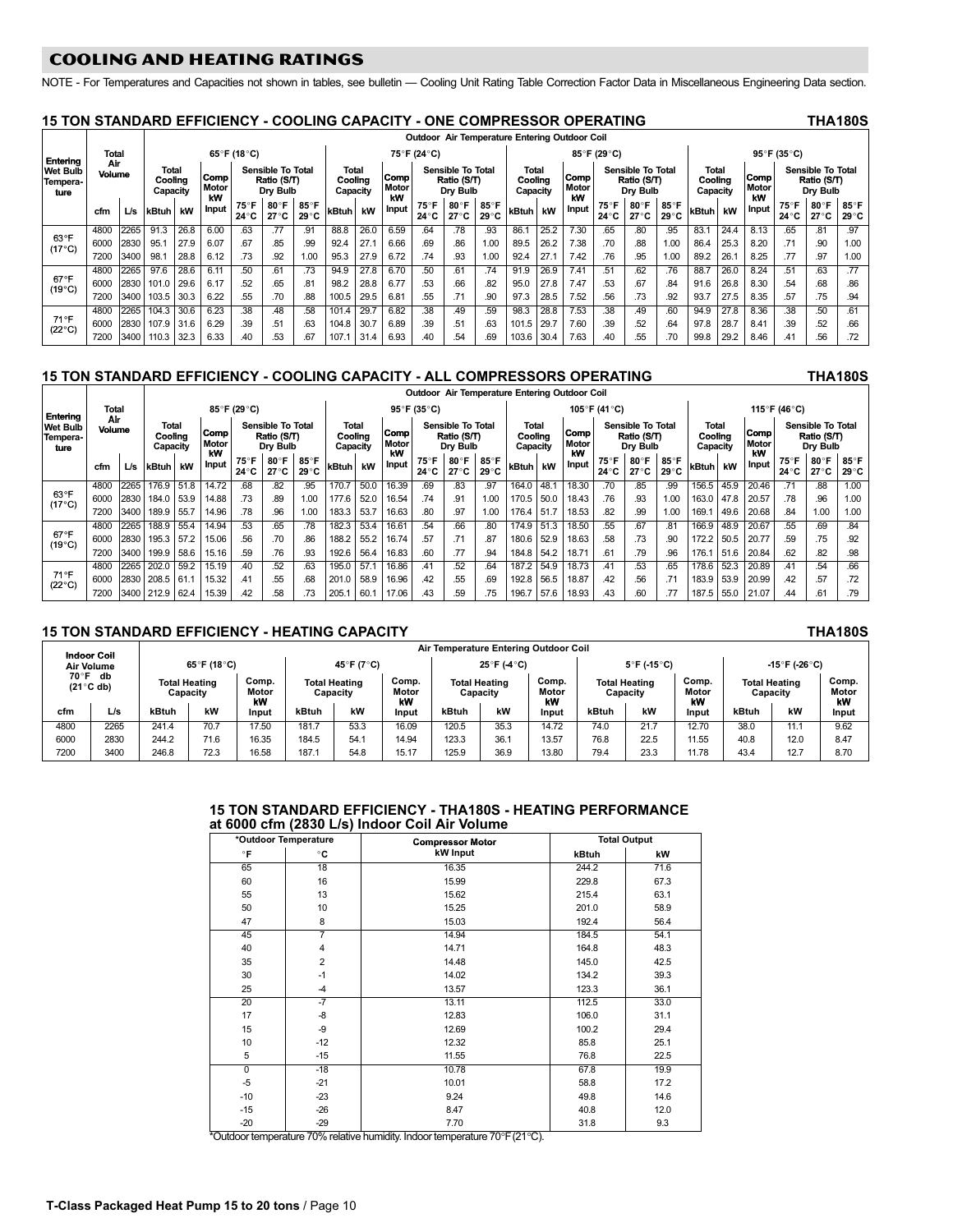<span id="page-10-0"></span>.<br>NOTE - For Temperatures and Capacities not shown in tables, see bulletin — Cooling Unit Rating Table Correction Factor Data in Miscellaneous Engineering Data section.

# 20 TON STANDARD EFFICIENCY − COOLING CAPACITY − ONE COMPRESSOR OPERATING THA240S

|                                     |               |      |                              |       |                     |              |                                                     |                      |                              |      |                            | Outdoor Air Temperature Entering Outdoor Coil |                                                     |                              |                              |      |                     |                |                                                     |                      |                                     |      |                     |                |                                                     |               |
|-------------------------------------|---------------|------|------------------------------|-------|---------------------|--------------|-----------------------------------------------------|----------------------|------------------------------|------|----------------------------|-----------------------------------------------|-----------------------------------------------------|------------------------------|------------------------------|------|---------------------|----------------|-----------------------------------------------------|----------------------|-------------------------------------|------|---------------------|----------------|-----------------------------------------------------|---------------|
| Entering                            | Total         |      |                              |       |                     | 65°F (18°C)  |                                                     |                      |                              |      |                            | 75°F (24°C)                                   |                                                     |                              |                              |      |                     | 85°F (29°C)    |                                                     |                      |                                     |      |                     | 95°F (35°C)    |                                                     |               |
| <b>Wet Bulb</b><br>Tempera-<br>ture | Air<br>Volume |      | Total<br>Coolina<br>Capacity |       | Comp<br>Motor<br>kW |              | <b>Sensible To Total</b><br>Ratio (S/T)<br>Drv Bulb |                      | Total<br>Coolina<br>Capacity |      | <b>Comp</b><br>Motor<br>kW |                                               | <b>Sensible To Total</b><br>Ratio (S/T)<br>Drv Bulb |                              | Total<br>Coolina<br>Capacity |      | Comp<br>Motor<br>kW |                | <b>Sensible To Total</b><br>Ratio (S/T)<br>Drv Bulb |                      | <b>Total</b><br>Coolina<br>Capacity |      | Comp<br>Motor<br>kW |                | <b>Sensible To Total</b><br>Ratio (S/T)<br>Drv Bulb |               |
|                                     | cfm           | L/s  | kBtuh kW                     |       | Input               | 75°F<br>24°C | 80°F<br>27°C                                        | 85°F<br>$29^\circ C$ | kBtuh                        | kW   | Input                      | 75°F<br>24°C                                  | 80°F<br>27°C                                        | $85^\circ$ F<br>$29^\circ C$ | <b>kBtuh</b>                 | kW   | <b>Input</b>        | 75°F<br>24 ° C | 80°F<br>27 °C                                       | 85°F<br>$29^\circ C$ | kBtuh                               | kW   | <b>Input</b>        | 75°F<br>24 ° C | 80°F<br>27 ° C                                      | 85°F<br>29 °C |
| $63^{\circ}F$<br>(17°C)             | 6000          | 2830 | 216.5 63.4                   |       | 18.42               | .71          | .86                                                 | 1.00                 | 209.2                        | 61.3 | 20.33                      | .72                                           | .88                                                 | 1.00                         | 201.2                        | 59.0 | 22.48               | .73            | .90                                                 | 1.00                 | 192.5                               | 56.4 | 24.98               | .75            | .93                                                 | 1.00          |
|                                     | 7500          | 3540 | 225.2 66.0                   |       | 18.62               | .77          | .95                                                 | 1.00                 | 217.5                        | 63.7 | 20.54                      | .78                                           | .97                                                 | 1.00                         | 209.3 61.3                   |      | 22.72               | .80            | .99                                                 | 1.00                 | 200.4                               | 58.7 | 25.20               | .82            | 1.00                                                | 1.00          |
|                                     | 9000          | 4250 | 232.6 68.2                   |       | 18.80               | .83          | 1.00                                                | 1.00                 | 225.4                        | 66.1 | 20.71                      | .85                                           | 1.00                                                | 1.00                         | 217.3                        | 63.7 | 22.92               | .87            | 1.00                                                | 1.00                 | 208.8 61.2 25.42                    |      |                     | .90            | 1.00                                                | 1.00          |
|                                     | 6000          | 2830 | 230.1 67.4                   |       | 18.74               | 56           | .69                                                 | .82                  | 222.2                        | 65.1 | 20.67                      | .56                                           | .70                                                 | .84                          | 213.4                        | 62.5 | 22.86               | 57             | .71                                                 | 86                   | 204.                                | 59.8 | 25.29               | .58            | .72                                                 | .89           |
| $67^{\circ}$ F<br>$(19^{\circ}C)$   | 7500          |      | 3540 237.4 69.6              |       | 18.94               | .59          | .74                                                 | .92                  | 229.2                        | 67.2 | 20.83                      | .60                                           | .76                                                 | .94                          | 220.2                        | 64.5 | 23.00               | .61            | .77                                                 | .96                  | 210.1                               |      | 61.6 25.49          | .62            | .80                                                 | .99           |
|                                     | 9000          | 4250 | 242.7 71.1                   |       | 19.07               | .62          | .81                                                 | 1.00                 | 234.2                        | 68.6 | 20.99                      | .63                                           | .83                                                 | 1.00                         | 224.8                        | 65.9 | 23.16               | .64            | .85                                                 | 1.00                 | 214.6 62.9                          |      | 25.60               | .66            | .88                                                 | 1.00          |
| $71^{\circ}F$<br>$(22^{\circ}C)$    | 6000          | 2830 | 245.2 71.9                   |       | 19.13               | .42          | .54                                                 | .66                  | 236.9                        | 69.4 | 21.05                      | .42                                           | .54                                                 | .67                          | 227.7                        | 66.7 | 23.21               | .42            | .55                                                 | 68                   | 217.7                               | 63.8 | 25.68               | .42            | .56                                                 | .70           |
|                                     | 7500          | 3540 | 252.1                        | 173.9 | 19.34               | .43          | .58                                                 | .72                  | 243.5                        | 71.4 | 21.22                      | .43                                           | .58                                                 | .73                          | 233.8                        | 68.5 | 23.38               | .43            | .59                                                 | .75                  | 223.1                               | 65.4 | 25.87               | .44            | .61                                                 | .77           |
|                                     | 9000          |      | 4250 256.9 75.3              |       | 19.46               | .44          | .61                                                 | .78                  | 247.9                        | 72.7 | 21.36                      | .45                                           | .62                                                 | .80                          | 237.9                        | 69.7 | 23.50               | .45            | .64                                                 |                      |                                     |      | 227.0 66.5 25.96    | .46            | .65                                                 | .85           |

## 20 TON STANDARD EFFICIENCY − COOLING CAPACITY − ALL COMPRESSORS OPERATING THA240S

|                                     |               |      |                              |       |                     |                                                     |              |                      |                                                     |      |       | Outdoor Air Temperature Entering Outdoor Coil       |              |                              |            |                     |       |                                                     |                      |                              |            |                     |       |                                                     |              |               |
|-------------------------------------|---------------|------|------------------------------|-------|---------------------|-----------------------------------------------------|--------------|----------------------|-----------------------------------------------------|------|-------|-----------------------------------------------------|--------------|------------------------------|------------|---------------------|-------|-----------------------------------------------------|----------------------|------------------------------|------------|---------------------|-------|-----------------------------------------------------|--------------|---------------|
| Entering                            | Total         |      |                              |       |                     | 85°F (29°C)                                         |              |                      |                                                     |      |       | 95°F (35°C)                                         |              |                              |            |                     |       | 105°F (41°C)                                        |                      |                              |            |                     |       | 115°F (46°C)                                        |              |               |
| <b>Wet Bulb</b><br>Tempera-<br>ture | Air<br>Volume |      | Total<br>Coolina<br>Capacity |       | Comp<br>Motor<br>kW | <b>Sensible To Total</b><br>Ratio (S/T)<br>Dry Bulb |              |                      | Total<br>Comp<br>Coolina<br>Motor<br>Capacity<br>kW |      |       | <b>Sensible To Total</b><br>Ratio (S/T)<br>Dry Bulb |              | Total<br>Cooling<br>Capacity |            | Comp<br>Motor<br>kW |       | <b>Sensible To Total</b><br>Ratio (S/T)<br>Dry Bulb |                      | Total<br>Cooling<br>Capacity |            | Comp<br>Motor<br>kW |       | <b>Sensible To Total</b><br>Ratio (S/T)<br>Dry Bulb |              |               |
|                                     | cfm           | L/s  | kBtuh kW                     |       | <b>Input</b>        | 75°F<br>24°C                                        | 80°F<br>27°C | 85°F<br>$29^\circ C$ | kBtuh                                               | kW   | Input | 75°F<br>24 ° C                                      | 80°F<br>27°C | 85°F<br>29 °C                | kBtuh kW   |                     | Input | 75°F<br>24 °C                                       | 80°F<br>$27^\circ C$ | 85°F<br>$29^\circ C$         | kBtuh      | kW                  | Input | 75°F<br>24 ° C                                      | 80°F<br>27°C | 85°F<br>29 °C |
| $63^{\circ}F$                       | 6000          | 2830 | 216.5                        | 63.4  | 18.42               | .71                                                 | .86          | 1.00                 | 209.2                                               | 61.3 | 20.33 | .72                                                 | .88          | 1.00                         | 201.2      | 59.0                | 22.48 | .73                                                 | .90                  | 1.00                         | 192.5      | 56.4                | 24.98 | .75                                                 | .93          | 1.00          |
| (17°C)                              | 7500          | 3540 | 225.2                        | 66.0  | 18.62               | .77                                                 | .95          | 1.00                 | 217.5                                               | 63.7 | 20.54 | .78                                                 | .97          | 1.00                         | 209.3      | 161.3               | 22.72 | .80                                                 | .99                  | 1.00                         | 200.4      | 58.7                | 25.20 | .82                                                 | 1.00         | 1.00          |
|                                     | 9000          | 4250 | 232.6 68.2                   |       | 18.80               | .83                                                 | 1.00         | 1.00                 | 225.4                                               | 66.  | 20.71 | .85                                                 | 1.00         | 1.00                         | 217.3 63.7 |                     | 22.92 | .87                                                 | 1.00                 | 1.00                         | 208.8 61.2 |                     | 25.42 | .90                                                 | 1.00         | 1.00          |
| $67^{\circ}F$                       | 6000          | 2830 | 230.1                        | 67.4  | 18.74               | .56                                                 | .69          | .82                  | 222.2                                               | 65.  | 20.67 | .56                                                 | .70          | .84                          | 213.4      | 62.5                | 22.86 | .57                                                 | .71                  | .86                          | 204.1      | 59.8                | 25.29 | .58                                                 | .72          | .89           |
| $(19^{\circ}C)$                     | 7500          | 3540 | 237.4                        | 69.6  | 18.94               | .59                                                 | .74          | .92                  | 229.2                                               | 67.2 | 20.83 | .60                                                 | .76          | .94                          | 220.2      | .164.5              | 23.00 | .61                                                 | .77                  | .96                          | 210.1      | 61.6                | 25.49 | .62                                                 | .80          | .99           |
|                                     | 9000          | 4250 | 242.7                        | 171.1 | 19.07               | .62                                                 | .81          | 1.00                 | 234.2                                               | 68.6 | 20.99 | .63                                                 | .83          | 1.00                         | 224.8 65.9 |                     | 23.16 | .64                                                 | .85                  | 1.00                         | 214.6      | 62.9                | 25.60 | .66                                                 | .88          | 1.00          |
|                                     | 6000          | 2830 | 245.2 71.9                   |       | 19.13               | .42                                                 | .54          | .66                  | 236.9                                               | 69.4 | 21.05 | .42                                                 | .54          | .67                          | 227.7      | 66.7                | 23.21 | .42                                                 | .55                  | .68                          | 217.7      | 63.8                | 25.68 | .42                                                 | .56          | .70           |
| $71^{\circ}F$<br>$(22^{\circ}C)$    | 7500          | 3540 | 252.1                        | 73.9  | 19.34               | .43                                                 | .58          | .72                  | 243.5                                               | 71.4 | 21.22 | .43                                                 | .58          | .73                          | 233.8      | 68.5                | 23.38 | .43                                                 | .59                  | .75                          | 223.1      | 65.4                | 25.87 | .44                                                 | .61          | .77           |
|                                     | 9000          | 4250 | 256.9 75.3                   |       | 19.46               | .44                                                 | .61          | .78                  | 247.9                                               | 72.7 | 21.36 | .45                                                 | .62          | .80                          | 237.9      | 69.7                | 23.50 | .45                                                 | .64                  | .82                          | 227.0      | 66.5                | 25.96 | .46                                                 | .65          | .85           |

# 20 TON STANDARD EFFICIENCY − HEATING CAPACITY THA240S

|            | <b>Indoor Coil</b>                     |                                  |             |                      |                                  |            |                      |                                  |             | Air Temperature Entering Outdoor Coil |      |                                  |                      |                                  |               |                      |
|------------|----------------------------------------|----------------------------------|-------------|----------------------|----------------------------------|------------|----------------------|----------------------------------|-------------|---------------------------------------|------|----------------------------------|----------------------|----------------------------------|---------------|----------------------|
| Air Volume |                                        |                                  | 65°F (18°C) |                      |                                  | 45°F (7°C) |                      |                                  | 25°F (-4°C) |                                       |      | $5^{\circ}$ F (-15 $^{\circ}$ C) |                      |                                  | -15°F (-26°C) |                      |
|            | $70^\circ$ F db<br>$(21^{\circ}$ C db) | <b>Total Heating</b><br>Capacity |             | Comp.<br>Motor<br>kW | <b>Total Heating</b><br>Capacity |            | Comp.<br>Motor<br>kW | <b>Total Heating</b><br>Capacity |             | Comp.<br>Motor<br>kW                  |      | <b>Total Heating</b><br>Capacity | Comp.<br>Motor<br>kW | <b>Total Heating</b><br>Capacity |               | Comp.<br>Motor<br>kW |
| cfm        | L/s                                    | kW<br>kBtuh<br>Input             |             | kBtuh                | kW                               | Input      | kBtuh                | kW                               | Input       | kBtuh                                 | kW   | Input                            | kBtuh                | kW                               | Input         |                      |
| 6000       | 2830                                   | 278.7                            | 81.7        | 20.14                | 207.4                            | 60.8       | 17.81                | 134.5                            | 39.4        | 15.48                                 | 79.8 | 23.4                             | 12.94                | 40.8                             | 12.0          | 9.82                 |
| 7500       | 3540                                   | 283.1                            | 83.0        | 19.36                | 211.8                            | 62.1       | 17.03                | 138.9                            | 40.7        | 14.70                                 | 84.2 | 24.7                             | 12.16                | 45.2                             | 13.2          | 9.04                 |
| 9000       | 4250                                   | 287.6                            | 84.3        | 18.37                | 216.3                            | 63.4       | 16.04                | 143.4                            | 42.0        | 13.71                                 | 88.7 | 26.0                             | 11.17                | 49.7                             | 14.6          | 8.05                 |

### 20 TON STANDARD EFFICIENCY − THA240S − HEATING PERFORMANCE at 7500 cfm (3540 L/s) Indoor Coil Air Volume

|                | *Outdoor Temperature | <b>Compressor Motor</b> |       | <b>Total Output</b> |
|----------------|----------------------|-------------------------|-------|---------------------|
| $\circ$ F      | °C                   | <b>kW</b> Input         | kBtuh | kW                  |
| 65             | 18                   | 19.36                   | 283.1 | 83.0                |
| 60             | 16                   | 18.78                   | 265.9 | 77.9                |
| 55             | 13                   | 18.20                   | 248.7 | 72.9                |
| 50             | 10                   | 17.61                   | 231.5 | 67.8                |
| 47             | 8                    | 17.26                   | 221.2 | 64.8                |
| 45             | 7                    | 17.03                   | 211.8 | 62.1                |
| 40             | $\overline{4}$       | 16.45                   | 188.4 | 55.2                |
| 35             | $\overline{2}$       | 15.86                   | 165.0 | 48.4                |
| 30             | $-1$                 | 15.28                   | 151.9 | 44.5                |
| 25             | $-4$                 | 14.70                   | 138.9 | 40.7                |
| 20             | $-7$                 | 14.11                   | 125.8 | 36.9                |
| 17             | $-8$                 | 13.76                   | 118.0 | 34.6                |
| 15             | -9                   | 13.53                   | 111.1 | 32.6                |
| 10             | $-12$                | 12.95                   | 93.9  | 27.5                |
| 5              | $-15$                | 12.16                   | 84.2  | 24.7                |
| $\overline{0}$ | $-18$                | 11.38                   | 74.4  | 21.8                |
| $-5$           | $-21$                | 10.60                   | 64.7  | 19.0                |
| $-10$          | $-23$                | 9.82                    | 54.9  | 16.1                |
| $-15$          | $-26$                | 9.04                    | 45.2  | 13.2                |
| $-20$          | $-29$                | 8.26<br>-------         | 35.4  | 10.4                |

\*Outdoor temperature 70% relative humidity. Indoor temperature 70°F (21°C).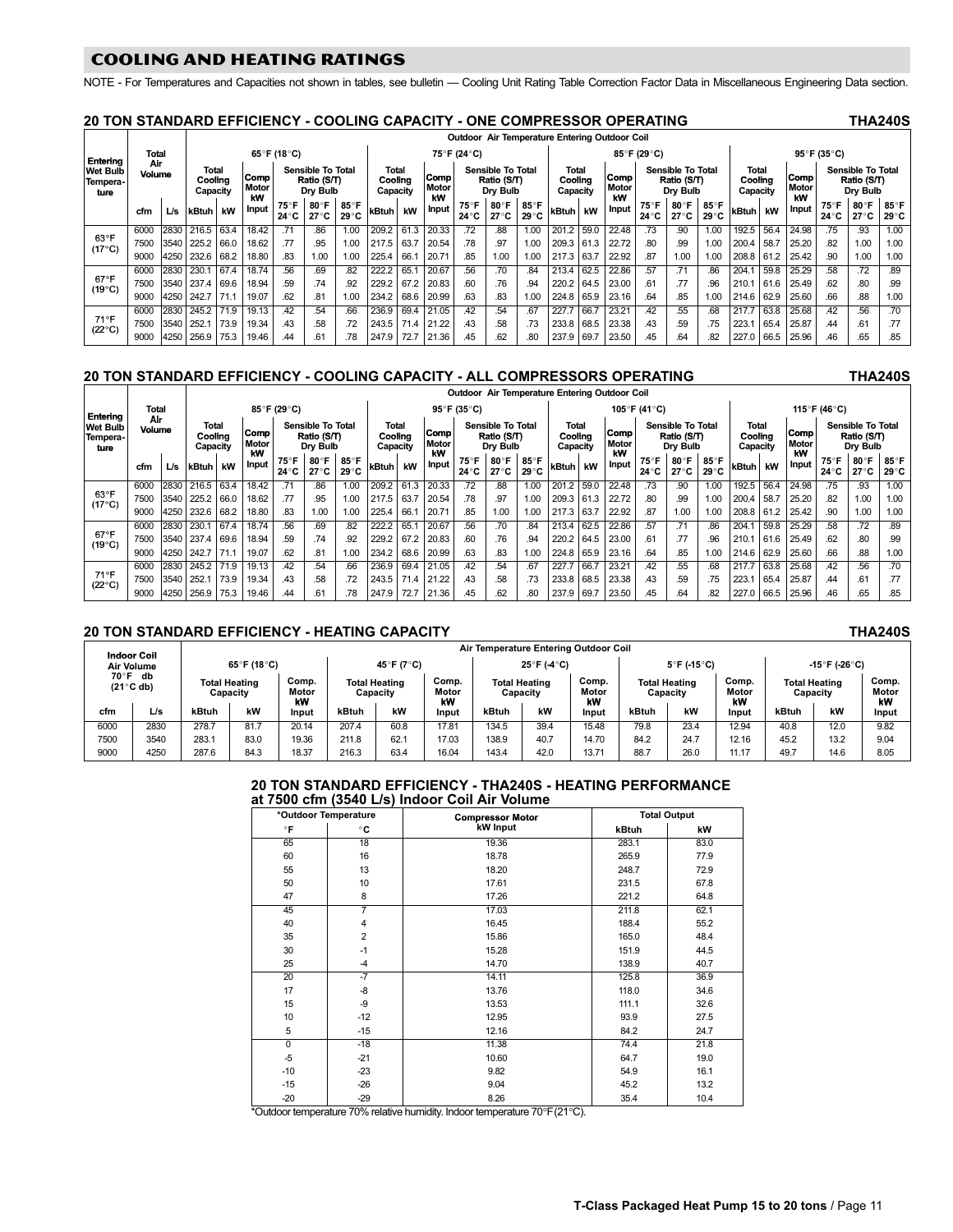# <span id="page-11-0"></span>**BLOWER DATA**

# BLOWER TABLE INCLUDES RESISTANCE FOR BASE UNIT WITH WET INDOOR COIL & AIR FILTERS IN PLACE. FOR ALL UNITS ADD:

1 − Any factory installed options air resistance (electric heat, economizer, etc.). See table below

2 − Any field installed accessories air resistance (duct resistance, diffuser, etc.). See page [14](#page-13-0)

Then determine from table the blower motor output and drive required.

| $0.40$ to 1.50 in. w.g.                                                                                                                                |     |                                |     |      |     |      |     |      |     |      |     |                                                                                                             |     |      |             |      |     |      |     |      |                |      |           | THA180    |
|--------------------------------------------------------------------------------------------------------------------------------------------------------|-----|--------------------------------|-----|------|-----|------|-----|------|-----|------|-----|-------------------------------------------------------------------------------------------------------------|-----|------|-------------|------|-----|------|-----|------|----------------|------|-----------|-----------|
| Air                                                                                                                                                    |     |                                |     |      |     |      |     |      |     |      |     | External Static (in. w.g.)                                                                                  |     |      |             |      |     |      |     |      |                |      |           |           |
| <b>Volume</b><br>cfm                                                                                                                                   |     | 0.40                           |     | 0.50 |     | 0.60 |     | 0.70 |     | 0.80 |     | 0.90                                                                                                        |     | 1.00 |             | 1.10 |     | 1.20 |     | 1.30 | 1.40           |      |           | 1.50      |
|                                                                                                                                                        |     |                                |     |      |     |      |     |      |     |      |     | irpm bhp ìrpm bhp ìrpm bhp ìrpm bhp ìrpm bhp ìrpm bhp ìrpm bhp ìrpm bhp ìrpm bhp ìrpm bhp ìrpm bhp ìrpm bhp |     |      |             |      |     |      |     |      |                |      |           |           |
|                                                                                                                                                        |     | Low Static - 3 HP. Drive Kit A |     |      |     |      |     |      |     |      |     | <b>Standard Static - 3 HP. Drive Kit 1</b>                                                                  |     |      |             |      |     |      |     |      |                |      |           |           |
| 4800                                                                                                                                                   | 577 | 1.13                           | 620 | 1.31 | 662 | 1.48 | 702 | 1.66 | 742 | 1.83 | 777 | 2.01                                                                                                        | 811 | 2.18 | 842         | 2.36 | 872 | 2.54 | 902 | 2.72 | 932            | 2.89 | 960       | 3.07      |
| 5000                                                                                                                                                   | 585 | 1.25                           | 628 | 1.43 | 670 | 1.60 | 710 | 1.78 | 750 | 1.95 | 783 | 2.13                                                                                                        | 815 | 2.30 | 848         | 2.50 | 880 | 2.70 | 910 | 2.88 | 940            | 3.05 |           | 968 3.23  |
| 5500                                                                                                                                                   | 605 | 1.45                           | 648 | 1.65 | 690 | 1.85 | 728 | 2.05 | 765 | 2.25 | 800 | 2.45                                                                                                        | 835 | 2.65 | 865         | 2.85 | 895 | 3.05 | 925 | 3.25 | 955            | 3.45 | 983       | 3.65      |
| 6000                                                                                                                                                   | 630 | 1.75                           | 670 | 1.95 | 710 | 2.15 | 748 | 2.38 | 785 | 2.60 | 818 | 2.83                                                                                                        | 850 | 3.05 | 880         | 3.25 | 910 | 3.45 | 940 | 3.68 | 970            | 3.90 | 998       | 4.13      |
| 6500                                                                                                                                                   | 650 | 2.05                           | 690 | 2.28 | 730 | 2.50 | 768 | 2.75 | 805 | 3.00 |     | 838 3.23                                                                                                    | 870 | 3.45 | <b>1900</b> | 3.70 | 930 | 3.95 | 958 | 4.18 | 985            | 4.40 | 1013 4.63 |           |
| 7000                                                                                                                                                   | 675 | 2.35                           | 715 | 2.63 | 755 | 2.90 | 790 | 3.15 | 825 | 3.40 | 858 | 3.68                                                                                                        | 890 | 3.95 | 920         | 4.20 | 950 | 4.45 | 978 |      | 4.70 1005 4.95 |      |           | 1030 5.18 |
| 7200                                                                                                                                                   | 687 | 2.55                           | 725 | 2.81 | 763 | 3.06 | 798 | 3.33 | 833 | 3.60 |     | 866 3.86                                                                                                    | 898 | 4.11 | 926         | 4.36 | 954 | 4.61 | 984 |      | 4.90 1013 5.19 |      |           | 1038 5.44 |
| NOTE - Rold - To operate in this range, unit must be ordered with High Static Drive and drive kit #3 must be ordered senarately for field installation |     |                                |     |      |     |      |     |      |     |      |     |                                                                                                             |     |      |             |      |     |      |     |      |                |      |           |           |

NOTE - Bold - To operate in this range, unit must be ordered with High Static Drive and drive kit #3 must be ordered separately for field insta

# 1.60 to 2.60 in. w.g. THA180

| Air                  |            | External Static (in. w.g.) |                                 |           |                    |           |                            |             |           |           |                     |           |                    |           |                 |      |      |           |              |            |                        |            |
|----------------------|------------|----------------------------|---------------------------------|-----------|--------------------|-----------|----------------------------|-------------|-----------|-----------|---------------------|-----------|--------------------|-----------|-----------------|------|------|-----------|--------------|------------|------------------------|------------|
| <b>Volume</b><br>cfm |            | 1.60                       | 1.70                            |           |                    | 1.80      | 1.90                       |             |           | 2.00      | 2.10                |           | 2.20               |           | 2.30            |      |      | 2.40      | 2.50         |            | 2.60                   |            |
|                      | <b>RPM</b> | <b>BHP</b>                 | <b>RPM</b>                      |           | <b>BHP RPM BHP</b> |           | <b>RPM BHP RPM BHP RPM</b> |             |           |           |                     |           | <b>BHP RPM BHP</b> |           | RPM BHP RPM BHP |      |      |           | <b>RPM</b>   | <b>BHP</b> | <b>RPM</b>             | <b>BHP</b> |
|                      |            |                            | High Static - 5 HP, Drive Kit 4 |           |                    |           |                            |             |           |           |                     |           |                    |           |                 |      |      |           | <b>Drive</b> |            | <b>Field Furnished</b> |            |
| 4800                 | 987        | 3.24                       | 1014                            | 3.42      | 1041               | 3.60      | 1064                       | 3.78        | 1087      | 3.95      | 1112                | 4.13      | 1136               | 4.30      | 1159            | 4.50 | 1181 | 4.70      | 1204         | 4.88       | 1226                   | 5.06       |
| 5000                 | 995        | 3.40                       | 1020                            | 3.60      | 1045               | 3.80      | 1070                       | 3.98        | 1095      | 4.15      | 1118                | 4.33      | 1140               | 4.50      | 1163            | 4.70 | 1185 | 4.90      | 1208         | 5.10       | 1230                   | 5.30       |
| 5500                 | 1010       | 3.85                       | 1035                            | 4.05      | 1060               | 4.25      | 1085                       | 4.48        | 1110      | 4.70      | 1133                | 4.90      | 1155               | 5.10      | 1178            | 5.30 | 1200 | 5.50      | 1220         | 5.70       | 1240                   | 5.90       |
| 6000                 | 1025       | 4.35                       | 1050                            | 4.58      | 1075               | 4.80      | 1098                       | 5.00        | 1120      | 5.20      | 1145                | 5.43      | 1170               | 5.65      | 1193            | 5.88 |      | 1215 6.10 | 1235         | 6.33       | 1255                   | 6.55       |
| 6500                 | 1040       | 4.85                       | 1065                            | 5.10      | 1090               | 5.35      | 1115                       | 5.60        |           | 1140 5.85 |                     | 1163 6.08 |                    | 1185 6.30 | 1205            | 6.53 | 1225 | 6.75      | 1248         | 7.00       | 1270                   | 7.25       |
| 7000                 | 1055       | 5.40                       | 1080                            | 5.68      |                    | 1105 5.95 |                            | $1130$ 6.20 |           |           | 1155 6.45 1178 6.70 |           | 1200               | 6.95      | 1220            | 7.20 | 1240 | 7.45      | 1263         | 7.73       | 1285                   | 8.00       |
| 7200                 | 1063       | 5.68                       |                                 | 1088 5.94 |                    | 1113 6.19 |                            | $1136$ 6.44 | 1159 6.69 |           |                     | 1182 6.96 | 1204               | 7.23      | 1226            | 7.50 | 1248 | 7.77      | 1269         | 8.03       | 1289                   | 8.28       |
|                      |            |                            |                                 | $\cdots$  |                    |           |                            |             |           |           |                     |           |                    |           |                 |      |      |           |              |            |                        |            |

NOTE - Bold, italics - drive is capable of the values noted but will exceed motor horsepower.

## AIR RESISTANCE (in. w.g.) − Factory Installed Options

| Air Volume - cfm | <b>Electric Heat</b> | Economizer | Horizontal<br><b>Roof Curb</b> |
|------------------|----------------------|------------|--------------------------------|
| 4800             | $- - -$              | $- - -$    | .08                            |
| 5000             | $  -$                | $- - -$    | .08                            |
| 5500             | $  -$                | $- - -$    | .10                            |
| 6000             | .01                  | $- - -$    | .11                            |
| 6500             | .01                  | .02        | .13                            |
| 7000             | .01                  | .04        | .15                            |
| 7200             | .01                  | .05        | .16                            |

**15 TON**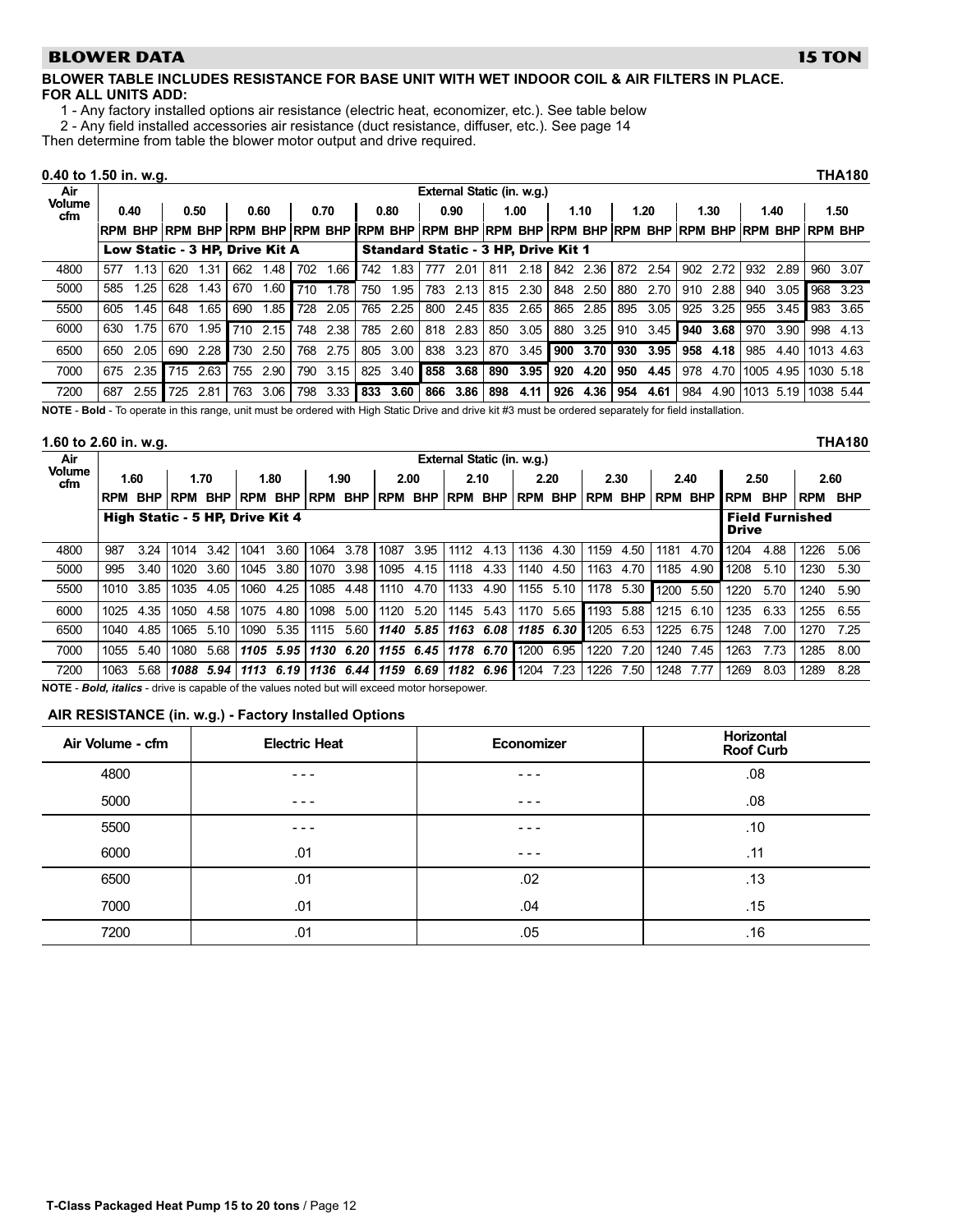# **BLOWER DATA**

# BLOWER TABLE INCLUDES RESISTANCE FOR BASE UNIT WITH WET INDOOR COIL & AIR FILTERS IN PLACE. FOR ALL UNITS ADD:

- 1 − Any factory installed options air resistance (electric heat, economizer, etc.). See table below
- 2 − Any field installed accessories air resistance (duct resistance, diffuser, etc.). See page [14](#page-13-0)

Then determine from table the blower motor output and drive required.

# 0.30 to 1.30 in. w.g. THA240

| Air<br><b>Volume</b> |            |            |            |            |            |                                |            |            |            |            |            | External Static (in. w.g.) Covered By Drive At Nominal Air<br>With Economizer. Standard Filters And Wet Indoor Coil |             |                                              |            |            |            |            |            |            |                |      |
|----------------------|------------|------------|------------|------------|------------|--------------------------------|------------|------------|------------|------------|------------|---------------------------------------------------------------------------------------------------------------------|-------------|----------------------------------------------|------------|------------|------------|------------|------------|------------|----------------|------|
| cfm                  |            | .30        |            | 0.40       |            | 0.50                           |            | 0.60       |            | 0.70       |            | 0.80                                                                                                                |             | 0.90                                         |            | 1.00       |            | 1.10       |            | 1.20       |                | 1.30 |
|                      | <b>RPM</b> | <b>BHP</b> | <b>RPM</b> | <b>BHP</b> | <b>RPM</b> | <b>BHP</b>                     | <b>RPM</b> | <b>BHP</b> | <b>RPM</b> | <b>BHP</b> | <b>RPM</b> | <b>BHP</b>                                                                                                          | <b>IRPM</b> | <b>BHP</b>                                   | <b>RPM</b> | <b>BHP</b> | <b>RPM</b> | <b>BHP</b> | <b>RPM</b> | <b>BHP</b> | <b>RPM BHP</b> |      |
|                      |            |            |            |            |            | Low Static - 5 HP. Drive Kit 2 |            |            |            |            |            |                                                                                                                     |             | <b>Standard Static - 7.5 HP, Drive Kit 7</b> |            |            |            |            |            |            |                |      |
| 6400                 | 648        | 1.99       | 688        | 2.22       | 727        | 2.46                           | 764        | 2.69       | 801        | 2.92       | 834        | 3.15                                                                                                                | 866         | 3.39                                         | 896        | 3.62       | 926        | 3.85       | 954        | 4.08       | 981            | 4.30 |
| 7000                 | 675        | 2.35       | 715        | 2.63       | 755        | 2.90                           | 790        | 3.15       | 825        | 3.40       | 858        | 3.68                                                                                                                | 890         | 3.95                                         | 920        | 4.20       | 950        | 4.45       | 978        | 4.70       | 1005           | 4.95 |
| 7500                 | 700        | 2.75       | 738        | 3.03       | 775        | 3.30                           | 810        | 3.58       | 845        | 3.85       | 878        | 4.15                                                                                                                | 910         | 4.45                                         | 938        | 4.70       | 965        | 4.95       | 993        | 5.23       | 1020           | 5.50 |
| 8000                 | 725        | 3.20       | 763        | 3.50       | 800        | 3.80                           | 833        | 4.08       | 865        | 4.35       | 898        | 4.65                                                                                                                | 930         | 4.95                                         | 958        | 5.23       | 985        | 5.50       | 1013       | 5.80       | 1040           | 6.10 |
| 8500                 | 750        | 3.65       | 788        | 3.98       | 825        | 4.30                           | 858        | 4.60       | 890        | 4.90       | 920        | 5.23                                                                                                                | 950         | 5.55                                         | 978        | 5.85       | 1005       | 6.15       | 1033       | 6.48       | 1060           | 6.80 |
| 9000                 | 780        | 4.20       | 815        | 4.53       | 850        | 4.85                           | 880        | 5.18       | 910        | 5.50       | 940        | 5.83                                                                                                                | 970         | 6.15                                         | 998        | 6.48       | 1025       | 6.80       | 1053       | 7.15       | 1080           | 7.50 |
| 9600                 | 811        | 4.87       | 845        | 5.22       | 879        | 5.57                           | 910        | 5.94       | 941        | 6.31       | 970        | 6.67                                                                                                                | 999         | 7.02                                         | 1027       | 7.38       | 1054       | 7.74       | 1079       | 8.08       | 1104           | 8.41 |

# 1.40 to 2.50 in. w.g. THA240

| Air<br><b>Volume</b> | External Static (in. w.g.) Covered By Drive At Nominal Air<br>With Economizer, Standard Filters And Wet Indoor Coil |                                                   |      |      |                                  |                                                                             |      |                               |                     |                                                                                                                                          |                       |              |  |
|----------------------|---------------------------------------------------------------------------------------------------------------------|---------------------------------------------------|------|------|----------------------------------|-----------------------------------------------------------------------------|------|-------------------------------|---------------------|------------------------------------------------------------------------------------------------------------------------------------------|-----------------------|--------------|--|
| cfm                  | 1.40                                                                                                                | 1.50                                              | 1.60 | 1.70 | 1.80                             | 1.90                                                                        | 2.00 | 2.10                          | 2.20                | 2.30                                                                                                                                     | 2.40                  | 2.50         |  |
|                      |                                                                                                                     |                                                   |      |      |                                  |                                                                             |      |                               |                     | irpm bhp ìrpm bhp ìrpm bhp ìrpm bhp ìrpm bhp ìrpm bhp ìrpm bhp ìrpm bhp ìrpm bhp ìrpm bhp ìrpm bhp ìrpm bhp ì                            |                       |              |  |
|                      | <b>Standard Static</b>                                                                                              |                                                   |      |      | High Static - 10 HP. Drive Kit 6 |                                                                             |      |                               |                     |                                                                                                                                          |                       |              |  |
| 6400                 |                                                                                                                     |                                                   |      |      |                                  | 1008 4.53 1035 4.75 1060 4.98 1085 5.22 1110 5.45 1135 5.68 11157 5.91      |      | 1180 6.15 1202 6.40 1225 6.65 |                     |                                                                                                                                          | 1246 6.88             | 1268<br>7.11 |  |
| 7000                 |                                                                                                                     | 1030 5.18 1055 5.40 1080 5.68 1105 5.95 1130 6.20 |      |      |                                  | 1155 6.45 1178 6.70                                                         |      | 1200 6.95                     | 1220 7.20           | 1240 7.45                                                                                                                                | 1263 7.73             | 1285 8.00    |  |
| 7500                 |                                                                                                                     |                                                   |      |      |                                  | 1048 5.78 11075 6.05 11100 6.33 11125 6.60 11148 6.88 11170 7.15 11193 7.40 |      | 1215 7.65                     | 1238 7.95 1260 8.25 |                                                                                                                                          | 1280 8.50 1300 8.75   |              |  |
| 8000                 |                                                                                                                     | 1065 6.40 1090 6.70                               |      |      | 11115 6.98 1140 7.25 1163 7.55   |                                                                             |      |                               |                     | 1185 7.85 1208 8.13 1230 8.40 1253 8.70 1275 9.00 1295 9.30                                                                              |                       | 1315 9.60    |  |
| 8500                 | 1085 7.10                                                                                                           | 1110 7.40                                         |      |      |                                  | 1135 7.73   1160 8.05   1183 8.35   1205 8.65   1228 8.95   1250 9.25       |      |                               |                     | 1270 9.55 1290 9.85                                                                                                                      | 1310 10.15 1330 10.45 |              |  |
| 9000                 | 1105 7.83 L                                                                                                         |                                                   |      |      |                                  |                                                                             |      |                               |                     | l 1130 8.15   1153 8.45   1175 8.75   1198 9.08   1220 9.40   1243 9.75   1265 10.10   1288 10.45   1310 10.80   1330 11.10   1350 11.40 |                       |              |  |
| 9600                 | 1129 8.77                                                                                                           |                                                   |      |      |                                  | 1154 9.13 1177 9.46 1199 9.78 1222 10.14 1244 10.50 1267 10.87 1289 11.23   |      |                               |                     |                                                                                                                                          |                       |              |  |
|                      |                                                                                                                     |                                                   |      |      |                                  |                                                                             |      |                               |                     |                                                                                                                                          |                       |              |  |

NOTE - *italics* - field furnished drive.

# OPTIONS / ACCESSORIES AIR RESISTANCE (in. w.g.)

|                          | $\overline{\phantom{a}}$ |            |                                |
|--------------------------|--------------------------|------------|--------------------------------|
| <b>Air Volume</b><br>cfm | <b>Electric Heat</b>     | Economizer | Horizontal<br><b>Roof Curb</b> |
| 6400                     | .01                      | .02        | .13                            |
| 7000                     | .01                      | .04        | .15                            |
| 7500                     | .01                      | .06        | .17                            |
| 8000                     | .02                      | .09        | .19                            |
| 8500                     | .02                      | .11        | .21                            |
| 9000                     | .04                      | .14        | .24                            |
| 9600                     | .05                      | .16        | .26                            |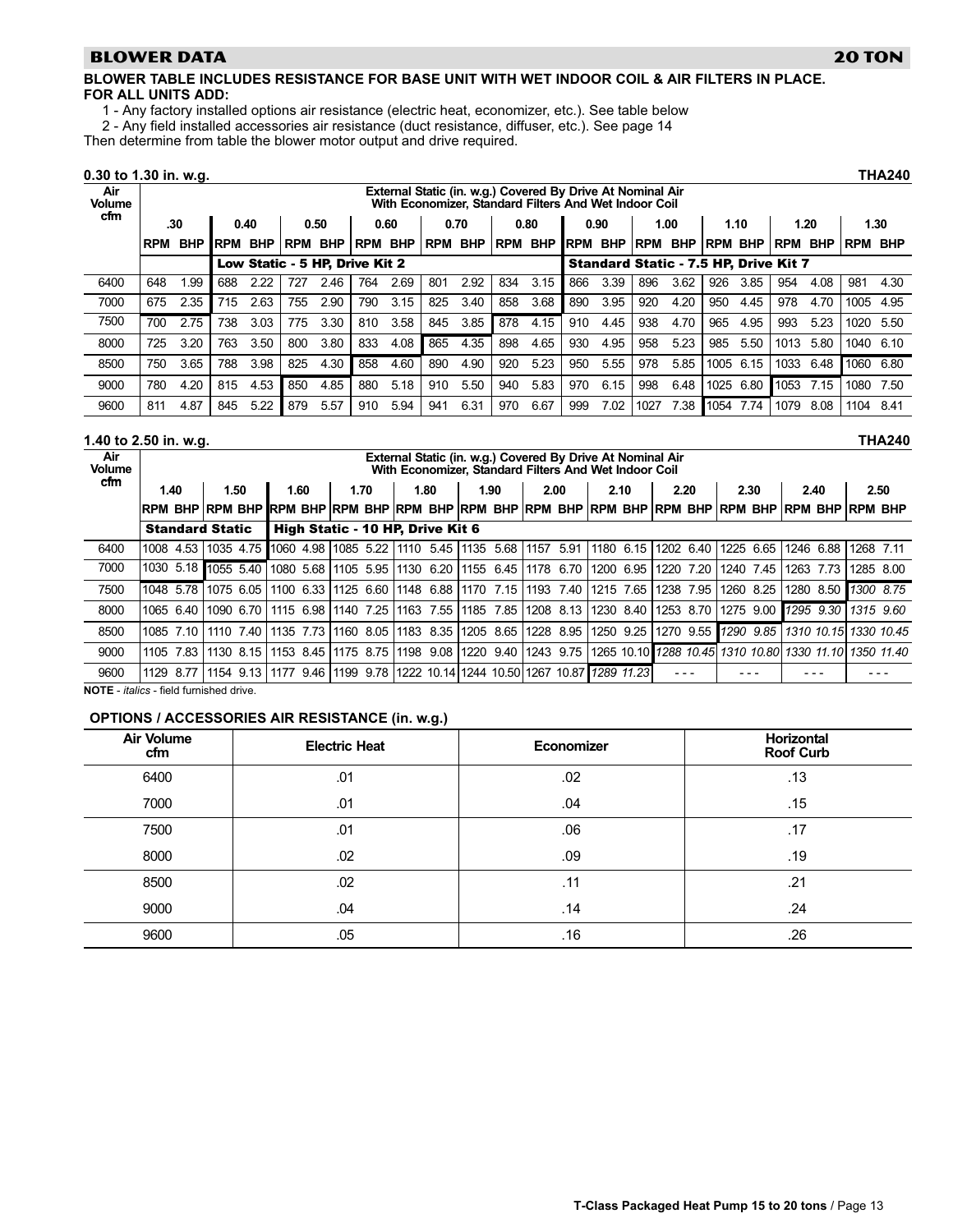## <span id="page-13-0"></span> $\overline{\phantom{a}}$ CEILING DIFFUSER AIR RESISTANCE − in. w.g.

|                   |             |                       |                                 | <b>Step-Down Diffuser</b> |                       |                                 | <b>Flush Diffuser</b> |          |
|-------------------|-------------|-----------------------|---------------------------------|---------------------------|-----------------------|---------------------------------|-----------------------|----------|
| <b>Air Volume</b> |             | RTD11-185             |                                 |                           | RTD11-275             |                                 |                       |          |
| cfm               | 2 Ends Open | 1 Side/2 Ends<br>Open | All Ends &<br><b>Sides Open</b> | 2 Ends Open               | 1 Side/2 Ends<br>Open | All Ends &<br><b>Sides Open</b> | FD11-185              | FD11-275 |
| 5000              | .51         | .44                   | .39                             | - - -                     | - - -                 | $- - -$                         | .27                   | $- - -$  |
| 5200              | .56         | .48                   | .42                             | - - -                     | ---                   | - - -                           | .30                   | - - -    |
| 5400              | .61         | .52                   | .45                             | $- - -$                   | - - -                 | - - -                           | .33                   | $  -$    |
| 5600              | .66         | .56                   | .48                             | - - -                     | $  -$                 | - - -                           | .36                   | - - -    |
| 5800              | .71         | .59                   | .51                             | $- - -$                   | - - -                 | - - -                           | .39                   | $- - -$  |
| 6000              | .76         | .63                   | .55                             | .36                       | .31                   | .27                             | .42                   | .29      |
| 6200              | .80         | .68                   | .59                             | ---                       | $- - -$               | - - -                           | .46                   | $- - -$  |
| 6400              | .86         | .72                   | .63                             | $- - -$                   | $- - -$               | $- - -$                         | .50                   | $- - -$  |
| 6500              | $- - -$     | $- - -$               | $- - -$                         | .42                       | .36                   | .31                             | $- - -$               | .34      |
| 6600              | .92         | .77                   | .67                             | ---                       | ---                   | - - -                           | .54                   | - - -    |
| 6800              | .99         | .83                   | .72                             | $- - -$                   | $- - -$               | - - -                           | .58                   | $- - -$  |
| 7000              | 1.03        | .87                   | .76                             | .49                       | .41                   | .36                             | .62                   | .40      |
| 7200              | 1.09        | .92                   | .80                             | - - -                     | - - -                 | - - -                           | .66                   | $- - -$  |
| 7400              | 1.15        | .97                   | .84                             | $- - -$                   | - - -                 | - - -                           | .70                   | $- - -$  |
| 7500              | $- - -$     | $- - -$               | $- - -$                         | .51                       | .46                   | .41                             | - - -                 | .45      |
| 7600              | 1.20        | 1.02                  | .88                             | $- - -$                   | - - -                 | - - -                           | .74                   | $- - -$  |
| 8000              | $- - -$     | $- - -$               | $- - -$                         | .59                       | .49                   | .43                             | $- - -$               | .50      |
| 8500              | $- - -$     | $- - -$               | $- - -$                         | .69                       | .58                   | .50                             | ---                   | .57      |
| 9000              | $- - -$     | $- - -$               | $- - -$                         | .79                       | .67                   | .58                             | ---                   | .66      |
| 9500              | $- - -$     | $- - -$               | $- - -$                         | .89                       | .75                   | .65                             | ---                   | .74      |
| 10,000            | $- - -$     | $- - -$               | $- - -$                         | 1.00                      | .84                   | .73                             | ---                   | .81      |
| 10,500            | $- - -$     | ---                   | - - -                           | 1.10                      | .92                   | .80                             | - - -                 | .89      |
| 11,000            | $- - -$     | $- - -$               | $- - -$                         | 1.21                      | 1.01                  | .88                             | - - -                 | .96      |

# POWER EXHAUST FANS

| <b>Return Duct</b><br>Negative Static Pressure - in. w.g. | Air Volume Exhausted - cfm |
|-----------------------------------------------------------|----------------------------|
| 0                                                         | 8630                       |
| 0.05                                                      | 8210                       |
| 0.10                                                      | 7725                       |
| 0.15                                                      | 7110                       |
| 0.20                                                      | 6470                       |
| 0.25                                                      | 5790                       |
| 0.30                                                      | 5060                       |
| 0.35                                                      | 4300                       |
| 0.40                                                      | 3510                       |
| 0.45                                                      | 2690                       |
| 0.50                                                      | 1840                       |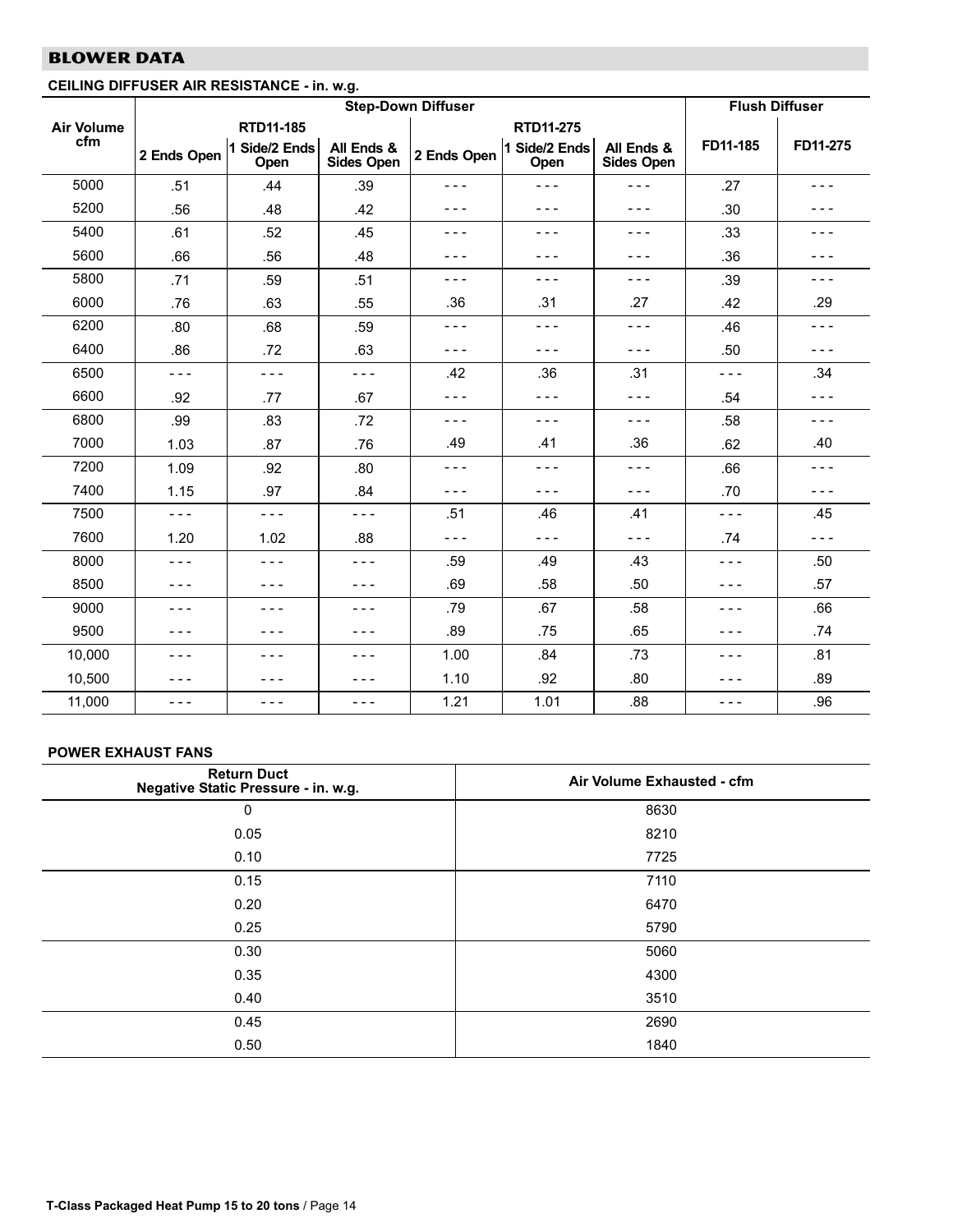<span id="page-14-0"></span>

| Model      | Air Volume                      |                  | <sup>1</sup> Effective Throw Range - ft. |
|------------|---------------------------------|------------------|------------------------------------------|
| No.        | cfm                             | <b>Step-Down</b> | <b>Flush</b>                             |
|            | <b>Diffuser</b><br><b>Model</b> | RTD11-185        | FD11-185                                 |
|            | 5600                            | $39 - 49$        | $28 - 37$                                |
|            | 5800                            | $42 - 51$        | $29 - 38$                                |
| 180 Models | 6000                            | 44 - 54          | $40 - 50$                                |
|            | 6200                            | $45 - 55$        | $42 - 51$                                |
|            | 6400                            | $46 - 55$        | $53 - 52$                                |
|            | 6600                            | 57 - 56          | 45 - 56                                  |
|            | <b>Diffuser</b><br>Model        | <b>RTD11-275</b> | FD11-275                                 |
|            | 7200                            | $33 - 38$        | $26 - 35$                                |
|            | 7400                            | $35 - 40$        | $28 - 37$                                |
|            | 7600                            | $36 - 41$        | $29 - 38$                                |
| 240 Models | 7800                            | $38 - 43$        | $40 - 50$                                |
|            | 8000                            | $39 - 44$        | $42 - 51$                                |
|            | 8200                            | $41 - 46$        | $43 - 52$                                |
|            | 8400                            | $43 - 49$        | 44 - 54                                  |
|            | 8600                            | 44 - 50          | 46 - 57                                  |
|            | 8800                            | $47 - 55$        | 48 - 59                                  |

CEILING DIFFUSER AIR THROW DATA

 $1$  Throw is the horizontal or vertical distance an airstream travels on leaving the outlet or diffuser before the maximum velocity is reduced to 50 ft. per minute. Four sides open.

# UNIT CLEARANCES − INCHES (MM)



|                                    |     |      |     |     |     |     |     |      | Top              |
|------------------------------------|-----|------|-----|-----|-----|-----|-----|------|------------------|
| Unit Clearance                     | in. | mm   | in. | mm  | in. | mm  | in. | mm   | <b>Clearance</b> |
| <b>Service Clearance</b>           | 60  | 1524 | 36  | 914 | 36  | 914 | 66  | 1676 | Unobstructed     |
| <b>Minimum Operation Clearance</b> | 45  | 1143 | 36  | 914 | 36  | 914 | 41  | 1041 |                  |

NOTE − Entire perimeter of unit base requires support when elevated above the mounting surface.

1 Service Clearance − Required for removal of serviceable parts.

Minimum Operation Clearance − Required clearance for proper unit operation.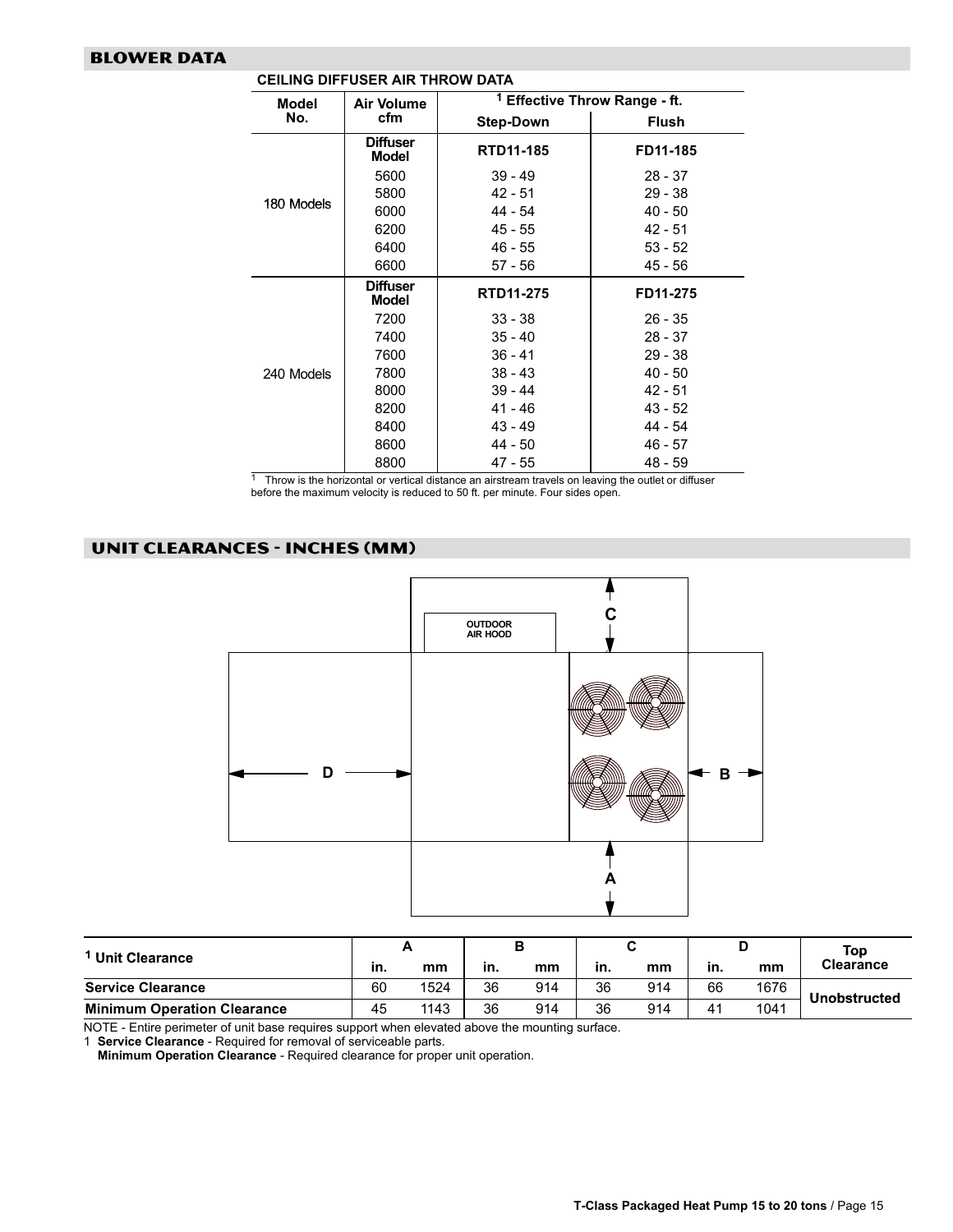### <span id="page-15-0"></span>**ELECTRIC HEAT CAPACITIES** 15 kW 30 kW 15 kW 30 kW 45 kW 60 kW 90 kW Input kW kW kW kW kW Voltage No of Btuh No of Btuh No of Btuh No of Btuh No of Btuh Steps Steps **Steps Output** Steps **Output Steps Output** input input input **Output** input **Output** input 208 1 11.3 38,600 1 22.5 76,800 1 33.8 115,300 1 45.0 153,600 1 67.6 230,700 220 1 12.6 43,000 1 25.2 86,000 1 37.8 129,000 1 50.4 172,000 1 75.6 258,000 230 1 13.8 47,100 1 27.5 93,900 1 41.3 141,000 1 55.1 188,000 1 82.7 282,200 240 1 15.0 51,200 1 30.0 102,400 1 45.0 153,600 1 60.0 204,800 1 90.0 307,100 440 1 12.6 43,000 1 25.2 86,000 1 37.8 129,000 1 50.4 172,000 1 75.6 258,000 460 1 13.8 47,100 1 27.5 93,900 1 41.3 141,000 1 55.1 188,000 1 82.7 282,200 480 1 15.0 51,200 1 30.0 102,400 1 45.0 153,600 1 60.0 204,800 1 90.0 307,100 550 1 12.6 43,000 1 25.2 86,000 1 37.8 129,000 1 50.4 172,000 1 75.6 258,000 575 1 13.8 47,100 1 27.5 93,900 1 41.3 141,000 1 55.1 188,000 1 82.7 282,200 600 1 15.0 51,200 1 30.0 102,400 1 45.0 153,600 1 60.0 204,800 1 90.0 307,100

|                                       | <b>ELECTRICAL/ELECTRIC HEAT DATA</b>       |              |       |                  |       |       |                  |       |                 |                  | <b>THA180</b> |
|---------------------------------------|--------------------------------------------|--------------|-------|------------------|-------|-------|------------------|-------|-----------------|------------------|---------------|
| Voltage - 60hz - 3 phase              |                                            |              |       | 208/230V         |       |       | 460V             |       |                 | 575V             |               |
| <b>Compressors</b>                    | Rated Load                                 | each         |       | 28.8             |       |       | 14.7             |       |                 | 10.8             |               |
| (2)                                   | Amps                                       | total        |       | 57.6             |       |       | 29.4             |       |                 | 21.6             |               |
|                                       | <b>Locked Rotor</b>                        | each         |       | 195              |       |       | 95               |       |                 | 80               |               |
|                                       | Amps                                       | total        |       | 390              |       |       | 190              |       |                 | 160              |               |
| <b>Outdoor Fan</b>                    | <b>Full Load Amps</b>                      | each         |       | 2.4              |       |       | $\overline{1.3}$ |       |                 | 1.0              |               |
| Motors (4)                            |                                            | total        |       | 9.6              |       |       | 5.2              |       |                 | 4.0              |               |
|                                       | Locked Rotor                               | each         |       | 4.7              |       |       | 2.4              |       |                 | 1.9              |               |
|                                       | Amps                                       | total        |       | 18.8             |       |       | 9.6              |       |                 | 7.6              |               |
| Optional-                             | Horsepower                                 |              |       | $\overline{1/3}$ |       |       | $\overline{1/3}$ |       |                 | $\overline{1/3}$ |               |
| <b>Power</b><br><b>Exhaust</b>        | Full Load Amps                             |              |       | 4.8              |       |       | 2.6              |       |                 | 2.0              |               |
| Fans $(2)$                            | Locked Rotor Amps                          |              |       | 9.4              |       |       | 4.8              |       |                 | 3.8              |               |
| <b>Service Outlet 115V GFI</b>        |                                            |              |       | 15 Amps          |       |       | 15 Amps          |       |                 | $15$ Amps        |               |
| <b>Indoor Blower</b>                  | Horsepower                                 |              | 3     | 5                | 7.5   | 3     | 5                | 7.5   | 3               | 5                | 7.5           |
| <b>Motor</b>                          | Rated Load Amps                            |              | 10.6  | 16.7             | 24.2  | 4.8   | 7.6              | 11.0  | 3.9             | 6.1              | 9.0           |
|                                       | Locked Rotor Amps                          |              | 66    | 105              | 152   | 26.8  | 45.6             | 66    | 23.4            | 26.6             | 54            |
| <sup>1</sup> Maximum                  |                                            | Unit Only    | 110   | 110              | 125   | 50    | 60               | 60    | 40              | 45               | 45            |
| Overcurrent<br><b>Protection</b>      | with power                                 | 0 kW         | 110   | 110              | 125   | 60    | 60               | 60    | 45              | 45               | 50            |
|                                       | exhaust                                    | <b>15 kW</b> | 150   | 150              | 150   | 70    | 80               | 80    | 60              | 60               | 60            |
|                                       |                                            | 30 kW        | 3200  | 3200             | 3200  | 100   | 100              | 100   | 80              | 80               | 80            |
|                                       |                                            | 45 kW        | 3250  | 3250             | 3250  | 125   | 125              | 125   | 90              | 100              | 100           |
|                                       |                                            | 60 kW        | 3250  | 3250             | 3250  | 125   | 125              | 125   | 100             | 100              | 100           |
| <sup>2</sup> Minimum                  |                                            | Unit Only    | 85    | 92               | 99    | 44    | 46               | 50    | 33              | 35               | 38            |
| <b>Circuit</b><br><b>Ampacity</b>     | with power                                 | 0 kW         | 90    | 96               | 104   | 46    | 49               | 52    | $\overline{35}$ | 37               | 40            |
|                                       | exhaust                                    | <b>15 kW</b> | 135   | 142              | 149   | 69    | 71               | 75    | 53              | 55               | 58            |
|                                       |                                            | 30 kW        | 181   | 187              | 194   | 91    | 94               | 97    | 71              | 73               | 76            |
|                                       |                                            | 45 kW        | 226   | 232              | 239   | 114   | 117              | 120   | 89              | 91               | 94            |
|                                       |                                            | 60 kW        | 235   | 241              | 248   | 118   | 121              | 125   | 92              | 95               | 97            |
| <b>Unit Fuse</b>                      |                                            | Unit Only    | 56K96 | 25K15            | 25K18 | 25K10 | 25K10            | 25K13 | 25K08           | 25K09            | 25K10         |
| <b>Block- only</b><br>used with Elec- | with power exhaust                         |              | 25K15 | 25K15            | 25K18 | 25K10 | 25K11            | 25K13 | 25K09           | 25K09            | 25K10         |
| tric Heat                             |                                            |              |       |                  |       |       |                  |       |                 |                  |               |
| <b>Disconnect</b>                     |                                            | 0 kW         | 80M01 | 80M01            | 80M01 | 80M00 | 80M00            | 80M00 | 80M00           | 80M00            | 80M00         |
|                                       |                                            | <b>15 kW</b> | 80M01 | 80M01            | 80M01 | 80M00 | 80M00            | 80M00 | 80M00           | 80M00            | 80M00         |
|                                       |                                            | 30 kW        | 80M02 | 80M02            | 80M02 | 80M01 | 80M01            | 80M01 | 80M00           | 80M00            | 80M00         |
|                                       |                                            | 45 kW        | 80M02 | 80M02            | 80M02 | 80M01 | 80M01            | 80M01 | 80M01           | 80M01            | 80M01         |
|                                       |                                            | 60 kW        | N/A   | N/A              | N/A   | 80M01 | 80M01            | 80M01 | 80M01           | 80M01            | 80M01         |
| Electric Heat                         | Electric Heat Control Kit - only used with |              | 85M32 | 85M32            | 85M32 | 85M33 | 85M33            | 85M33 | 85M34           | 85M34            | 85M34         |

NOTE− Extremes of operating range are plus and minus 10% of line voltage.<br>1 HACR type breaker or fuse.

<sup>2</sup> Refer to National or Canadian Electrical Code manual to determine wire, fuse and disconnect size requirements.

3 Factory installed circuit breaker not available.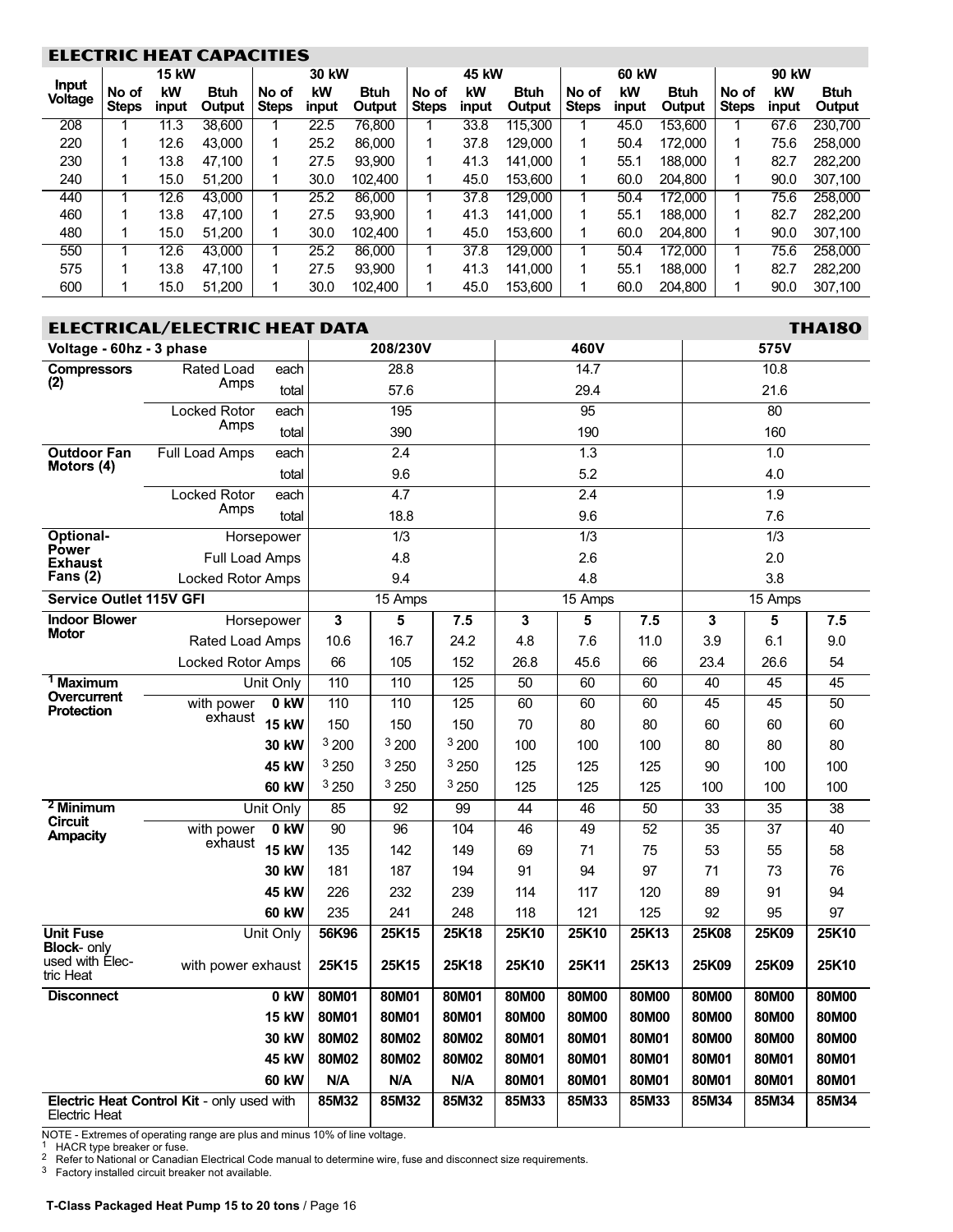<span id="page-16-0"></span>

| <b>ELECTRICAL/ELECTRIC HEAT DATA</b><br><b>THA240</b>              |                                             |              |                         |                  |             |                         |                  |                 |                 |                  |                 |  |
|--------------------------------------------------------------------|---------------------------------------------|--------------|-------------------------|------------------|-------------|-------------------------|------------------|-----------------|-----------------|------------------|-----------------|--|
| Voltage - 60hz - 3 phase                                           |                                             |              | 208/230V                |                  |             | 460V                    |                  |                 | 575V            |                  |                 |  |
| <b>Compressors</b>                                                 | Rated Load<br>each                          |              |                         | 30.1             |             | 15.5                    |                  |                 | 12.1            |                  |                 |  |
| (2)                                                                | Amps                                        | total        | 60.2                    |                  | 31.0        |                         |                  | 24.2            |                 |                  |                 |  |
|                                                                    | Locked Rotor                                | each         |                         | 225              |             | 114                     |                  |                 | $\overline{80}$ |                  |                 |  |
|                                                                    | Amps                                        | total        |                         | 450              |             | 228                     |                  |                 | 160             |                  |                 |  |
| <b>Outdoor Fan</b><br>Motors (4)                                   | <b>Full Load Amps</b>                       | each         |                         | $\overline{2.4}$ |             | 1.3                     |                  |                 | 1.0             |                  |                 |  |
|                                                                    |                                             | total        |                         | 9.6              |             | 5.2                     |                  |                 | 4.0             |                  |                 |  |
|                                                                    | Locked Rotor<br>Amps                        | each         |                         | 4.7              |             |                         | 2.4              |                 |                 | 1.9              |                 |  |
|                                                                    |                                             | total        |                         | 18.8             |             |                         | 9.6              |                 | 7.6             |                  |                 |  |
| <b>Optional</b><br>Power                                           |                                             | Horsepower   |                         | $\overline{1/3}$ |             |                         | $\overline{1/3}$ |                 |                 | $\overline{1/3}$ |                 |  |
| Exhaust                                                            | Full Load Amps                              |              |                         | 4.8              |             |                         | 2.6              |                 |                 | 2.0              |                 |  |
| Fans $(2)$                                                         | Locked Rotor Amps                           |              |                         | 9.4              |             |                         | 4.8              |                 | 3.8             |                  |                 |  |
| <b>Service Outlet 115V GFI</b>                                     |                                             |              |                         | 15 Amps          |             |                         | 15 Amps          |                 | 15 Amps         |                  |                 |  |
| <b>Indoor Blower</b><br><b>Motor</b>                               |                                             | Horsepower   | $\overline{\mathbf{5}}$ | 7.5              | 10          | $\overline{\mathbf{5}}$ | 7.5              | 10              | 5               | 7.5              | 10              |  |
|                                                                    | Rated Load Amps<br><b>Locked Rotor Amps</b> |              | 16.7<br>105             | 24.2<br>152      | 30.8<br>193 | 7.6<br>45.6             | 11.0<br>66       | 14.0<br>84      | 6.1<br>36.6     | 9.0<br>54        | 11.0<br>66      |  |
| <sup>1</sup> Maximum                                               |                                             | Unit Only    | 110                     | 125              | 125         | 60                      | 60               | 60              | 45              | 50               | $\overline{50}$ |  |
| Overcurrent                                                        | with power                                  | $0$ kW       | 125                     | 125              | 125         | 60                      | 60               | $\overline{70}$ | 50              | 50               | 50              |  |
| Protection                                                         | exhaust                                     | <b>15 kW</b> | 150                     | 175              | 175         | 80                      | 80               | 90              | 60              | 70               | 70              |  |
|                                                                    |                                             | 30 kW        | 3200                    | 3200             | 3225        | 100                     | 100              | 110             | 80              | 80               | 90              |  |
|                                                                    |                                             | 45 kW        | 3250                    | 3250             | 3250        | 125                     | 125              | 125             | 100             | 100              | 100             |  |
|                                                                    |                                             | <b>60 kW</b> | 3250                    | 3300             | 3300        | 125                     | 150              | 150             | 100             | 110              | 110             |  |
|                                                                    |                                             | 90 kW        | 3350                    | 3350             | 3350        | 175                     | 175              | 175             | 150             | 150              | 150             |  |
| $2$ Minimum                                                        |                                             | Unit Only    | 95                      | 102              | 109         | 48                      | 52               | 55              | 38              | 41               | 43              |  |
| <b>Circuit</b>                                                     | with power                                  | 0 kW         | 99                      | 107              | 113         | 51                      | 54               | 57              | 40              | 43               | 45              |  |
| <b>Ampacity</b>                                                    | exhaust                                     | <b>15 kW</b> | 144                     | 152              | 159         | 73                      | 77               | 80              | 58              | 61               | 63              |  |
|                                                                    |                                             | 30 kW        | 190                     | 197              | 204         | 96                      | 99               | 102             | 76              | 79               | 81              |  |
|                                                                    |                                             | 45 kW        | 235                     | 242              | 249         | 118                     | 122              | 125             | 94              | 97               | 99              |  |
|                                                                    |                                             | <b>60 kW</b> | 244                     | 251              | 258         | 123                     | 126              | 129             | 98              | 100              | 102             |  |
|                                                                    |                                             | 90 kW        | 316                     | 323              | 330         | 159                     | 162              | 162             | 126             | 129              | 131             |  |
| <b>Unit Fuse</b>                                                   |                                             | Unit Only    | 25K18                   | 25K19            | 25K19       | 25K13                   | 25K14            | 25K14           | 25K11           | 25K11            | 25K13           |  |
| <b>Block-</b> only<br>used with Elec-<br>tric Heat                 | with power exhaust                          |              | 25K19                   | 25K19            | 35K01       | 25K14                   | 25K14            | 35K03           | 25K11           | 25K13            | 25K13           |  |
| <b>Disconnect</b>                                                  |                                             | 0 kW         | 80M01                   | 80M01            | 80M01       | 80M00                   | 80M00            | 80M00           | 80M00           | 80M00            | 80M00           |  |
|                                                                    |                                             | <b>15 kW</b> | 80M01                   | 80M02            | 80M02       | 80M00                   | 80M00            | 80M00           | 80M00           | 80M00            | 80M00           |  |
| 30 kW                                                              |                                             |              | 80M02                   | 80M02            | 80M02       | 80M01                   | 80M01            | 80M01           | 80M00           | 80M00            | 80M00           |  |
| 45 kW                                                              |                                             |              | 80M02                   | 80M02            | 80M02       | 80M01                   | 80M01            | 80M01           | 80M01           | 80M01            | 80M01           |  |
|                                                                    |                                             | <b>60 kW</b> | N/A                     | N/A              | N/A         | 80M01                   | 80M01            | 80M01           | 80M01           | 80M01            | 80M01           |  |
|                                                                    |                                             | 90 kW        | N/A                     | N/A              | N/A         | 80M02                   | 80M02            | 80M02           | 80M01           | 80M01            | 80M01           |  |
| Electric Heat Control Kit - only used with<br><b>Electric Heat</b> |                                             |              | 85M32                   | 85M32            | 85M32       | 85M33                   | 85M33            | 85M33           | 85M34           | 85M34            | 85M34           |  |

NOTE - Extremes of operating range are plus and minus 10% of line voltage.<br><sup>1</sup> HACR type breaker or fuse.<br><sup>2</sup> Refer to National or Canadian Electrical Code manual to determine wire, fuse and disconnect size requirements.

 $3$  Factory installed circuit breaker not available.

| <b>OUTDOOR SOUND DATA</b> |                          |     |                                                                                   |     |      |      |      |      |                       |
|---------------------------|--------------------------|-----|-----------------------------------------------------------------------------------|-----|------|------|------|------|-----------------------|
| Unit<br>Model No.         | <b>Operating</b><br>Mode |     | Octave Band Sound Power Levels dB, re 10-12 Watts<br><b>Center Frequency - HZ</b> |     |      |      |      |      |                       |
|                           |                          | 125 | 250                                                                               | 500 | 1000 | 2000 | 4000 | 8000 | <b>Number</b><br>(dB) |
| 180                       | Cooling                  | 75  | 81                                                                                | 87  | 89   | 86   | 81   | 69   | 93                    |
|                           | Heating                  | 76  | 81                                                                                | 87  | 89   | 87   | 81   | 70   | 93                    |
| 240                       | Cooling                  | 77  | 81                                                                                | 87  | 89   | 86   | 80   | 67   | 93                    |
|                           | Heating                  | 78  | 81                                                                                | 88  | 89   | 87   | 81   | 67   | 93                    |

1 Tested according to ARI Standard 270-95 test conditions and ANSI Standard S1.32-1981.

T−Class Packaged Heat Pump 15 to 20 tons / Page [17](#page-0-0)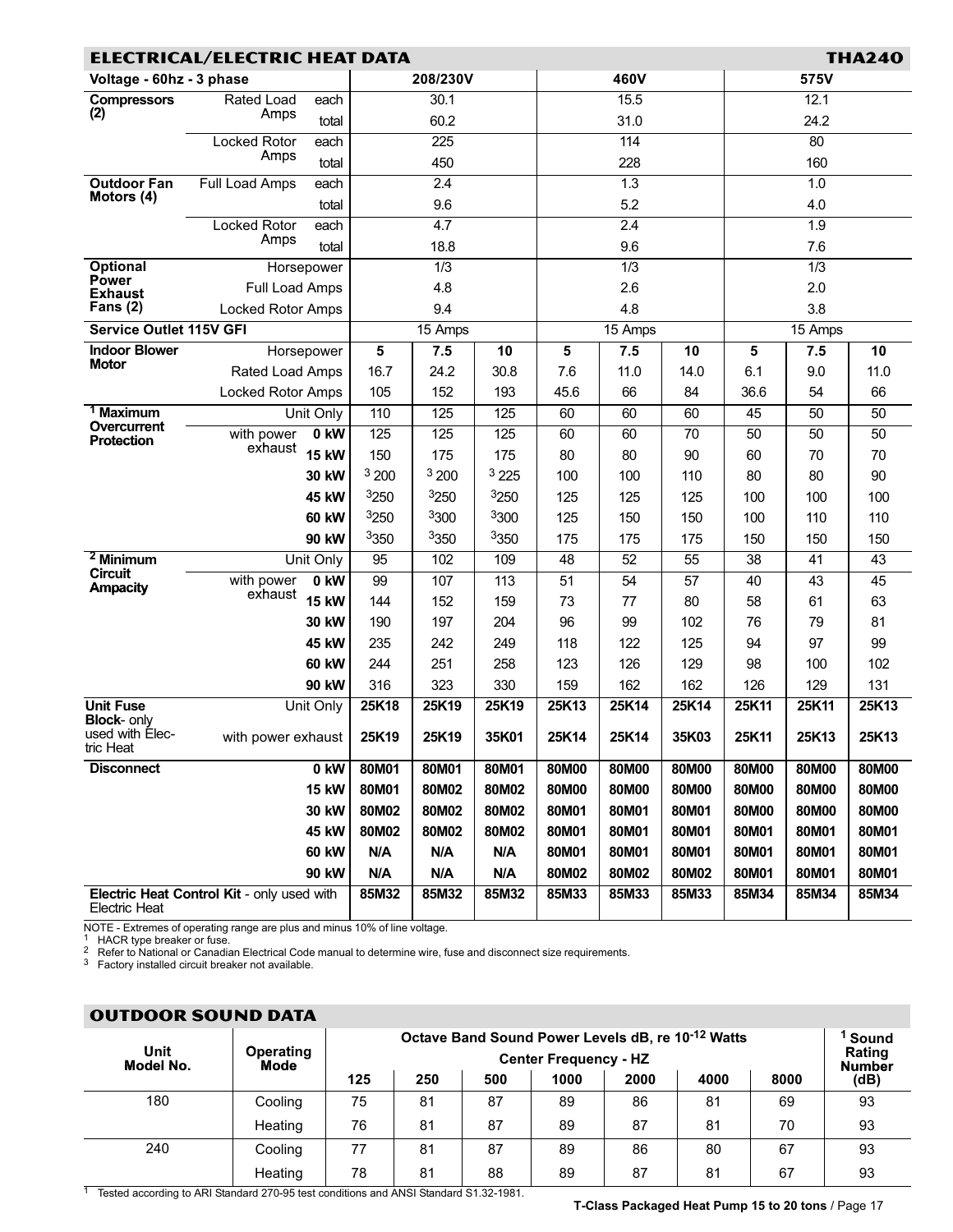<span id="page-17-0"></span>

| WEIGHT DATA                                           |                                  |              |            |                 |            |
|-------------------------------------------------------|----------------------------------|--------------|------------|-----------------|------------|
| <b>Model Number</b>                                   |                                  | <b>Net</b>   |            | <b>Shipping</b> |            |
| 180 Base Unit                                         |                                  | lbs.<br>2290 | kg<br>1039 | lbs.<br>2570    | kg<br>1166 |
| 180 Max. Unit                                         |                                  | 2560         | 1161       | 2840            | 1288       |
| 240 Base Unit                                         |                                  | 2340         | 1060       | 2615            | 1186       |
| 240 Max. Unit                                         |                                  | 2600         | 1179       | 2875            | 1304       |
| <b>OPTIONS / ACCESSORIES</b>                          |                                  |              |            |                 |            |
|                                                       |                                  |              |            | Weight          |            |
|                                                       |                                  | lbs.         |            | kg.             |            |
| <b>CEILING DIFFUSERS</b>                              |                                  |              |            |                 |            |
| Step-Down                                             | RTD11-185                        | 392          |            | 178             |            |
|                                                       | RTD11-275                        | 403          |            | 183             |            |
| Flush                                                 | FD11-185                         | 289          |            | 135             |            |
|                                                       | FD11-275                         | 363          |            | 165             |            |
| Transitions                                           | LASRT18                          | 80           |            | $\overline{36}$ |            |
|                                                       | <b>LASRT21/24</b>                | 75           |            | 34              |            |
| <b>ECONOMIZER / OUTDOOR AIR / EXHAUST</b>             |                                  |              |            |                 |            |
| <b>Economizer</b>                                     | T1ECON10C-1                      | 86           |            | 39              |            |
| <b>Barometric Relief</b>                              |                                  |              |            |                 |            |
| Down-Flow Barometric Relief Dampers                   | LAGED18/24                       | 30           |            | 14              |            |
| <b>Horizontal Barometric Relief Dampers</b>           | LAGEDH18/24                      | 20           |            | 9               |            |
| <b>Outdoor Air Dampers</b>                            |                                  |              |            |                 |            |
| Damper Section (down-flow) - Automatic                | T1DAMP20C-1                      | 52           |            | 24              |            |
| Damper Section (down-flow) - Manual                   | <b>LAOAD18/24</b>                | 49           |            | 22              |            |
| Outdoor Air Hood (down-flow)                          | C1HOOD10C-1                      | 65           |            | 29              |            |
| <b>Power Exhaust</b>                                  | C1-PWRE20C-1                     | 62           |            | 28              |            |
| <b>ELECTRIC HEAT</b>                                  |                                  |              |            |                 |            |
| 15 kW                                                 |                                  | 59           |            | 27              |            |
| 30 kW                                                 |                                  | 59           |            | 27              |            |
| 45 kW                                                 |                                  | 76           |            | $\overline{35}$ |            |
| 60 kW                                                 |                                  | 76           |            | 35              |            |
| 90 kW                                                 |                                  | 84           |            | 38              |            |
| <b>PACKAGING</b>                                      |                                  |              |            |                 |            |
| LTL Packaging (less than truck load)                  |                                  | 280          |            | 127             |            |
| <b>ROOF CURBS - CLIPLOCK 1000</b><br><b>Down-Flow</b> |                                  |              |            |                 |            |
|                                                       |                                  |              |            |                 |            |
| 14 in. height                                         | LARMF18/30S-14                   | 164          |            | 74              |            |
| 18 in. height                                         | LARMF18/30S-18<br>LARMF18/30S-24 | 187          |            | 85              |            |
| 24 in. height                                         |                                  | 222          |            | 101             |            |
| Horizontal<br>26 in. height                           | LARMFH18/24S-26                  | 335          |            | 152             |            |
| 37 in. height                                         | LARMFH18/24S-37                  | 445          |            | 202             |            |
| <b>ROOF CURBS - STANDARD</b>                          |                                  |              |            |                 |            |
| Down-Flow                                             |                                  |              |            |                 |            |
| 14 in. height                                         | LARMF18/36-14                    | 160          |            | 73              |            |
| 24 in. height                                         | LARMF18/36-24                    | 220          |            | 100             |            |
| Horizontal                                            |                                  |              |            |                 |            |
| 26 in. height                                         | LARMFH18/24-26                   | 420          |            | 191             |            |
| 37 in. height                                         | LARMFH18/24-37                   | 580          |            | 263             |            |
|                                                       |                                  |              |            |                 |            |

Base Unit − The unit with NO OPTIONS. Max. Unit − The unit with ALL OPTIONS Installed. (Electric Heat, Economizer, Power Exhaust Fans, Controls)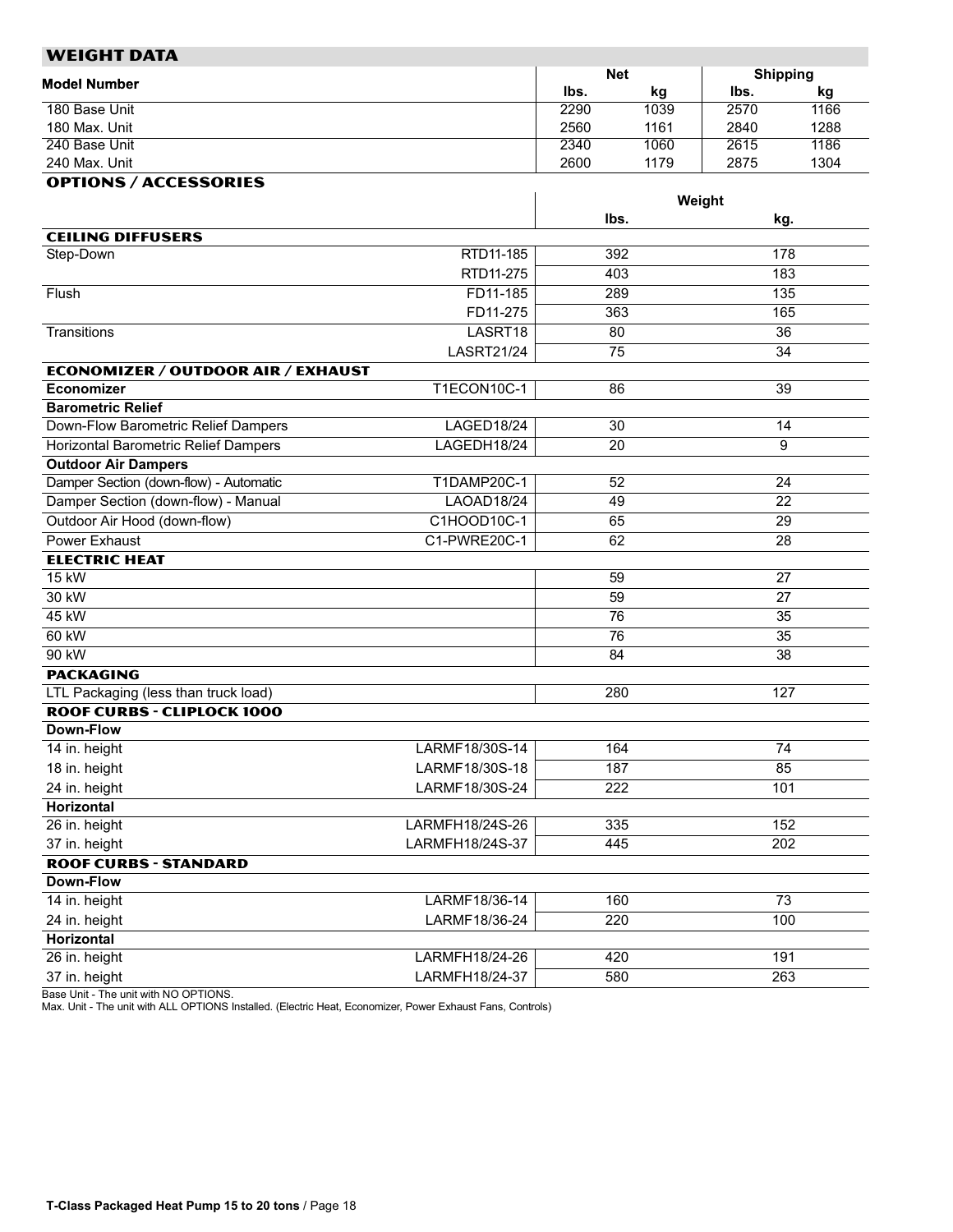<span id="page-18-0"></span>

| <b>DIMENSIONS - INCHES (MM)</b> |      |                       |      |     |      |     |      |     |                          |      |            |      |
|---------------------------------|------|-----------------------|------|-----|------|-----|------|-----|--------------------------|------|------------|------|
| Model                           |      | <b>CORNER WEIGHTS</b> |      |     |      |     |      |     | <b>CENTER OF GRAVITY</b> |      |            |      |
| <b>Number</b><br>Model          | AA   |                       | BВ   |     | CС   |     | DD   |     | EE                       |      | FF         |      |
| Numher                          | lbs. | ka                    | lbs. | ka  | lbs. | ka  | lbs. | ka  | inch                     | mm   | inch       | mm   |
| 180 Base Unit                   | 550  | 249                   | 440  | 200 | 580  | 263 | 720  | 327 | 58                       | 1473 | $39 - 1/2$ | 1003 |
| 180 Max. Unit                   | 670  | 304                   | 510  | 231 | 590  | 268 | 790  | 358 | 56                       | 1422 | 42         | 1067 |
| 240 Base Unit                   | 570  | 259                   | 460  | 209 | 580  | 263 | 730  | 331 | $57 - 1/2$               | 1461 | 40         | 1016 |
| 240 Max. Unit                   | 690  | 313                   | 520  | 236 | 600  | 272 | 790  | 358 | $55 - 1/2$               | 1410 | $42 - 1/2$ | 1080 |

Base Unit - Unit with NO OPTIONS.

Max. Unit − Unit with ALL OPTIONS Installed. (Economizer, Power Exhaust Fans, Controls)





END VIEW

SIDE VIEW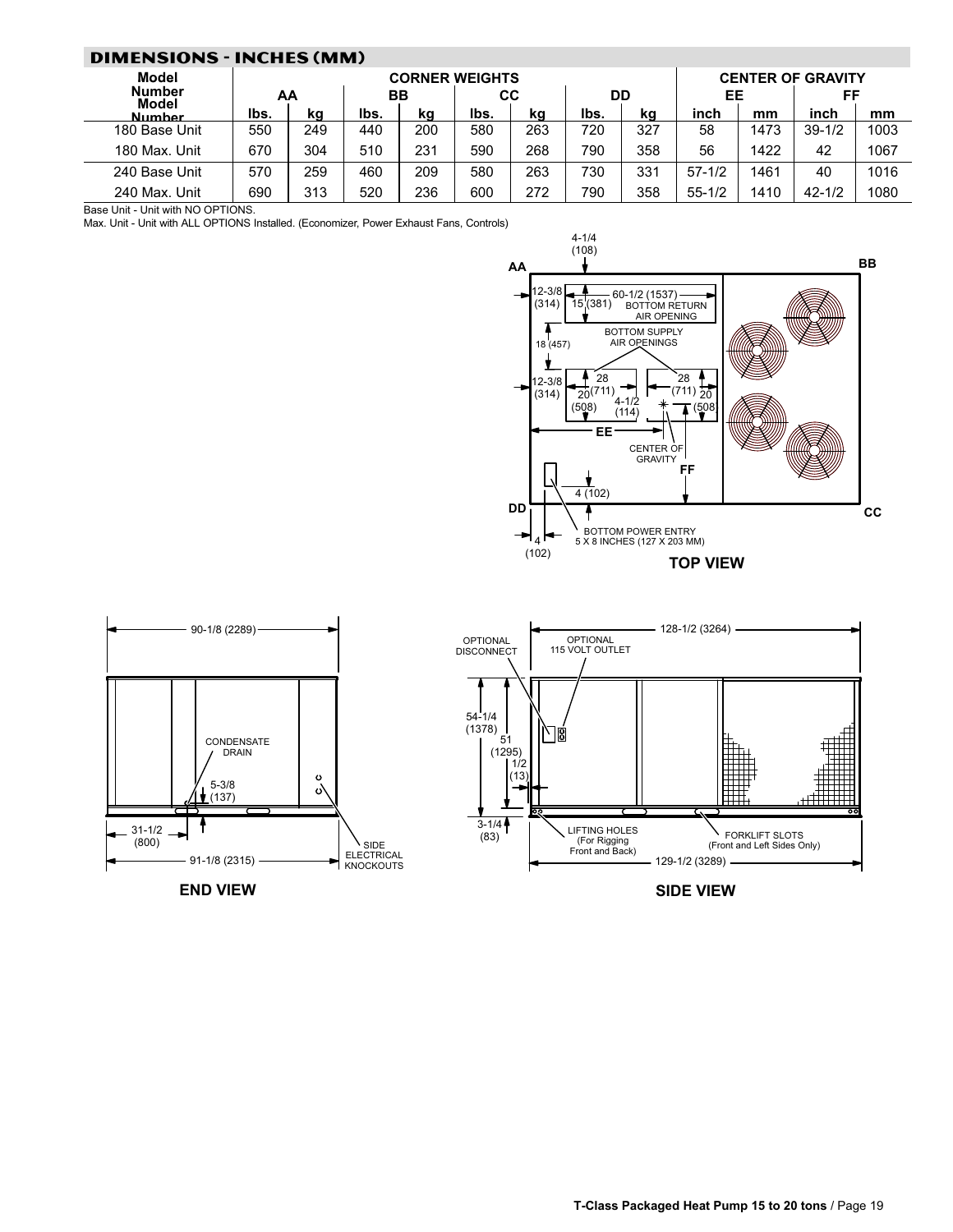

1 Field Installed in Return Air Duct for Horizontal Applications.

## HORIZONTAL BAROMETRIC RELIEF DAMPERS

(Field installed in horizontal return air duct adjacent to unit)



1 NOTE − Opening size required in return air duct.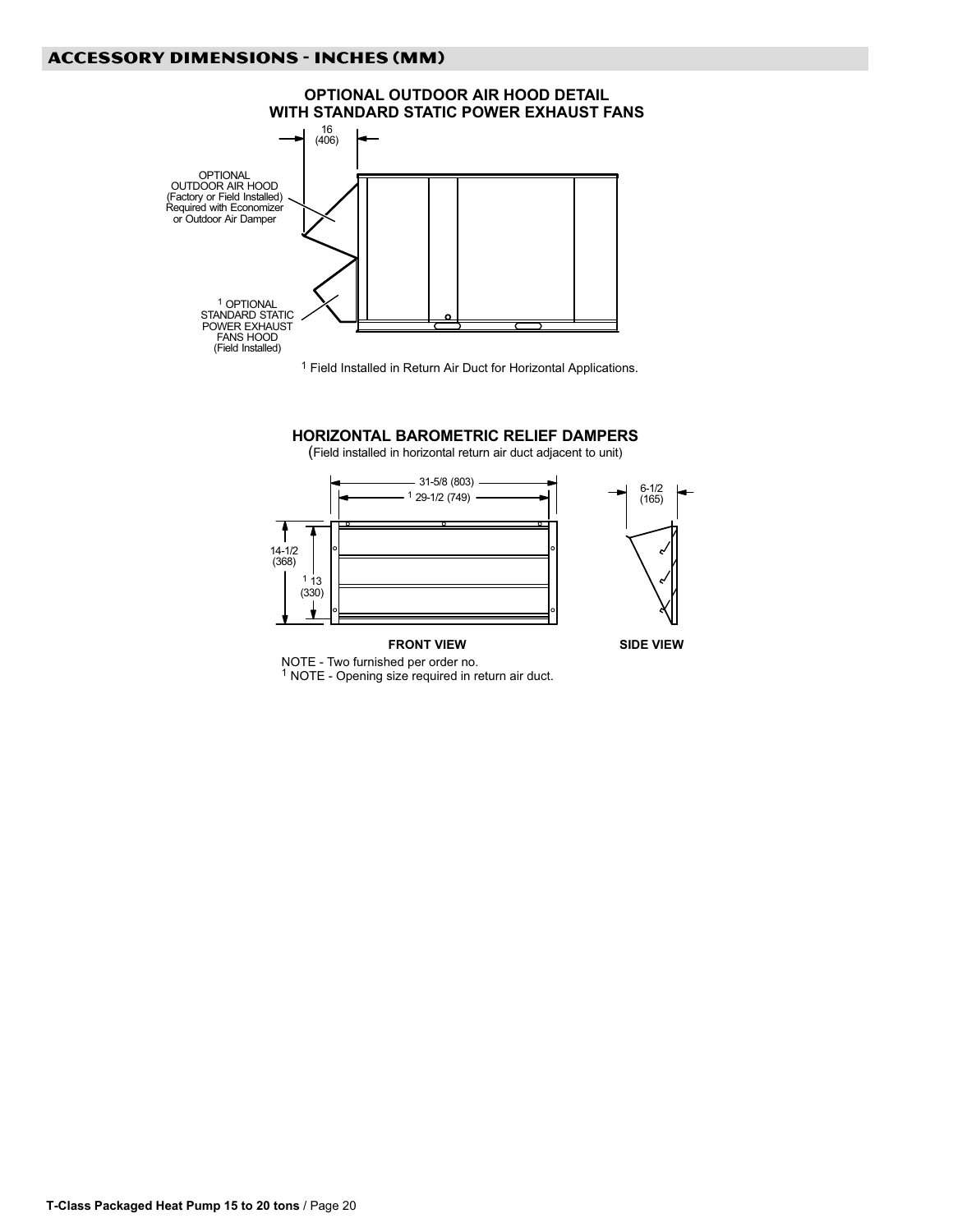# CLIPLOCK 1000 ROOF CURBS − DOUBLE DUCT OPENING



# TYPICAL FLASHING DETAIL FOR ROOF CURB



DETAIL ROOF CURB

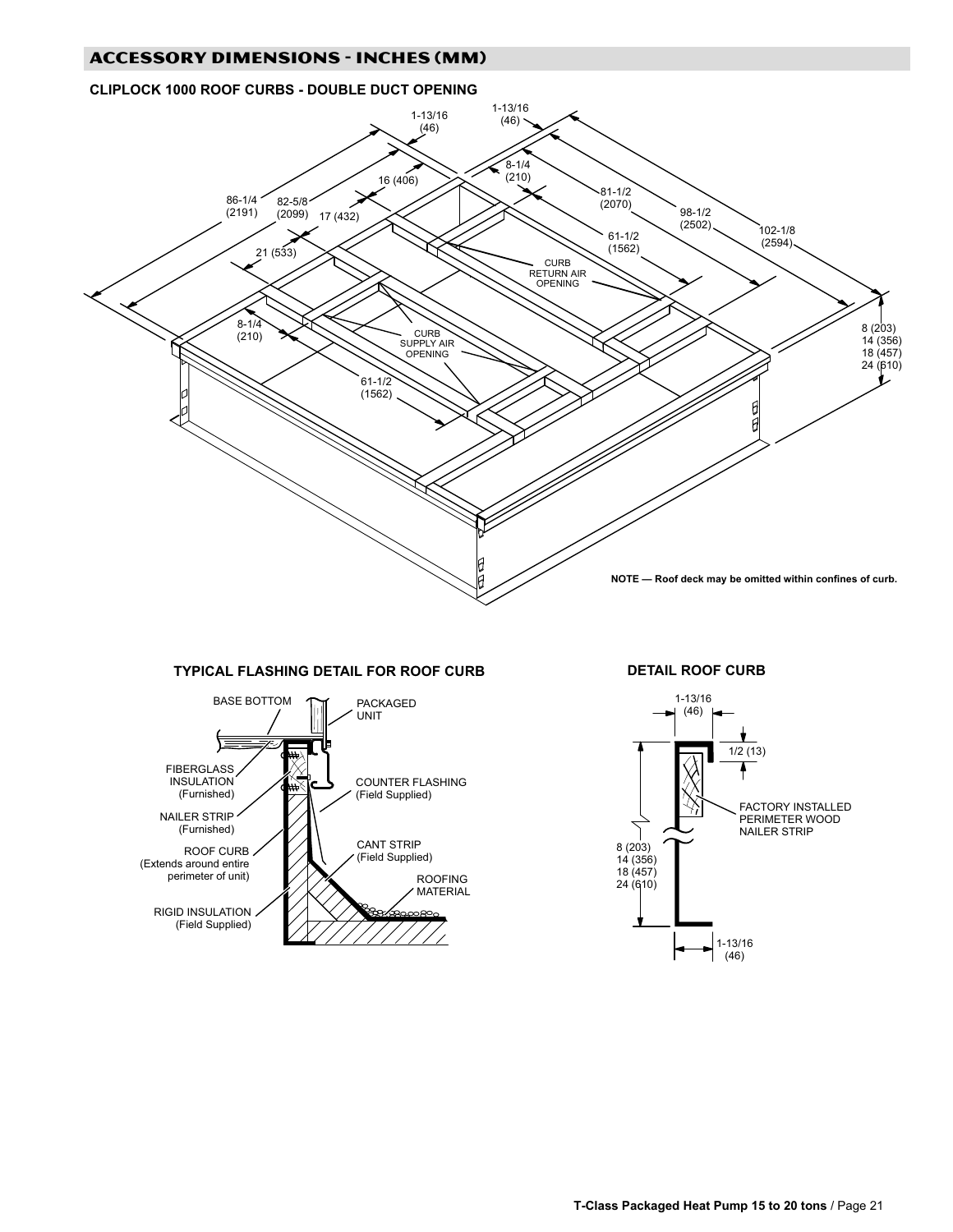# STANDARD ROOF CURBS − DOUBLE DUCT OPENING



# TYPICAL FLASHING DETAIL FOR ROOF CURB



DETAIL ROOF CURB

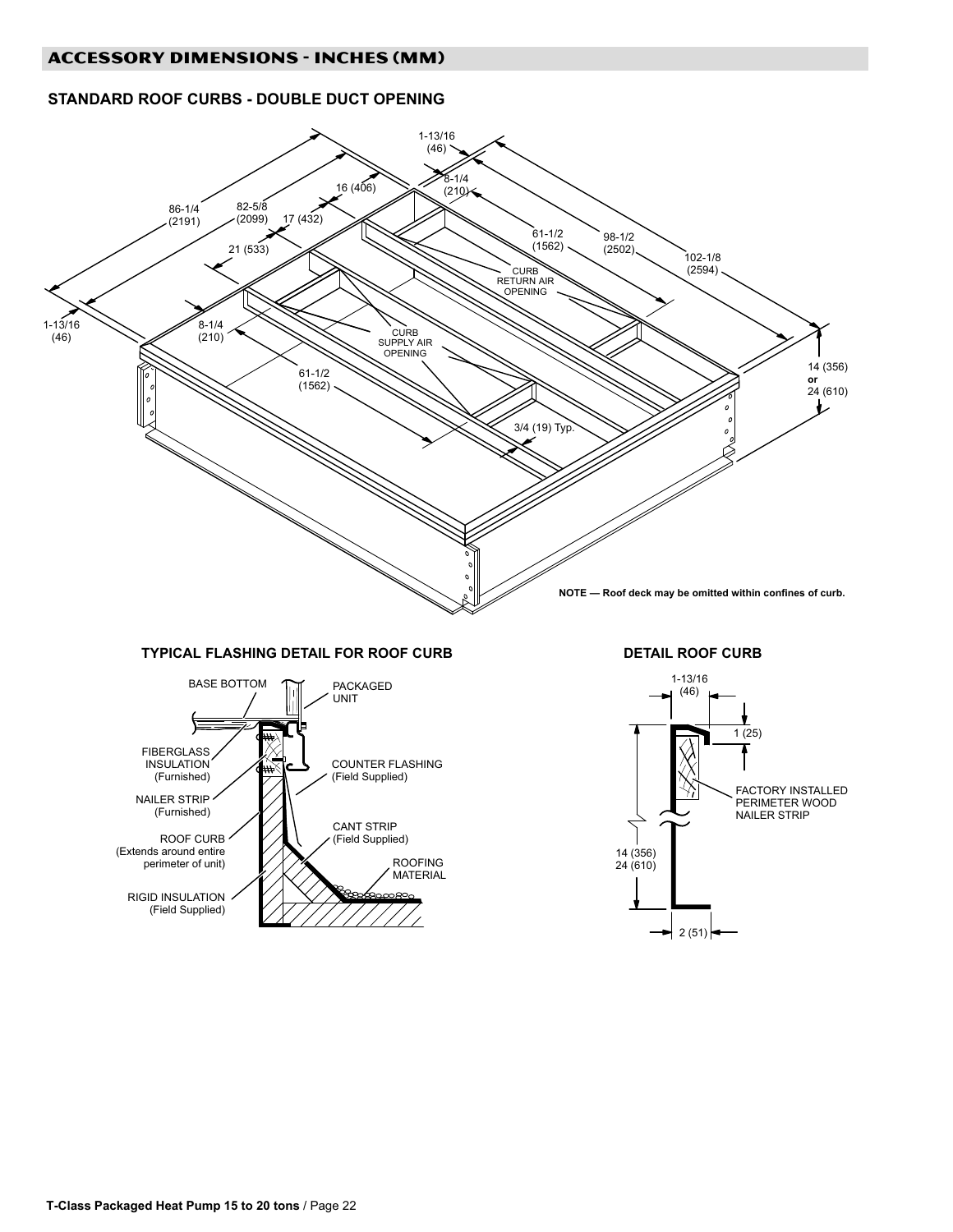# ROOF CURBS WITH SUPPLY & RETURN AIR TRANSITIONS FOR CEILING DIFFUSERS



TOP VIEW

| <b>TRANSITION OPENING SIZES</b> |      |     |      |      |  |  |  |
|---------------------------------|------|-----|------|------|--|--|--|
| Model                           |      | А   | в    |      |  |  |  |
| <b>Number</b>                   | inch | mm  | inch | mm   |  |  |  |
| LASRT18                         | 18   | 457 | 36   | 914  |  |  |  |
| <b>LASRT21/24</b>               | 24   | 610 | 48   | 1219 |  |  |  |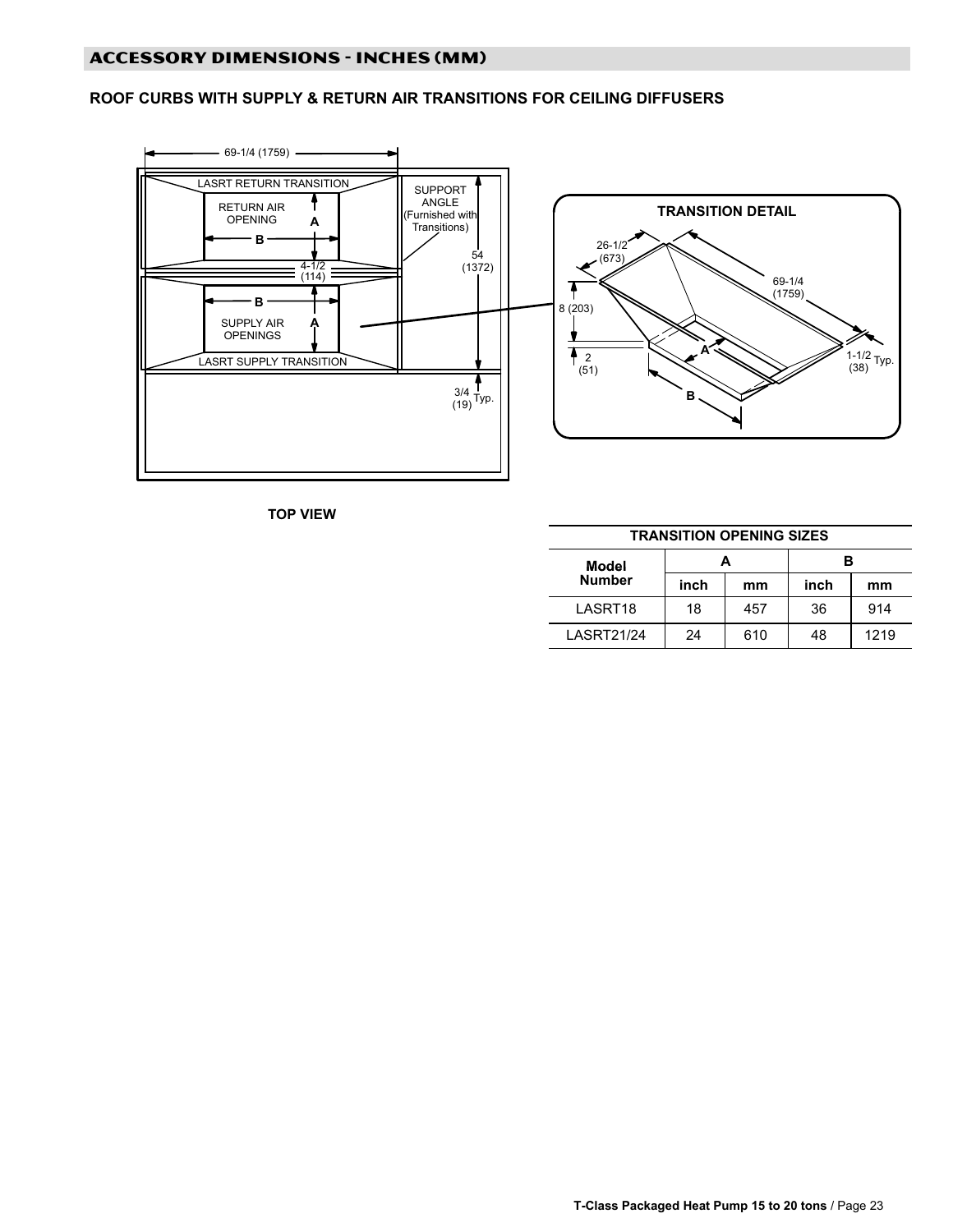# **ACCESSORY DIMENSIONS - INCHES (MM)**

## HORIZONTAL ROOF CURBS − Requires Optional Horizontal Return Air Panel Kit



# HORIZONTAL SUPPLY AND RETURN AIR OPENINGS WITH HORIZONTAL ROOF CURB



NOTE − Top of Roof Curb extends 4 inch (102 mm) inside bottom of unit base. See Typical flashing detail.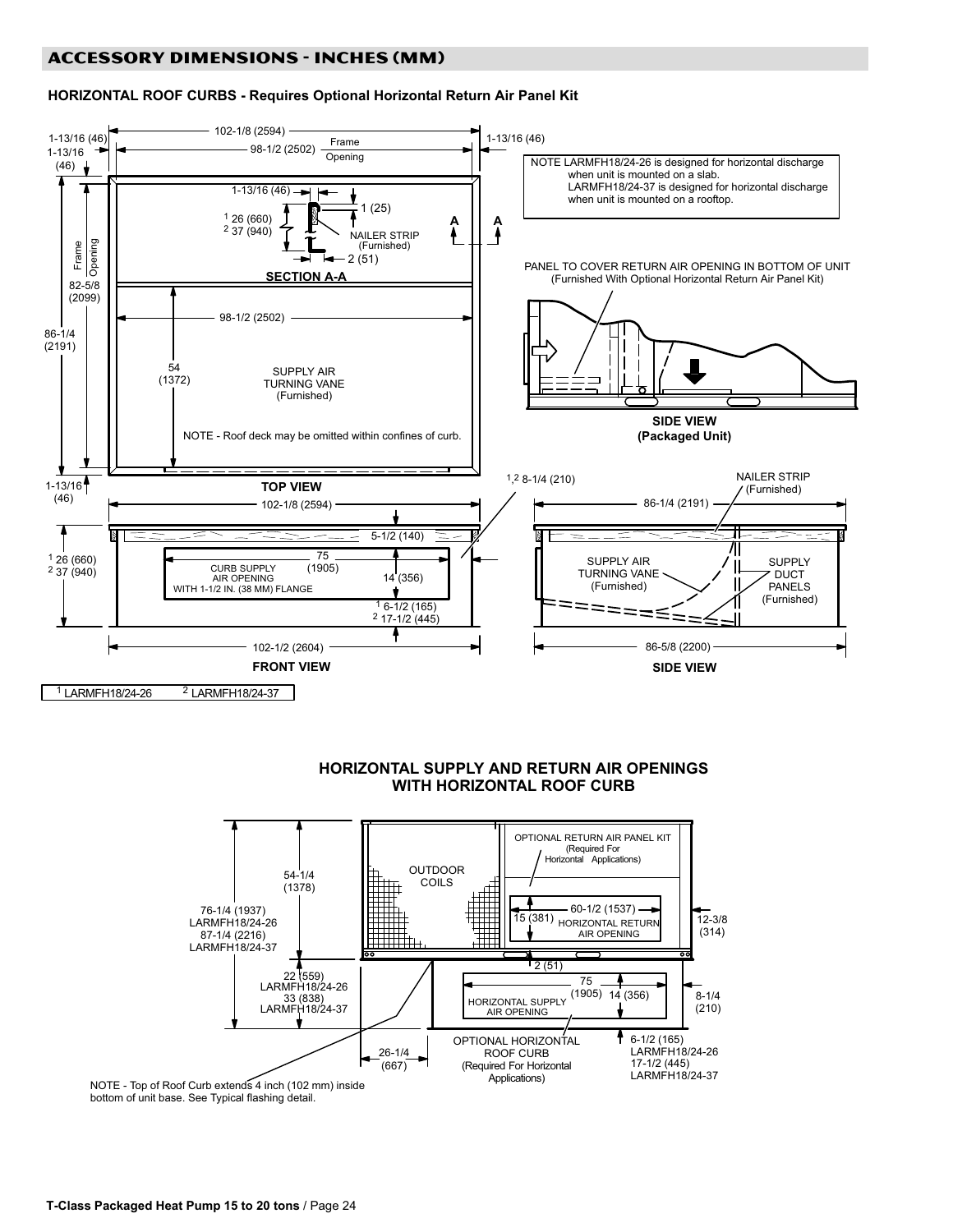# <span id="page-24-0"></span>COMBINATION CEILING SUPPLY AND RETURN DIFFUSERS

STEP-DOWN CEILING DIFFUSER FLUSH CEILING DIFFUSER





| <b>Model Number</b> |     | RTD11-185      | RTD11-275  |  |  |
|---------------------|-----|----------------|------------|--|--|
| A                   | in. | 47-5/8         | 59-5/8     |  |  |
|                     | mm  | 1210           | 1514       |  |  |
|                     | in. | 47-5/8         | 59-5/8     |  |  |
| в                   | mm  | 1210           | 1514       |  |  |
| C                   | in. | $24 - 5/8$     | $30 - 5/8$ |  |  |
|                     | mm  | 625            | 778        |  |  |
|                     | in. | $45 - 1/2$     | $57 - 1/2$ |  |  |
| D                   | mm  | 1156           | 1461       |  |  |
| Е                   | in. | $45 - 1/2$     | $57 - 1/2$ |  |  |
|                     | mm  | 1156           | 1461       |  |  |
| F                   | in. | $4 - 1/2$      | $4 - 1/2$  |  |  |
|                     | mm  | 114            | 114        |  |  |
| G                   | in. | 18             | 24         |  |  |
|                     | mm  | 457            | 610        |  |  |
| н                   | in. | $2 - 1/2$      | $2 - 1/2$  |  |  |
|                     | mm  | 64             | 64         |  |  |
| J                   | in. | 36             | 48         |  |  |
|                     | mm  | 914            | 1219       |  |  |
| Κ                   | in. | $4 - 3/4$      | $4 - 3/4$  |  |  |
|                     | mm  | 121            | 121        |  |  |
| L                   | in. | $45 - 1/2$     | $57 - 1/2$ |  |  |
|                     | mm  | 1156           | 1461       |  |  |
| M                   | in. | $45 - 1/2$     | $57 - 1/2$ |  |  |
|                     | mm  | 1156           | 1461       |  |  |
| N                   | in. | $10 - 1/8$     | $11 - 1/8$ |  |  |
|                     | mm  | 257            | 283        |  |  |
| <b>Duct Size</b>    | in. | $18 \times 36$ | 24 x 48    |  |  |
|                     | mm  | 457 x 914      | 610 x 1219 |  |  |

| <b>Model Number</b> |     | FD11-185       | FD11-275   |  |  |
|---------------------|-----|----------------|------------|--|--|
| A                   | in. | 47-5/8         | 59-5/8     |  |  |
|                     | mm  | 1210           | 1514       |  |  |
| B                   | in. | 47-5/8         | 59-5/8     |  |  |
|                     | mm  | 1210           | 1514       |  |  |
| C                   | in. | $29 - 1/4$     | $35 - 1/4$ |  |  |
|                     | mm  | 743            | 895        |  |  |
| D                   | in. | 45             | 57         |  |  |
|                     | mm  | 1143           | 1148       |  |  |
| Е                   | in. | 45             | 57         |  |  |
|                     | mm  | 1143           | 1448       |  |  |
| F                   | in. | $4 - 1/2$      | $4 - 1/2$  |  |  |
|                     | mm  | 114            | 114        |  |  |
| G                   | in. | 18             | 24         |  |  |
|                     | mm  | 457            | 610        |  |  |
| н                   | in. | $2 - 1/4$      | $2 - 1/4$  |  |  |
|                     | mm  | 57             | 57         |  |  |
| J                   | in. | 36             | 48         |  |  |
|                     | mm  | 914            | 1219       |  |  |
| Κ                   | in. | $4 - 1/2$      | $4 - 1/2$  |  |  |
|                     | mm  | 114            | 114        |  |  |
| <b>Duct Size</b>    | in. | $18 \times 36$ | 24 x 48    |  |  |
|                     | mm  | 457 x 914      | 610 x 1219 |  |  |